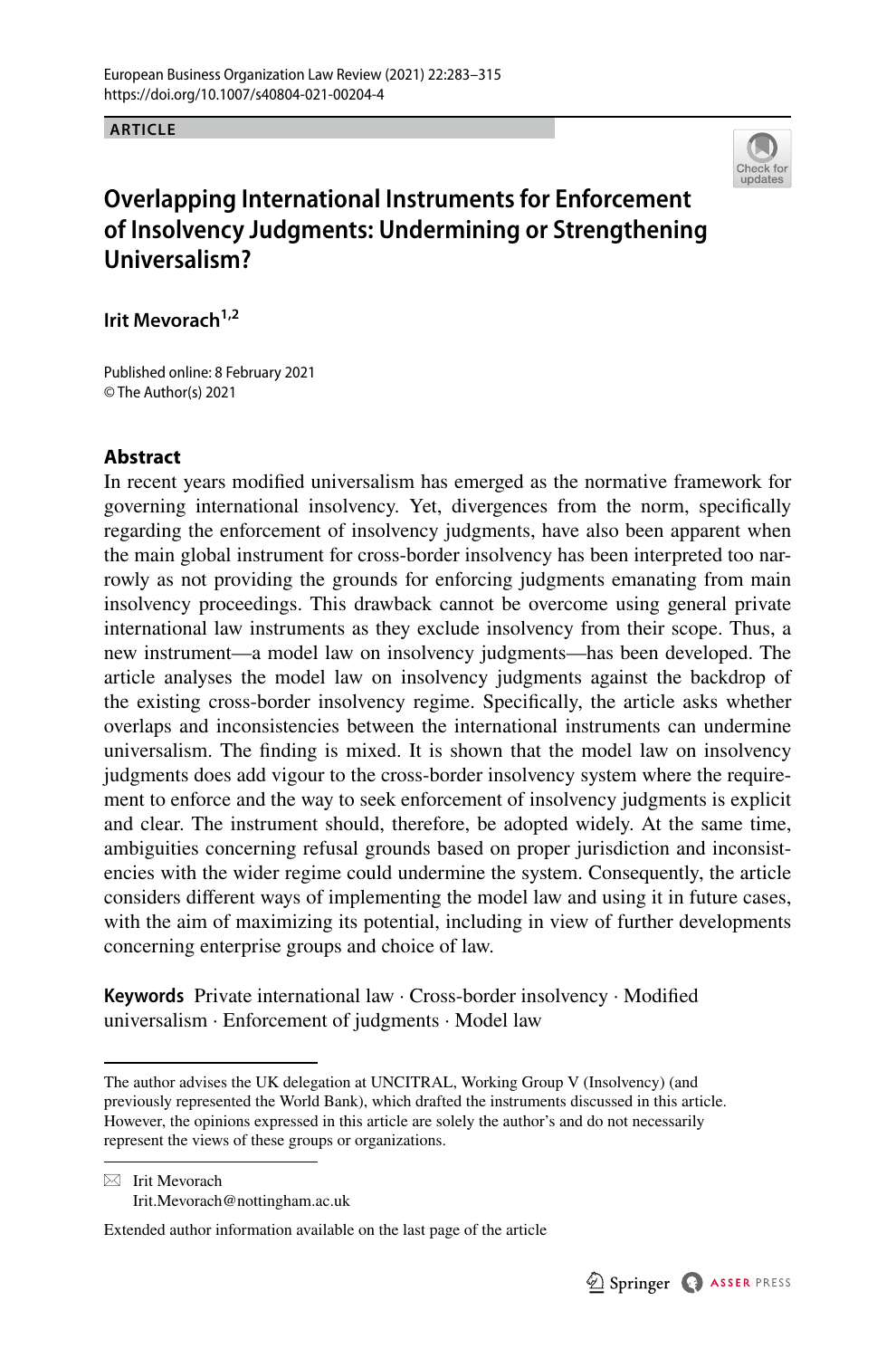# **1 Introduction**

The collapse or distress of businesses operating across-borders can afect multiple stakeholders, including banks, trade creditors, employees, shareholders, and even entire economies. Confict between laws, duplication of processes, lack of cooperation between courts or insolvency professionals and the disintegration of the failed business' administration exacerbate the damage.

The norm of 'modified universalism'<sup>[1](#page-1-0)</sup> requires a global approach to multinational default, which can resolve conficts and result in optimal insolvency solutions. The norm is refected in the main global instrument for cross-border insolvency—the United Nations Commission on International Trade Law (UNCITRAL) Model Law on Cross-Border Insolvency (MLCBI) of 1997.<sup>[2](#page-1-1)</sup> But the application of the MLCBI exposed a gap or uncertainty regarding its application to the enforcement of judgments, highlighted most impactfully by the UK Supreme Court in *Rubin v. Eurofnance* where the UK court refused to enforce a judgment emanating from the main insolvency process.[3](#page-1-2) At the same time, insolvency, including the enforcement of insolvency judgments, is excluded from general private international instruments for commercial matters.[4](#page-1-3)

UNCITRAL decided to step into the void and develop a new instrument, which was fnally adopted by the organization in 2018 as a Model Law on the Recogni-tion and Enforcement of Insolvency-Related Judgments (MLIJ).<sup>[5](#page-1-4)</sup> The MLIJ has been quite well-received and considered by commentators a signifcant improvement of the current position: '[s]ubject to any shortcomings that become apparent after its implementation, the Judgments Model Law appears to be a sensible, largely uncontroversial adjunct to the Cross-Border Model Law;<sup>6</sup> it is 'undoubtedly a potentially signifcant step forward in international co-operation'.[7](#page-1-6) Now, countries need to consider whether to enact the MLIJ and if so how to embed it in local law. Adoption may take time, as it is common for several years to pass before countries start

<span id="page-1-0"></span><sup>&</sup>lt;sup>1</sup> The label 'modified universalism' was introduced by Professor Westbrook (Westbrook [1991](#page-32-0), p 517).

<span id="page-1-1"></span><sup>2</sup> United Nations Commission on International Trade Law, UNCITRAL Model Law on Cross-Border Insolvency (1997) with Guide to Enactment and Interpretation (2013) [\(https://www.uncitral.org/pdf/engli](https://www.uncitral.org/pdf/english/texts/insolven/1997-Model-Law-Insol-2013-Guide-Enactment-e.pdf) [sh/texts/insolven/1997-Model-Law-Insol-2013-Guide-Enactment-e.pdf\)](https://www.uncitral.org/pdf/english/texts/insolven/1997-Model-Law-Insol-2013-Guide-Enactment-e.pdf).

<span id="page-1-2"></span><sup>3</sup> *Rubin v. Eurofnance SA* [2012] UKSC 46, [2013] 1 AC 236.

<span id="page-1-3"></span><sup>4</sup> Insolvency is excluded from the Hague Convention on the Recognition and Enforcement of Foreign Judgments of 2 July 2019 (<https://www.hcch.net/en/instruments/conventions/full-text/?cid=137>) (see Art.  $2(1)(e)$ ); Bankruptcy judgments are also excluded from the EU regime for enforcement of judgments in civil and commercial matters (Regulation (EU) No. 1215/2012 of the European Parliament and of the Council of 12 December 2012 on the jurisdiction and the recognition and enforcement of judgments in civil and commercial matters [2012] OJ L 351/1). Bankruptcy matters were also excluded from the Hague Convention of 1 February 1971 on the Recognition and Enforcement of Foreign Judgments in Civil and Commercial Matters and from the Convention of 30 June 2005 on Choice of Court Agreements. See also Mevorach and Walters [\(2020](#page-32-1)), p 4.

<span id="page-1-4"></span><sup>&</sup>lt;sup>5</sup> UNCITRAL Model Law on Recognition and Enforcement of Insolvency-Related Judgments with Guide to Enactment (United Nations, Vienna 2019) ([https://uncitral.un.org/sites/uncitral.un.org/fles/](https://uncitral.un.org/sites/uncitral.un.org/files/media-documents/uncitral/en/ml_recognition_gte_e.pdf) [media-documents/uncitral/en/ml\\_recognition\\_gte\\_e.pdf](https://uncitral.un.org/sites/uncitral.un.org/files/media-documents/uncitral/en/ml_recognition_gte_e.pdf)).

<span id="page-1-5"></span> $6$  Hawthorn and Young  $(2018)$  $(2018)$ , p 197.

<span id="page-1-6"></span> $^7$  Moss ([2019\)](#page-32-2), p 23.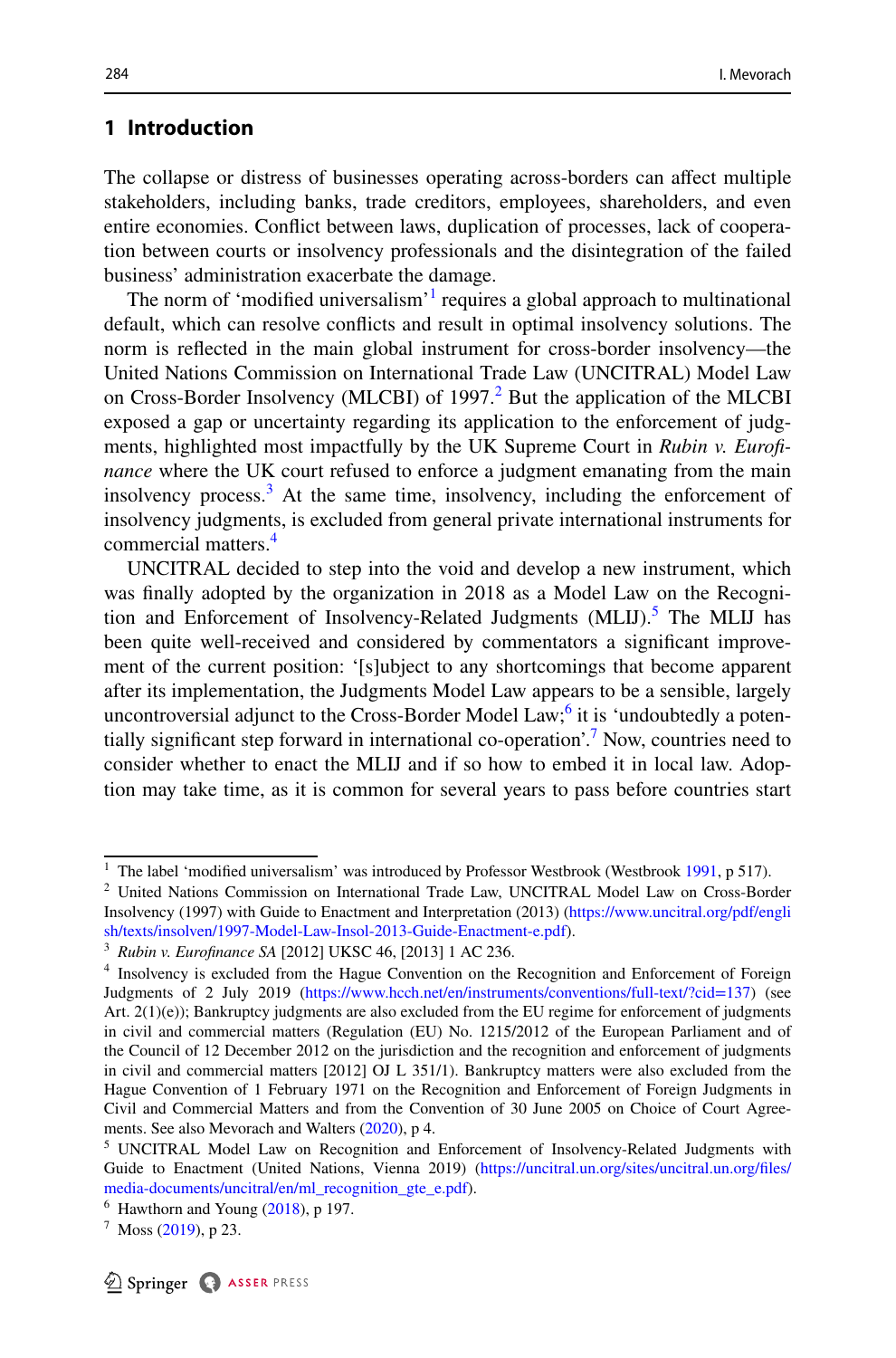enacting domestic laws on the basis of a model law.<sup>8</sup> The global pandemic, and in the UK the Brexit process as well, may cause further delays.

When countries do, however, contemplate adoption of the new instrument, it is anticipated that this will generate a policy and legislative discussion. The MLIJ project took place against a compound background of diverse interpretations of the existing framework and mixed aims informed it. Not all countries viewed the MLCBI as excluding judgments, and so the MLCBI and the MLIJ to some extent overlap. It may be questioned whether the MLIJ really adds to the regime and should be enacted. Where it is considered helpful, there are also questions about potential inconsistencies. Adoption of the MLIJ may also be an occasion to consider adoption of the MLCBI by countries who have not already done so before, and in the process could question whether the instruments should be enacted separately or should be merged. Countries may also consider adoption of the new model law for enterprise group insolvency (finalised a year after the MLIJ), $\frac{9}{2}$  and again this may raise questions of compatibility between the instruments. The work of UNCITRAL on choice of law may also impact the MLIJ.<sup>10</sup> If the MLIJ is adopted, issues will likely arise concerning its application and interpretation (and the potential interaction with other model laws as enacted in the country), in individual cases. The delays caused by external forces and political circumstances can provide a breathing space to refect on the regime and analyse the MLIJ thoroughly and in context, so that when the time comes, it is implemented in the most efective manner.

This article contributes to this awaited debate, adoption, and application process by considering the issue of the enforcement of insolvency judgments in the context of the cross-border insolvency framework and its underlying norm of modifed universalism. The aim of this article is ultimately practical: to encourage wide adoption of uniform rules concerning the enforcement of insolvency judgments, and application in a way that can promote fair and efficient results in international insolvencies. The article explores alternative ways of implementation, considering the diferent ex ante positions of countries concerning the issue of enforcement of judgments in the context of international insolvency, also suggesting how the MLIJ can work and can be used in diferent circumstances.

The article is structured as follows: the next section (Sect. [2\)](#page-3-0) overviews the norm of modifed universalism, specifcally its application to the enforcement of insolvency judgments. Section [3](#page-6-0) shows how modifed universalism is refected in the original model law on cross-border insolvency, the MLCBI, but how the MLCBI has been interpreted by some countries narrowly, concerning the enforcement of judgments. Section [4](#page-10-0) provides a detailed overview of the MLIJ and its key features, showing how it was also informed by general private international law instruments. Section [5](#page-15-0) discusses the new regime for the enforcement of insolvency judgments,

<span id="page-2-0"></span><sup>&</sup>lt;sup>8</sup> For example, the MLCBI was adopted by the Commission in 1997 but countries began adopting it only in the early 2000s (see [https://uncitral.un.org/en/texts/insolvency/modellaw/cross-border\\_insolvency](https://uncitral.un.org/en/texts/insolvency/modellaw/cross-border_insolvency/status) [/status](https://uncitral.un.org/en/texts/insolvency/modellaw/cross-border_insolvency/status)).

<span id="page-2-1"></span><sup>&</sup>lt;sup>9</sup> See text to n. 163 below.

<span id="page-2-2"></span> $10$  See n. 175 below.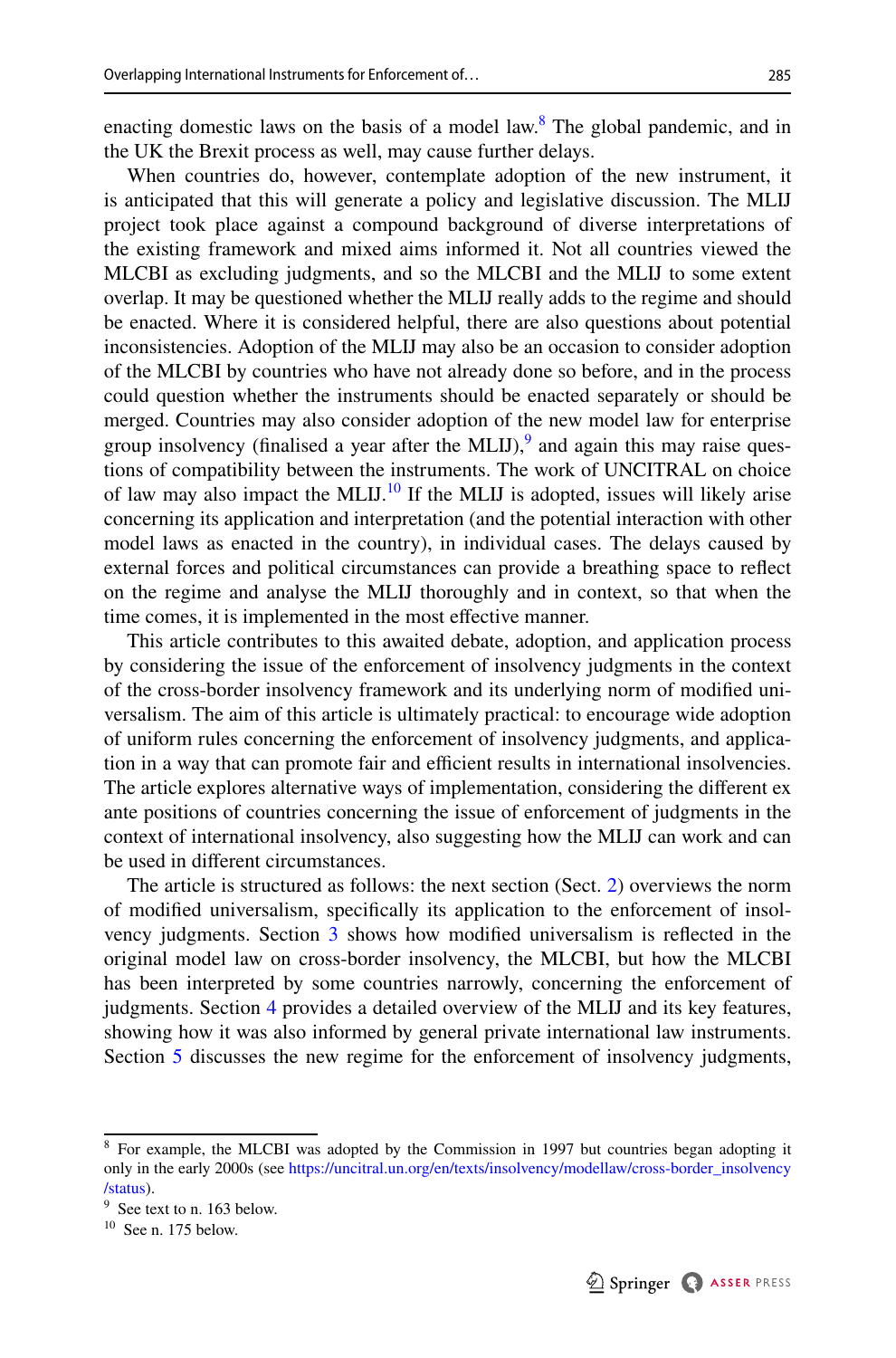comparing the MLIJ and the MLCBI, highlighting overlaps and inconsistencies. Section [6](#page-22-0) provides concrete suggestions for implementing and applying the MLIJ, and in doing so considers diferent alternatives as well as implications of newer developments concerning enterprise groups and choice of law rules. Section [7](#page-30-0) concludes.

### <span id="page-3-0"></span>**2 Enforcement of Judgments Under Modifed Universalism**

The private international law of insolvency has been evolving as a unique system. Insolvency is generally excluded from international instruments on private international law because of its special character and connectedness with public policy concerns.<sup>[11](#page-3-1)</sup> Modified universalism is to date the dominant approach for addressing cross-border insolvencies.<sup>12</sup> It adapts (pure) universalism, which prescribes a utopic vision of a single law/single forum system for international insolvencies, $13$  to the reality of a world divided into diferent legal systems and a myriad of business structures. Thus, modifed universalism seeks to achieve global collective processes with optimal levels of centralization of insolvency proceedings.<sup>14</sup>

Modifed universalism is much more focused than notions such as 'international comity' or assistance, which can be achieved, for example, by opening local parallel proceedings and applying domestic laws.<sup>15</sup> Comity generally refers to the established tradition among judges within the common law legal tradition to cooperate and assist foreign jurisdictions.<sup>[16](#page-3-6)</sup> It encourages judicial deference and cooperation.<sup>17</sup> But notwithstanding the prominent status of the concept of international comity,<sup>18</sup> it is considered quite vague and uncertain and is understood diferently in diferent systems.<sup>[19](#page-3-9)</sup>

<span id="page-3-1"></span> $11$  See n. 4 above.

<span id="page-3-2"></span><sup>12</sup> See Mevorach ([2018a](#page-31-1)), pp 32–38; Mevorach, ([2018b\)](#page-32-5), p 1403.

<span id="page-3-3"></span><sup>&</sup>lt;sup>13</sup> See Westbrook ([2000\)](#page-32-6), pp 2293-2294. Pure universalism is contrasted with territorialism, which would confne the efects of insolvency proceedings to the jurisdiction where proceedings are opened (see LoPucki [2000,](#page-31-2) p 2218).

<span id="page-3-4"></span><sup>&</sup>lt;sup>14</sup> See also 'cooperative territorialism' where each country would administer the assets located within its own borders as separate estates but may conclude agreements that allow for mutually benefcial cooperation (LoPucki [1999](#page-31-3), pp 742–743).

<span id="page-3-5"></span><sup>15</sup> Cf. *Re OJSC International Bank of Azerbaijan* [2018] EWCA Civ. 2802, para. 79: '[…] If it is desired to go further, and bind foreign creditors who would not otherwise be bound, the long-standing practice in international restructurings of the present type has been to apply for parallel schemes of arrangement in other jurisdictions […]'. See also Walters [\(2019](#page-32-7)), p 47 (noting the competing versions of modifed universalism).

<span id="page-3-6"></span><sup>16</sup> Fletcher [\(2005](#page-31-4)), p 17.

<span id="page-3-7"></span><sup>&</sup>lt;sup>17</sup> Westbrook ([2019\)](#page-32-4), p 6 ('Comity addresses judicial deference/cooperation in light of a foreign proceeding  $[...]$  Traditional comity relates to deference to other courts in the same case  $[...]$ .

<span id="page-3-8"></span><sup>&</sup>lt;sup>18</sup> See also ibid. (referring to a 'ubiquitous doctrine of "comity"').

<span id="page-3-9"></span><sup>&</sup>lt;sup>19</sup> Mevorach ([2018a](#page-31-1)), pp 99-100. Comity has also been exercised by a rather limited number of countries and has not been widely practiced (Paul [1991](#page-32-3), pp 27–44). See also Westbrook ([2019\)](#page-32-4), p 7 (referring to 'the murky doctrine of comity').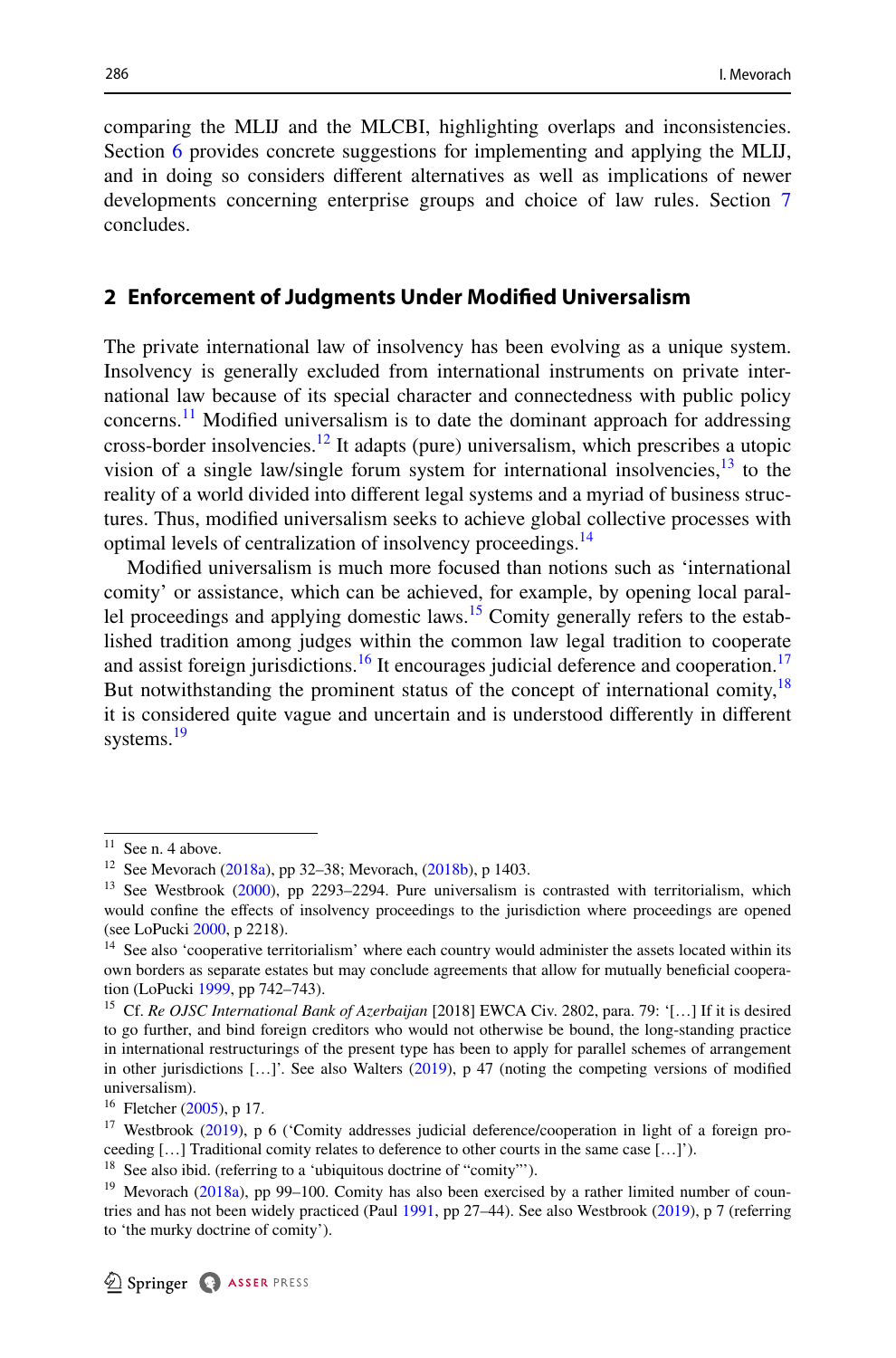Under modifed universalism, deference demanded of ancillary courts fows more specifcally from the designation of a main court within a body of law that seeks to centralize decision-making. These proceedings should encompass all the business' assets and all its stakeholders, depending on what is most efficient in the circumstances—'[T]he essence of modifed universalism is that "bankruptcy proceedings [...] should be unitary and universal, recognized internationally and effective in respect of all the bankrupt's assets".<sup>20</sup> Modified universalism aims to promote fairness and an efficient system through such optimal levels of centralization that can lead to global solutions, which beneft stakeholders wherever they are located. It can increase returns to creditors as well as the likelihood of saving viable debtors. If a business spans across more than one country, it and its stakeholders in any country would beneft from an approach that minimizes the costs of multiple proceedings. Centralization of the process can keep the business together and prevent its breakup in proceedings in multiple forums and allows the conceiving of solutions that maximize the business and its assets' potential. $21$ 

To achieve this, the central process and its judgments and orders should have efect in other countries where the debtor has presence or where stakeholders are located.<sup>[22](#page-4-2)</sup> Judgments related to the insolvency proceeding include those linked to the estate, such as avoidance of pre-insolvency transactions, orders concerning the recovery of assets and pursuit of claims by the insolvency representative, or contributions from directors, as well as decisions to approve plans, complete a process and discharge the debtor.<sup>23</sup> In this regard, universal enforcement relies not just on comity (i.e. a discretionary deference to foreign proceedings and cooperation) but on consistent and mandated support for a global central process. Recognition and enforcement of the various orders and judgments originating in the central proceeding may need to be speedy. In any event, it should not be conditioned by the similarities of the laws of the host and home country.

Modifed universalism acknowledges that more than one process may be opened because that could be more efficient (for example in mega cases spanning multiple jurisdictions and time-zones), in which case several laws may apply. It also acknowledges diferences between regions and systems, and the ultimate responsibility of sovereign states for their constituencies. This requires a degree of local control and a possibility that support for a main process may be denied. Yet, recognition and support should be refused in limited circumstances, essentially to uphold fundamental public policies and ensure that creditors are adequately protected. Countries should not be required to defer to a foreign system that falls below international standards (i.e. where it does not follow a collective system, which treats creditors equitably), and should be able to protect creditors against discrimination (i.e. the unfavourable treatment of local creditors, whose claims would otherwise be similarly ranked under foreign and local law, in the foreign proceeding) and against breaches of due

<span id="page-4-0"></span><sup>20</sup> *In re Agrokor d.d. et al* 591 BR 163 (Bkrtcy SDNY 2018), pp 47–48, citing Kannan [\(2017](#page-31-5)), p 43.

<span id="page-4-1"></span><sup>&</sup>lt;sup>21</sup> See Mevorach ([2018a](#page-31-1)), pp 14–28.

<span id="page-4-2"></span><sup>&</sup>lt;sup>22</sup> See Bork ([2018\)](#page-31-6), p 32; Mevorach [\(2018a\)](#page-31-1), p 25; Fletcher [\(2005](#page-31-4)), pp 209–210.

<span id="page-4-3"></span> $23$  See generally, regarding the recognition of foreign discharge, Westbrook ([2005\)](#page-32-8).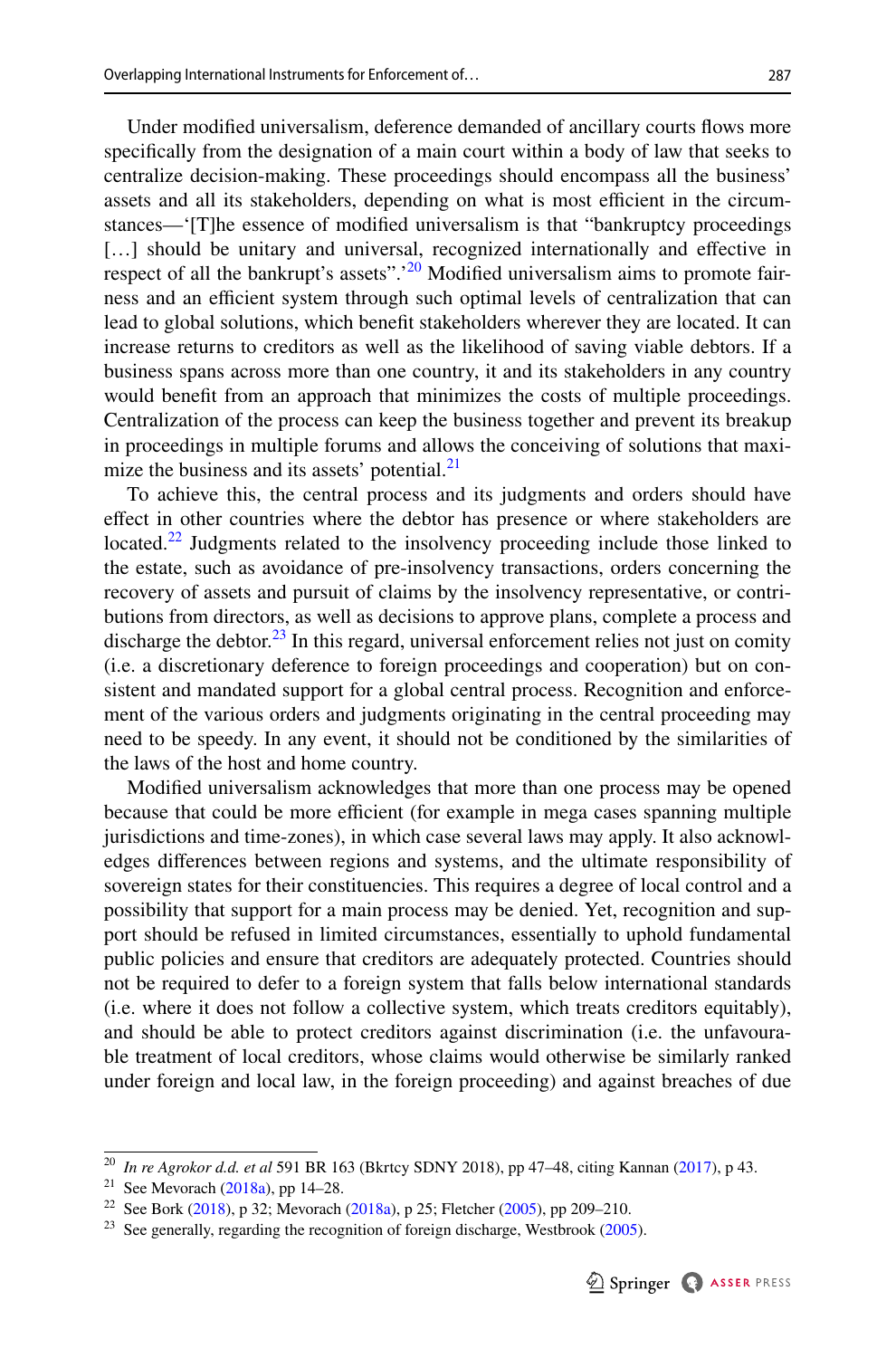process.<sup>24</sup> Ordinary private international law rules, such as consent, residency, presence in, or submission to, the foreign forum, which apply to commercial judgments generally, would not be determinative to the recognition and enforcement process when insolvency-related judgments/orders emanate from a main proceeding.

Such distinction between enforcement of ordinary commercial judgments and judgments related to collective insolvency proceedings (which as such should be subject to special rules) was acknowledged by the UK Court of Appeal in the case of *Rubin v. Eurofnance*[25:](#page-5-1)

Albeit that they have the indicia of judgments in personam, the judgments of the New York court made in the adversary proceedings, are none the less judgments in and for the purposes of the collective enforcement regime of the bankruptcy proceedings and as such are governed by the sui generis private international law rules relating to bankruptcy and are not subject to the ordinary private international law rules preventing enforcement of judgments because the defendants were not subject to the jurisdiction of the foreign court. This is a desirable development of the common law founded on the principles of modifed universalism. It does not require the court to enforce anything that it could not do, mutatis mutandis, in a domestic context. $26$ 

Non-submission or consent by a creditor, namely the attempt to avoid taking part in the central process, is exactly the type of territorial strategy in cross-border insolvency which modified universalism aims to overcome.<sup>27</sup> Once a central process is underway, it should encompass and have efect regarding all stakeholders. The Court of Appeal in *Rubin v. Eurofnance* followed this norm and found that there was no unfairness in applying a special rule where the defendants are aware of the insolvency proceedings:

I see no unfairness to the defendants in upholding the judgments of the New York court. The defendants were fully aware of the claims being brought against them. After taking advice they chose not to participate in the New York proceedings. They took their chance that it would be difficult to bring proceedings here, possibly because TCT as a trust is not amenable to winding up; possibly because the greater part of the transactions impugned in New York could not have been attacked here because the repugnant activity took place before 4 April 2006 when the Regulations came into effect. Whatever

<span id="page-5-0"></span><sup>24</sup> See *In re Foreign Econ. Indus. Bank Ltd. 'Vneshprombank' Ltd.*, No. 16-13534, and *In re Larisa Markus*, No. 19-10096 (Bankr SDNY 8 October 2019) where judge Martin Glenn observed regarding the public policy exception that '[t]he key determination is whether the procedures used in the foreign court meet our fundamental standards of fairness' (2019 LEXIS 3202 33, citing *In re ENNIA Caribe Holding N.V.,* 594 BR 631, 640 (Bankr SDNY 2018)).

<span id="page-5-1"></span><sup>25</sup> *Rubin and another v. Eurofnance SA* [2010] EWCA Civ. 895.

<span id="page-5-2"></span><sup>26</sup> Ibid., para. 61.

<span id="page-5-3"></span> $27$  See also Aconley et al. [\(2019](#page-31-7)), p 122, noting that '[i]ssues of presence and submission can be incredibly complex, particularly when the rules surrounding such concepts are not consistent across diferent jurisdictions'.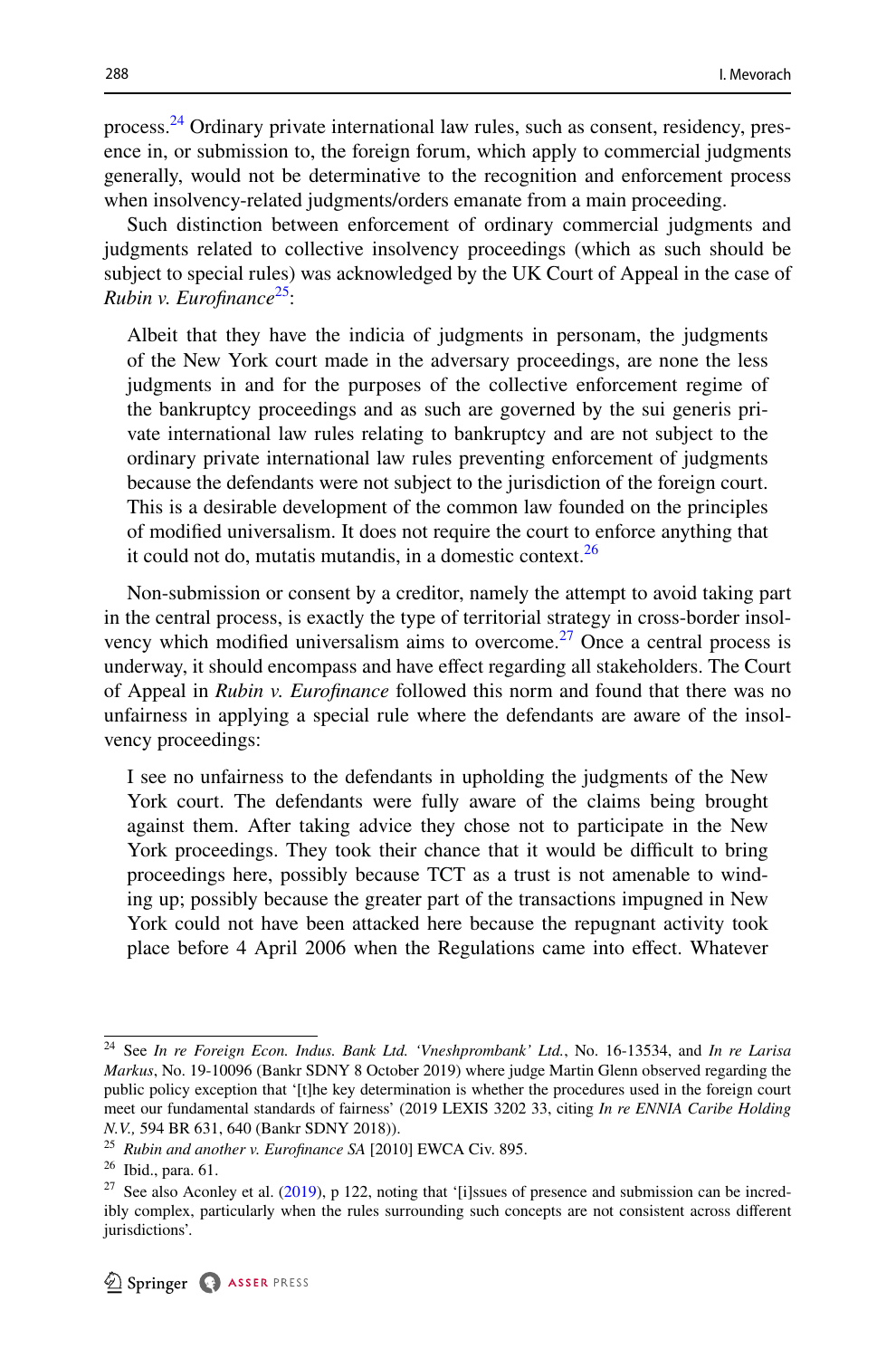their reasons, they made an informed judgment. I have no sympathy for them when it transpires that they were wrong. $^{28}$  $^{28}$  $^{28}$ 

But this approach was not followed by the Supreme Court in *Rubin*[29](#page-6-2) (and indeed by courts in certain other cases), exposing uncertainties regarding the enforcement regime under the MLCBI.

# <span id="page-6-0"></span>**3 Enforcement of Judgments Under the Model Law on Cross‑Border Insolvency**

Domestic systems of law across the globe have largely failed to develop comprehensive rules specifcally for the private international law of insolvency and, in any event, what has been developed in each system has only increased conflicts.<sup>30</sup> The international community, therefore, designed a separate instrument for cross-border insolvency in the late 1990s—the UNCITRAL Model Law on Cross-Border Insolvency (MLCBI). Regionally too, for example in Europe, alongside general private international law instruments, $31$  a specific cross-border insolvency regime applies the European Insolvency Regulation  $(EIR)$ .<sup>32</sup> Globally, the regime takes the form of a model law, namely a non-binding instrument which provides uniform provisions for adoption. So far, the MLCBI has been adopted by 49 States.<sup>[33](#page-6-6)</sup>

The MLCBI does not say this in so many words, but it generally follows the modified universalist norm and indeed has in turn influenced its development.<sup>34</sup> Thus, the MLCBI requires that courts and insolvency representatives cooperate to the maximum extent possible in the course of international insolvencies.<sup>[35](#page-6-8)</sup> Notably, it requires quick recognition of a central (main) proceeding opened in the debtor's home country.<sup>36</sup> The MLCBI also provides a uniform jurisdictional basis for recognition, referring to the debtor's centre of main interests  $(COMI).<sup>37</sup>$  If the debtor has an 'establishment' (a place of operations where the debtor carries out a non-transitory economic activity with human means and goods or services $38$ ), the proceedings

<span id="page-6-11"></span><sup>38</sup> Ibid., Art. 2.



<span id="page-6-1"></span><sup>28</sup> *Rubin and another v. Eurofnance SA* [2010] EWCA Civ. 895, para. 64.

<span id="page-6-2"></span><sup>29</sup> *Rubin* (n. 3 above).

<span id="page-6-3"></span> $30$  Fletcher [\(2005](#page-31-4)), p 7.

<span id="page-6-4"></span><sup>&</sup>lt;sup>31</sup> See Brussels Regulation (Regulation (EU) 1215/2012 of the European Parliament and of the Council of 12 December 2012 on jurisdiction and the recognition and enforcement of judgments in civil and commercial matters (recast) [2012] OJ L 351/1.

<span id="page-6-5"></span><sup>&</sup>lt;sup>32</sup> Regulation 2015/848 of the European Parliament and of the Council of 20 May 2015 on Insolvency Proceeding [2015] OJ L 141/19 (EIR) (repealing Council Regulation 1346/2000, of 29 May 2000 on Insolvency Proceedings [2000] OJ L 160/1).

<span id="page-6-6"></span><sup>33</sup> See [https://uncitral.un.org/en/texts/insolvency/modellaw/cross-border\\_insolvency/status](https://uncitral.un.org/en/texts/insolvency/modellaw/cross-border_insolvency/status).

<span id="page-6-7"></span><sup>34</sup> Mevorach [\(2018a\)](#page-31-1), pp 111–124.

<span id="page-6-8"></span><sup>35</sup> MLCBI (n. 2 above), Arts. 25–27.

<span id="page-6-9"></span><sup>36</sup> Ibid., Arts. 15–17.

<span id="page-6-10"></span><sup>37</sup> Ibid., Art. 17.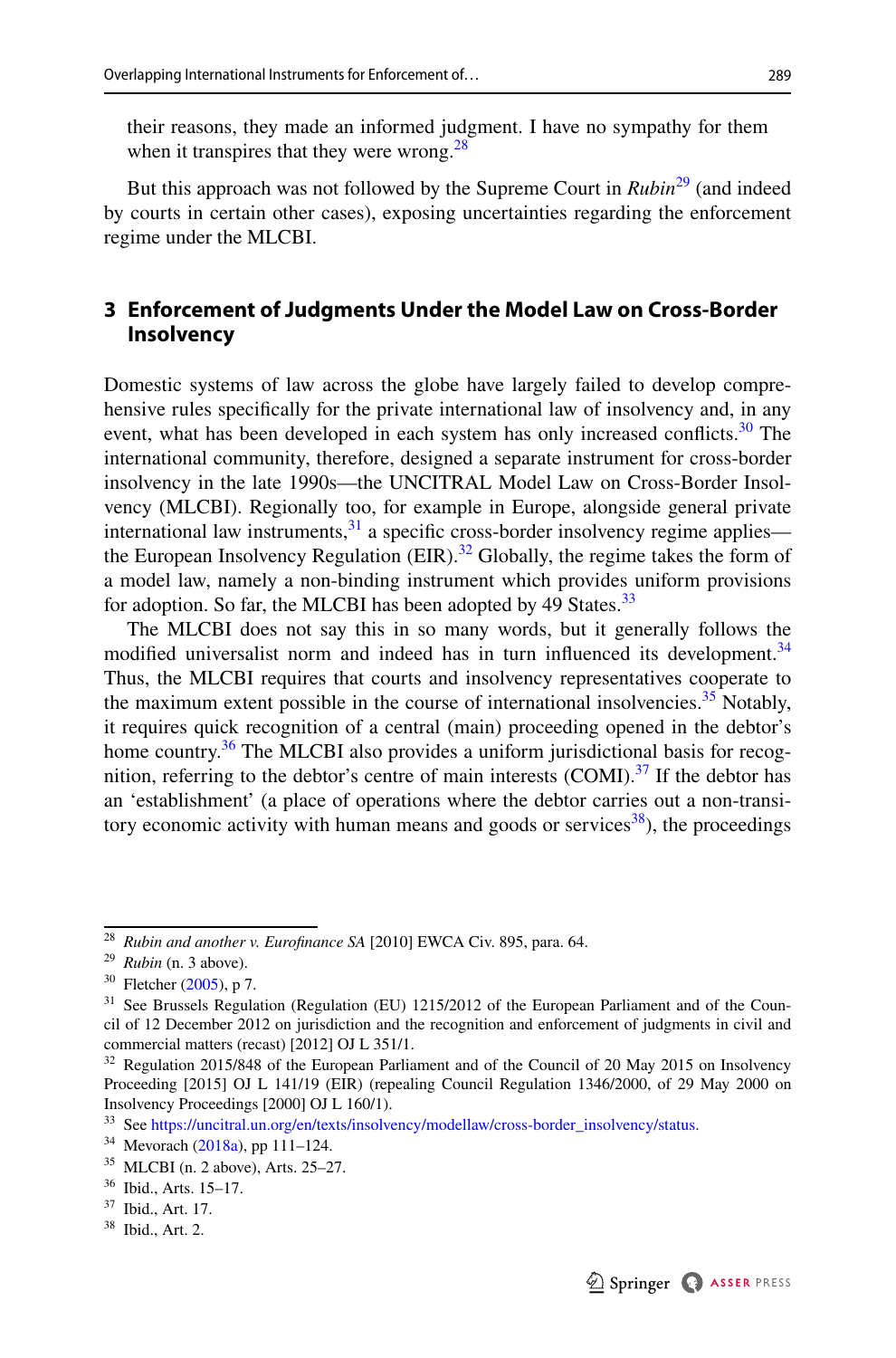should be recognized as non-main proceedings.<sup>39</sup> Local courts are given residual control as they decide whether to grant recognition, which is not automatic and must be sought.<sup>40</sup> However, recognition should be granted as a matter of course based on objective criteria (the existence of foreign insolvency proceedings, main or nonmain) subject to a strict public policy safeguard.<sup>41</sup> Certain relief (a stay) is automatic following the recognition of main proceedings,  $^{42}$  and other (broad range of) relief  $^{43}$ is discretionary in that it depends on what is sought and it requires fnding that creditors are adequately protected. $44$  The MLCBI also allows the court to provide any assistance to a foreign representative as permitted by the domestic law.<sup>[45](#page-7-6)</sup>

Relief may also be granted to non-main proceedings.<sup>46</sup> Yet, the instrument's provisions primarily aim to support the main process—only the recognition of main proceedings results in immediate efects. Furthermore, when granting relief to nonmain proceedings, 'the court must be satisfed that the relief relates to assets […] that should be administered in the foreign non-main proceeding or concerns information required in the proceeding'.<sup>47</sup>

The MLCBI is obscure, though, on the issue of the enforcement of judgments and orders. While it includes provisions on cooperation, assistance, and relief (and relief may include any appropriate relief $48$ ) none of the provisions of the MLCBI explicitly mention the enforcement of judgments. In *Rubin*, the UK Supreme Court reversed the decision of the Court of Appeal (noted in the previous section) and refused to enforce an insolvency-related judgment of a US Bankruptcy Court, which was the main insolvency forum.<sup>49</sup> The US court judgment was in default of appearance in respect of fraudulent conveyances and transfers (an insolvency-related judgment). The UK court concluded that neither the MLCBI provisions on assistance, cooperation or relief, nor common law provide special rules on the enforcement of insolvency judgments.<sup>50</sup> Therefore, the court applied the ordinary common law rule

<span id="page-7-0"></span><sup>39</sup> Ibid., Art. 17.

<span id="page-7-1"></span><sup>40</sup> Ibid., Art. 15.

<span id="page-7-2"></span><sup>41</sup> Ibid., Art. 6.

<span id="page-7-3"></span><sup>42</sup> Ibid., Art. 20.

<span id="page-7-4"></span><sup>&</sup>lt;sup>43</sup> Including the examination of witnesses or the entrustment of the administration or realization of all or part of the debtor's assets to the foreign representative (ibid., Art. 21).

<span id="page-7-5"></span><sup>44</sup> Ibid., Art. 22.

<span id="page-7-6"></span><sup>45</sup> Ibid., Art. 7.

<span id="page-7-7"></span><sup>46</sup> Ibid., Art. 21 (discretionary relief which may be granted upon recognition of a foreign proceeding, main or non-main).

<span id="page-7-8"></span> $47$  Ibid., Art. 21(3). The EIR is even more robust where it requires that only one main proceeding is opened at the debtor's COMI and that this proceeding is automatically recognized and given efect to in other Member States (EIR, n. 32 above, Arts. 3(1) and 19). 'Secondary' proceedings may be opened where the debtor possesses an establishment, but the primary powers are given to the main process (ibid., Arts. 3(2),(3) and 19). The effects of the secondary proceedings are restricted to the assets of the debtor situated in the territory (ibid., Art. 3(2)). There is also a mechanism to avoid secondary proceedings (ibid., Art. 36).

<span id="page-7-9"></span><sup>48</sup> MLCBI (n. 2 above), Art. 21(1)(g).

<span id="page-7-10"></span><sup>49</sup> *Rubin* (n. 3 above).

<span id="page-7-11"></span><sup>&</sup>lt;sup>50</sup> Ibid. Cf. *Cambridge Gas Transport Corp v. Official Committee of Unsecured Creditors of Navigator Holdings Plc* [2006] UKPC 26; [2007] 1 AC 508.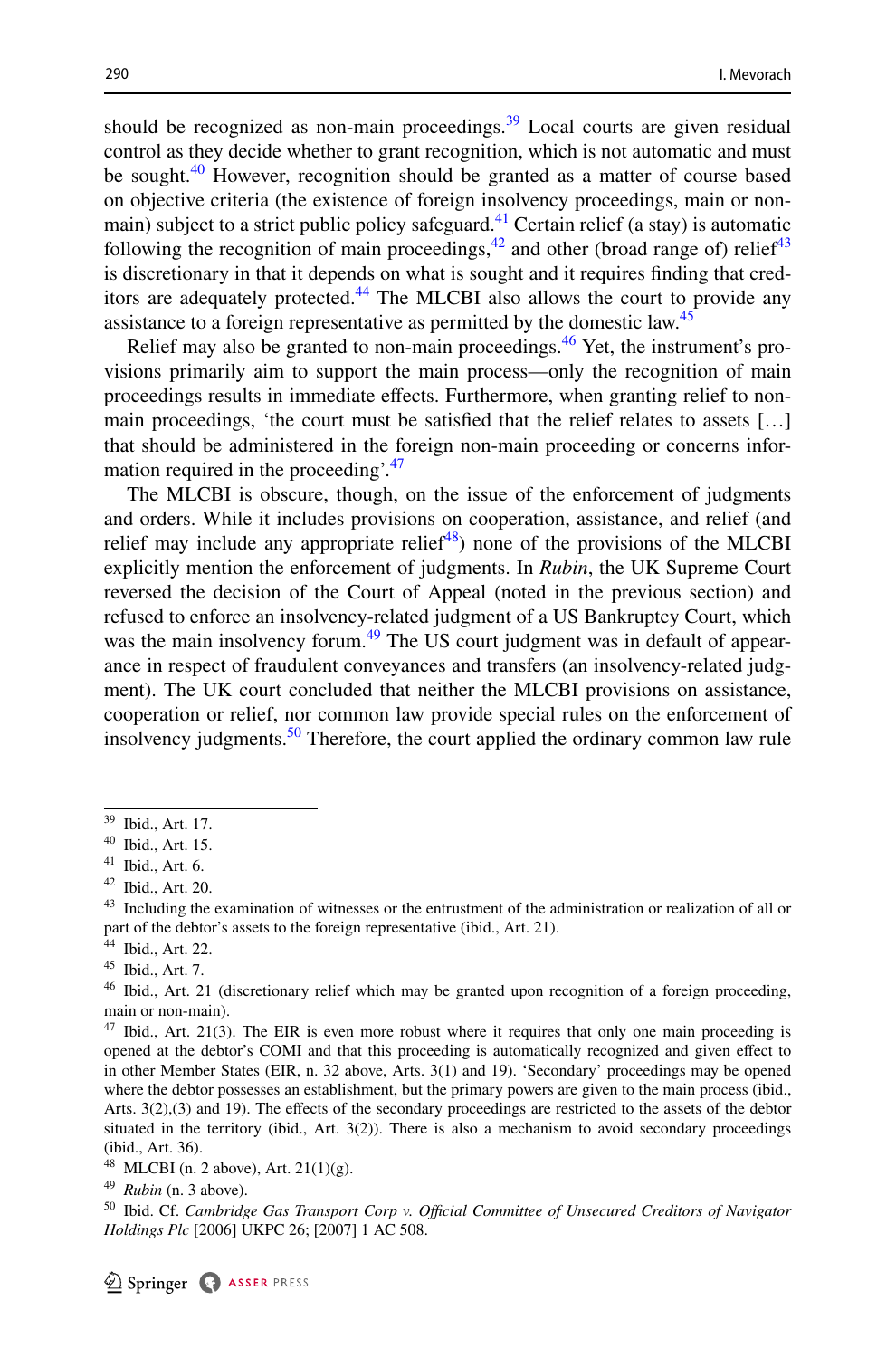according to which a judgment *in personam* cannot be enforced against persons who were not present in the foreign country or did not submit to the jurisdiction of the court entering the judgment. $51$ 

Other countries have taken a frmer universalist approach, interpreting the MLCBI more inclusively regarding the enforcement of judgments. Notably, courts in the US have considered that the MLCBI, specifcally the discretionary relief provision in Article 21, does allow the recognition and enforcement of insolvency judg-ments.<sup>[52](#page-8-1)</sup> *Rubin* was not very well-received internationally,<sup>53</sup> yet it had further repercussions in the UK. $<sup>54</sup>$  In subsequent cross-border insolvency cases, UK courts have</sup> interpreted modifed universalism narrowly when required to defer to foreign judgments, including by applying the old rule in *Gibbs* (the 'Gibbs rule')*.* [55](#page-8-4)

The Gibbs rule provides that English courts will not enforce a foreign insolvency judgment discharging or modifying the terms of English-law-governed debt.<sup>56</sup> The rule impacts on both enforcement and choice of law. Thus, the UK court applies ordinary choice of law rules concerning contracts ('the proper law of the contract') in the context of insolvency proceedings,  $57$  and denies enforcement of the discharge when a different law is applied.<sup>58</sup> Contrary to modified universalism, the Gibbs rule precludes deference to the central court's insolvency laws and judgments save to the extent that the central court process modifes or discharges debts that the UK court, applying the Gibbs rule, would regard as properly governed by the law generally applicable in the central court. More recently, in *OJSC*, the UK court followed *Gibbs* (and *Rubin*) and refused to grant a permanent stay which in efect would enforce a foreign (Azerbaijani) restructuring plan.<sup>59</sup> The Court of Appeal, upholding the decision of the High Court, noted the criticism of the Gibbs rule. It rejected 'the charge of parochialism' concerning the rule,<sup>60</sup> given that the court in *Gibbs* accepts that 'questions of discharge of a contractual liability are governed by the proper law

<span id="page-8-0"></span><sup>51</sup> These principles are known as the 'Dicey rule'.

<span id="page-8-1"></span><sup>52</sup> See e.g., *In re Metcalfe & Mansfeld Alternative Investments*, 421 BR 685 (Bankr. SDNY 2010), where the US court agreed to enforce Canadian discharges even though they contravened US law. See also Ho [\(2017](#page-31-8)), p 167 (referring to *In re Metcalfe* and noting that: 'This case demonstrates that the Model Law is not against the enforcement of foreign judgments').

<span id="page-8-2"></span><sup>53</sup> Moss noted that '[t]he decision in *Rubin* was perceived internationally as a blow to […] international co-operation via the recognition and enforcement of insolvency-related judgments' (Moss [2019,](#page-32-2) p 23).

<span id="page-8-3"></span><sup>54</sup> See e.g., *Singularis Holdings Ltd v. PricewaterhouseCoopers* [2014] UKPC 36, [2015] AC 1675; *Fibria Celulose S/A v. Pan Ocean Co Ltd* [2014] EWHC 2124 (Ch).

<span id="page-8-4"></span><sup>55</sup> *Antony Gibbs & Sons v. La Société Industrielle et Commerciale des Métaux* (1890) LR 25 QBD 399.

<span id="page-8-5"></span><sup>56</sup> See also *Re OJSC International Bank of Azerbaijan* [2018] EWCA Civ. 2802, para. 28 ('As the judge went on to note at [46], there is an exception to the rule if the relevant creditor submits to the foreign insolvency proceeding. In that situation, the creditor is taken to have accepted that his contractual rights will be governed by the law of the foreign insolvency proceeding. But the application before the judge proceeded on the basis, as it does before us, that this exception is not engaged').

<span id="page-8-6"></span> $57$  See also Westbrook [\(2019](#page-32-4)), p 3.

<span id="page-8-7"></span><sup>&</sup>lt;sup>58</sup> It seems that the rule encompasses a choice of forum rule as well whereby only an English court can discharge English law governed debts (ibid., p 12).

<span id="page-8-8"></span><sup>59</sup> *In re OJSC International Bank of Azerbaijan, Bakhshiyeva v. Sberbank of Russia et al* [2018] EWHC 792 (Ch), [2018] Bus LR 1270, afd, [2018] EWCA Civ. 2802, [2019] 2 All ER 713.

<span id="page-8-9"></span><sup>60</sup> *Re OJSC International Bank of Azerbaijan* [2018] EWCA Civ. 2802, para. 30.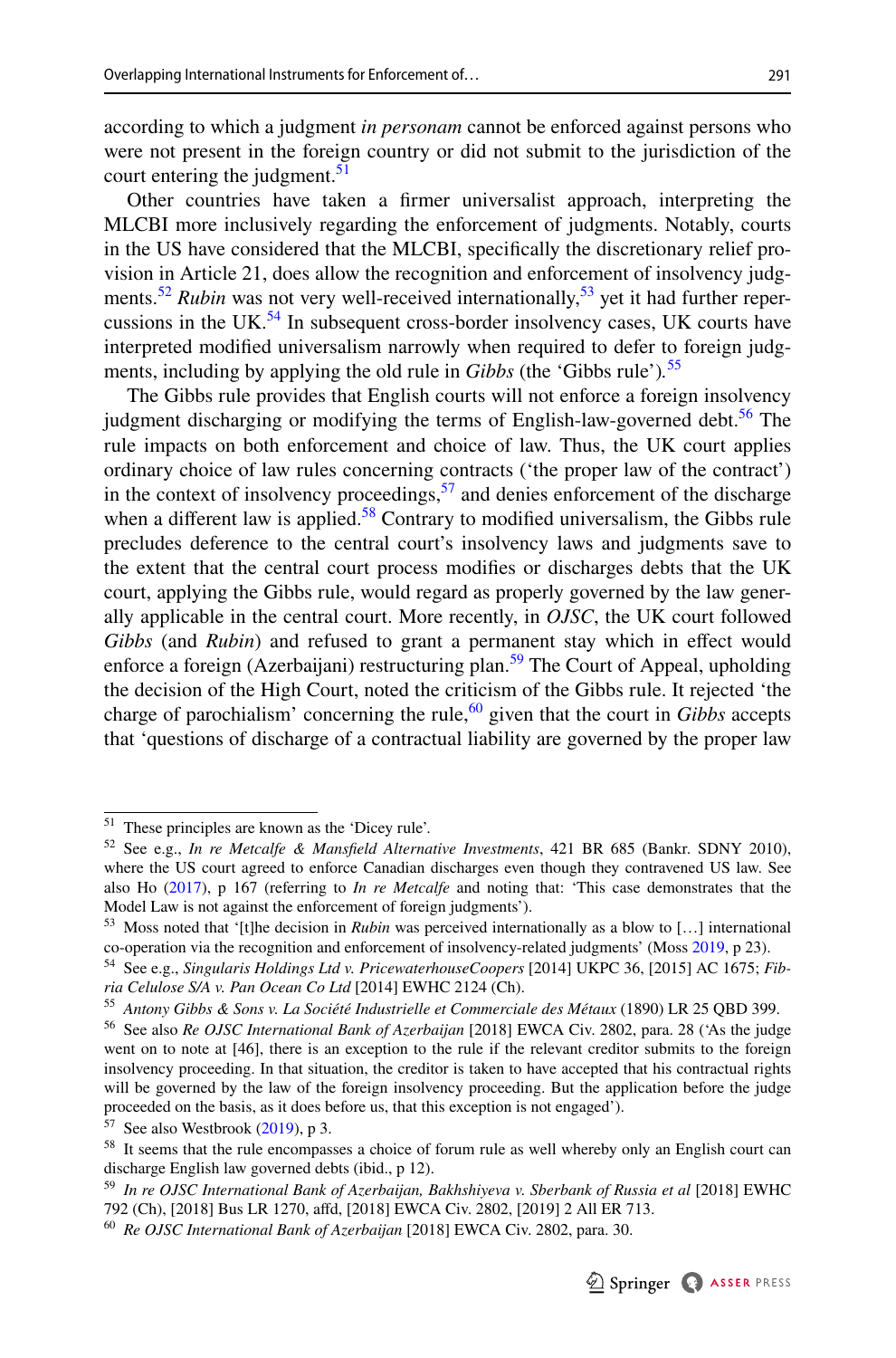of the contract, whether or not that law is English law […]'. However, it recognized that:

[...] the rule may be thought increasingly anachronistic [...] In particular, there may now be a strong case for saying that, in the absence of a stipulation to the contrary, contracting parties should generally be taken to envisage that, upon the supervening insolvency of one party, a single law closely associated with that party should govern the rights of its creditors, wherever in the world its assets happen to be situated, and regardless of the proper law of the contract  $[...]^{61}$ 

The court in *OJSC* held, however, that the MLCBI is limited to procedural aspects of cross-border insolvency and does not include rules on choice of law. Therefore, creditors' substantive rights cannot be overridden by invoking the relief provisions in the MLCBI.<sup>62</sup> As noted above, this approach is not widely held, and both *Rubin* and *Gibbs* have been strongly critiqued.<sup>[63](#page-9-2)</sup>

Yet, *Rubin* highlighted a weakness in the MLCBI's regime: it is prone to inconsistent application or no application at all in relation to the enforcement of judgments emanating from insolvency proceedings. Empirical studies have shown that the MLCBI has been applied quite consistently and 'universalistically',  $64$  including regarding the use of the instrument's discretionary relief. $65$  The enforcement of judgments (and deference to foreign law), however, was a matter of concern and a 'notable problem'.<sup>66</sup> Requests to enforce judgments and give effect to foreign orders, which could be appropriate in various circumstances and could save costs of opening multiple proceedings, were sometimes not sought. This was likely because of uncertainties regarding the availability of such relief in the jurisdiction. For example, in the Japanese case of *Azabu Tatemono*, [67](#page-9-6) the Japanese court recognized the foreign US Chapter 11 proceedings under the Japanese version of the MLCBI. If the Japanese court had also enforced the debt discharge granted by the US court, the foreign proceedings would have been given universal efect. Enforcement, however, was not pursued and instead concurrent local proceedings in Japan were opened to assess and adjudicate the local claims.

Courts have been somewhat unsure regarding the extent to which they can rely on the MLCBI provisions to give universal efect to foreign judgments. The UK Court

<span id="page-9-0"></span><sup>61</sup> Ibid., para. 31. See also *Global Distressed Alpha Fund 1 Ltd Partnership v. PT Bakrie* [2011] EWHC 256 (Comm); [2011] 1 WLR 2038.

<span id="page-9-1"></span><sup>62</sup> Ibid., para. 89.

<span id="page-9-2"></span><sup>63</sup> See notably *In re Agrokor d.d. et al*. 591 BR 163 (Bkrtcy SDNY 2018), where the United States Bankruptcy Court for the Southern District of New York recognized and enforced a settlement agreement noting (at p 192) that the Gibbs rule 'remains the governing law in England despite its seeming incongruence with the principle of modifed universalism espoused by the Model Law and a broad consensus of international insolvency practitioners and jurists'. See also *in Re Pacifc Andes Resources Development* [2016] SGHC 210.

<span id="page-9-3"></span> $64$  See generally, Mevorach ([2011\)](#page-31-9); Westbrook ([2013\)](#page-32-9).

<span id="page-9-4"></span> $65$  Mevorach  $(2011)$  $(2011)$ , p 543.

<span id="page-9-5"></span><sup>66</sup> Ibid., p 546.

<span id="page-9-6"></span><sup>67</sup> *Azabu Tatemono*, Tokyo District Court, 3 February 2006.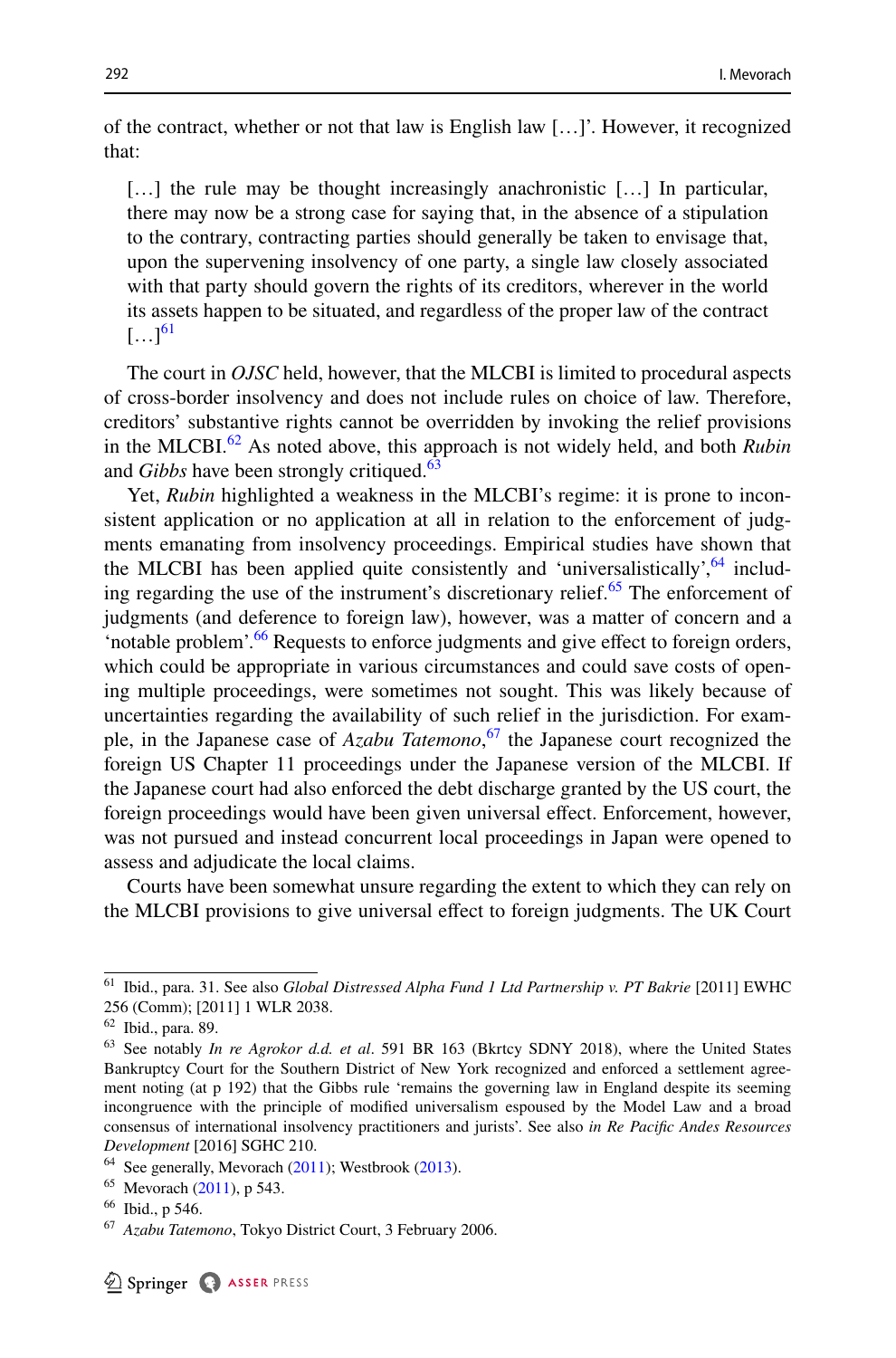of Appeal decision in *Rubin*, for example, granted the enforcement relief (previously denied by the lower court)<sup>68</sup> under common law principles, expressing a concern in this respect regarding the ambiguity in the MLCBI:

What troubles me is that the specifc forms of cooperation provided by Article 27 do not include enforcement. Indeed there is no mention anywhere of enforcement yet the guidance clearly had it in mind. On the other hand cooperation 'to the maximum extent possible' should surely include enforcement, especially since enforcement is available under the common law*.* I would prefer to express no concluded view about the point since it is unnecessary to my decision<sup>69</sup>

Even when universalist relief was granted under the MLCBI, for example, by a US court in *Condor*<sup>70</sup>, this was achieved after litigation and appeals.<sup>[71](#page-10-4)</sup>

# <span id="page-10-0"></span>**4 Enforcement Under the Model Law on Insolvency Judgments**

The MLCBI appeared to have a gap or at the least there was uncertainty regarding the scope of its relief provisions. It was also clear that general private international law instruments exclude the enforcement of insolvency judgments from their scope.<sup>72</sup> The new instrument—the MLIJ—thus aimed to address this gap or uncertainty, to 'fix' *Rubin* (and other case law following the same approach),  $\frac{73}{2}$  $\frac{73}{2}$  $\frac{73}{2}$  and pre-vent further defections.<sup>[74](#page-10-7)</sup>

However, the background to the MLIJ project was more compound. As noted above, some countries considered the MLCBI as already addressing the enforcement of insolvency judgments. Pursuant to this approach, the MLCBI could continue to be used for this purpose. There was also a concern about asset recovery generally,<sup>75</sup> and the limited reach of the MLCBI which has not been adopted by all or by the majority of countries. It was considered that perhaps a new separate instrument that did not fully follow the MLCBI framework could induce greater participation, especially by

<span id="page-10-1"></span><sup>68</sup> *Rubin v. Eurofnance SA* [2009] EWHC 2129 (Ch).

<span id="page-10-2"></span><sup>69</sup> *Rubin v. Eurofnance SA* [2010] EWCA Civ. 895, para. 63.

<span id="page-10-3"></span><sup>70</sup> *In re Condor Insurance Limited*, 601 F.3d 319, 2010 WL 961613 (5th Cir. 2010).

<span id="page-10-4"></span> $71$  Ibid. (the appellate court reversed the decisions of the first and second instance courts).

<span id="page-10-5"></span><sup>72</sup> MLIJ Guide to Enactment (n. 5 above), p 12.

<span id="page-10-6"></span><sup>&</sup>lt;sup>73</sup> Ibid., p 11, referring as well to the decision of the Supreme Court of Korea of 25 March 2010 (case No. 2009Ma1600). See also generally, Han [\(2015](#page-31-10)); Takahashi ([2011\)](#page-32-10).

<span id="page-10-7"></span><sup>74</sup> The Guide to Enactment notes the concern that other countries may follow *Rubin* especially as the MLCBI stresses that it should be interpreted with due regard to its international origin, to promote uniformity in its application (MLIJ Guide to Enactment, n. 5 above, pp 11–12).

<span id="page-10-8"></span><sup>&</sup>lt;sup>75</sup> The problem of asset-tracing and recovery in different contexts has since been further considered at an UNCITRAL Colloquium and may be addressed more comprehensively by UNCITRAL in the future (see UNCITRAL, International Colloquium on Civil Asset Tracing and Recovery (6 December 2019), [https://](https://uncitral.un.org/en/assettracing) [uncitral.un.org/en/assettracing\)](https://uncitral.un.org/en/assettracing).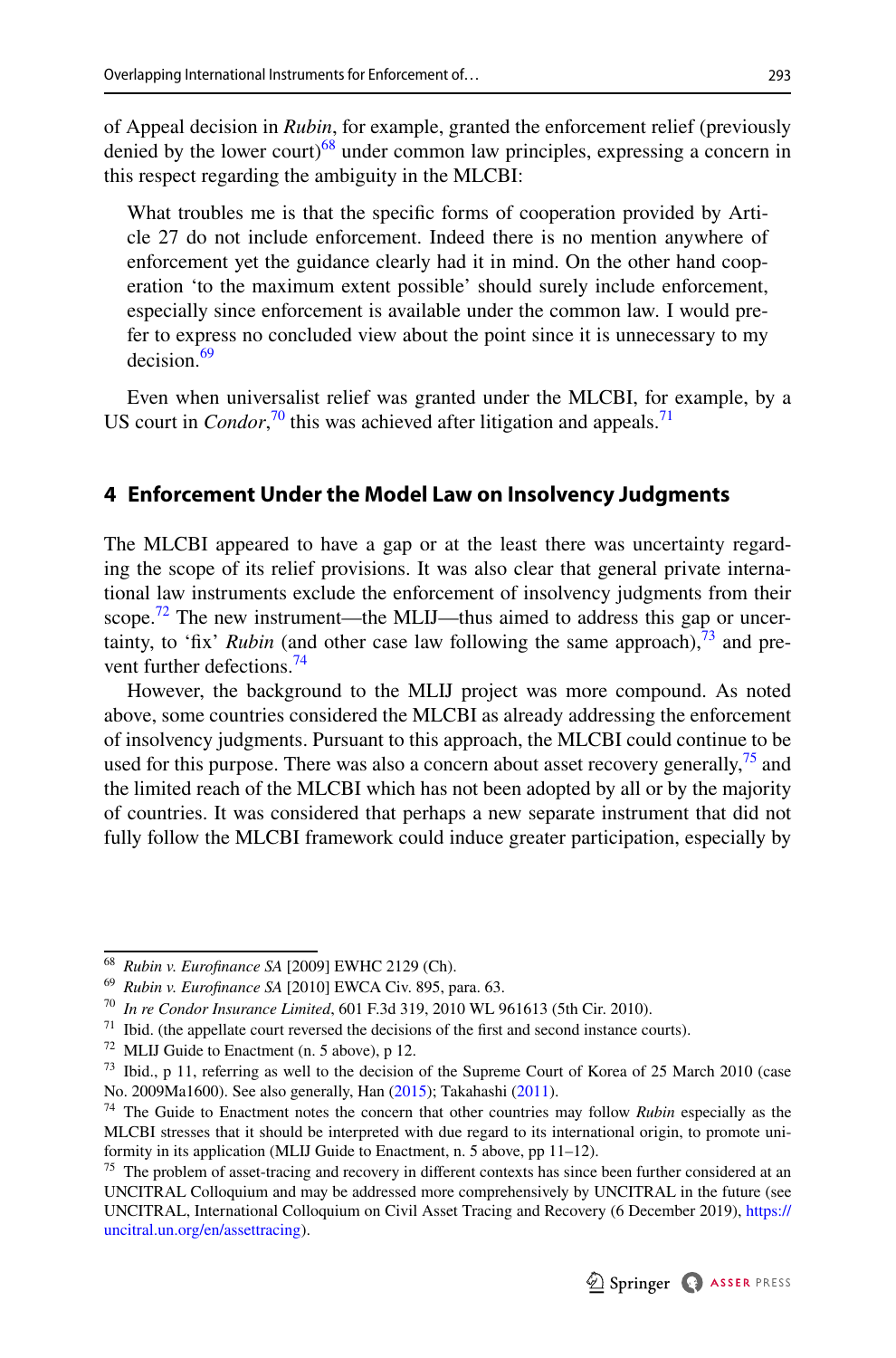the offshore jurisdictions that tend to host companies' registered offices but often not the actual head-offices or the business (i.e. the COMI).<sup>[76](#page-11-0)</sup>

The MLIJ, therefore, avoids referring to main, non-main proceedings or COMI. Instead, it focuses on the insolvency-related judgment. It also often tracks general private international law instruments concerning judgment enforcement, in particular the Convention on the Recognition and Enforcement of Foreign Judgments in Civil and Commercial Matters developed by the Hague Conference on Private Inter-national Law, which excludes insolvency from its scope.<sup>[77](#page-11-1)</sup>

# **4.1 Scope and Defnitions**

The MLIJ has a specifc scope where it applies to 'the recognition and enforcement of an insolvency-related judgment issued in a State that is diferent to the State in which recognition and enforcement is sought'. Thus, it addresses the cross-border enforcement of judgments related to insolvency. This includes an outbound aspect where the MLIJ authorizes relevant bodies in the enacting State to seek recognition and enforcement abroad, $78$  and inbound provisions on the recognition and enforce-ment of judgments further described below.<sup>[79](#page-11-3)</sup>

The defnitions section in the MLIJ is, therefore, brief. It includes two defnitions largely borrowed from the MLCBI—of 'insolvency proceeding' and 'insolvency representative',  $80$  and two new definitions of 'judgment' and 'insolvency related judgment'. The defnition of judgment is rather obvious and includes any decision which may be issued by any authority provided it has the same effect as a court.<sup>[81](#page-11-5)</sup> But the MLIJ clarifes the meaning of 'an insolvency-related judgment'. This defnition is quite wide and covers a range of judgments and orders. Any judgment which 'arises as a consequence of or that is materially associated with an insolvency proceeding<sup>82</sup> is covered, if it was 'issued on or after the commencement of that insolvency proceeding' (the judgment commencing an insolvency proceeding is excluded from the MLIJ scope). $83$  The law thus covers both judgments with general effect, and orders in insolvency-related litigation between individual parties (*in personam* judgments). The MLIJ Guide to Enactment provides a (non-exhaustive) list of examples of such judgments, which explicitly include the type of judgments in issue in

<span id="page-11-0"></span><sup>76</sup> See Pottow [\(2019](#page-32-11)), p 486 (noting that 'some states are resistant to the bifurcation of "main" and "nonmain" proceedings and hence loathe the concept of COMI, which serves as the doctrinal foundation of such bifurcation'). See also on the position of offshore jurisdiction, Mevorach ([2018a](#page-31-1)), p 70 (fn. 109).

<span id="page-11-1"></span><sup>77</sup> Convention of 2 July 2019 on the Recognition and Enforcement of Foreign Judgments in Civil or Commercial Matters (<https://www.hcch.net/en/instruments/conventions/full-text/?cid=137>), Art. 2(e).

<span id="page-11-2"></span><sup>78</sup> MLIJ (n. 5 above), Art. 5.

<span id="page-11-3"></span> $79$  See Sects. 4.2 et seq.

<span id="page-11-4"></span><sup>80</sup> MLIJ (n. 5 above), Art. 2(a) and (b), which are almost identical to MLCBI (n. 2 above), Art. 2(a) and (d) (which refer though to 'foreign' proceeding and representative).

<span id="page-11-5"></span> $81$  Excluding interim measures of protection (MLIJ, n. 5 above, Art. 2(c)).

<span id="page-11-6"></span><sup>&</sup>lt;sup>82</sup> Whether or not that insolvency proceeding has closed (ibid., Art. 2).

<span id="page-11-7"></span> $83$  Ibid., Art. 2(d)(ii).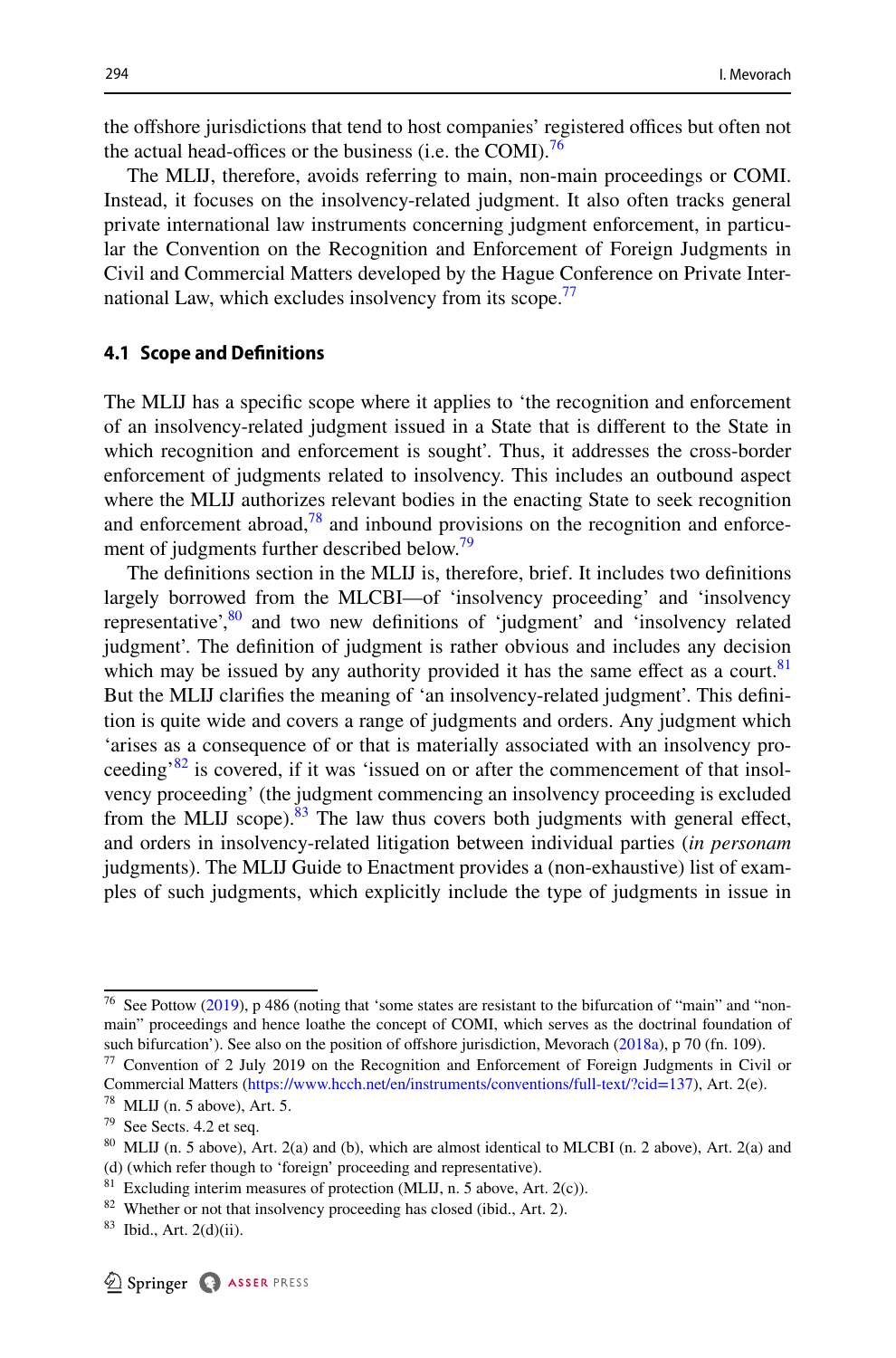cases such as *Rubin*, namely avoidance of detrimental transactions, <sup>84</sup> and those with general efect in issue in cases following the Gibbs rule: 'a judgment (i) confrming or varying a plan of reorganisation or liquidation, (ii) granting a discharge of the debtor or of a debt, or (iii) approving a voluntary or out-of-court restructuring agreement'[.85](#page-12-1)

# **4.2 Procedure for Recognition and Enforcement of Judgments**

The MLIJ delineates the steps and process for the recognition and enforcement of insolvency judgments.[86](#page-12-2) An insolvency representative or another person entitled to seek recognition abroad can seek such recognition/enforcement of the judgment in the enacting State $87$  by presenting documents evidencing the existence of a judgment and the fact that it is enforceable and effective. $88$  Indeed, as is common under private international law instruments,  $89$  it is a condition for recognition that the judgment has effect and is enforceable in the originating country.<sup>90</sup> After seeking recognition and enforcement of a judgment and before a decision is made, provisional relief may be granted 'where relief is urgently needed to preserve the possibility of recognizing and enforcing an insolvency-related judgment'.<sup>[91](#page-12-7)</sup>

The judgment shall then be recognized and enforced unless the grounds for refusing recognition apply.<sup>92</sup> It shall be given the same effect it has in the originating country. Alternatively, it shall be given the same effect it would have had if it had been issued by a court in the recognizing country.<sup>93</sup> Recognition/enforcement shall be granted to a severed part of a judgment where this is what is sought or where only this part is capable of being recognized and enforced.<sup>94</sup> The MLIJ also clarifies that this procedure (and nothing in this law) prevents the court in the enacting State from providing any additional assistance.<sup>[95](#page-12-11)</sup>

<span id="page-12-0"></span><sup>84</sup> MLIJ Guide to Enactment (n. 5 above), p 34.

<span id="page-12-1"></span><sup>85</sup> Ibid.

<span id="page-12-2"></span><sup>86</sup> See also Hawthorn and Young [\(2018](#page-31-0)), p 197.

<span id="page-12-3"></span><sup>&</sup>lt;sup>87</sup> From a competent court. Recognition may also arise by way of defence or as an incidental question before such a court (MLIJ, n. 5 above, Art. 13(d)).

<span id="page-12-4"></span><sup>88</sup> Ibid., Art. 11.

<span id="page-12-5"></span><sup>&</sup>lt;sup>89</sup> See Art. 4(3) of the 2019 Hague Enforcement Convention (n. 4 above).

<span id="page-12-6"></span><sup>&</sup>lt;sup>90</sup> MLIJ (n. 5 above), Arts. 9 and 13(a). Recognition/enforcement may also be postponed or refused if the judgment is the subject of review in the originating State or if the time limit for seeking ordinary review in that State has not expired. In such cases, the court may make recognition or enforcement conditional on the provision of such security (ibid., Art. 10).

<span id="page-12-7"></span> $91$  Ibid., Art. 12.

<span id="page-12-8"></span> $92$  Ibid., Art. 13.

<span id="page-12-9"></span><sup>&</sup>lt;sup>93</sup> If the insolvency-related judgment provides for relief that is not available under the law of the receiving State, that relief shall, to the extent possible, be adapted to relief that is equivalent to, but does not exceed, its efects under the law of the originating State (ibid., Art. 15).

<span id="page-12-10"></span><sup>94</sup> Ibid., Art. 16.

<span id="page-12-11"></span> $95$  Ibid., Art. 6.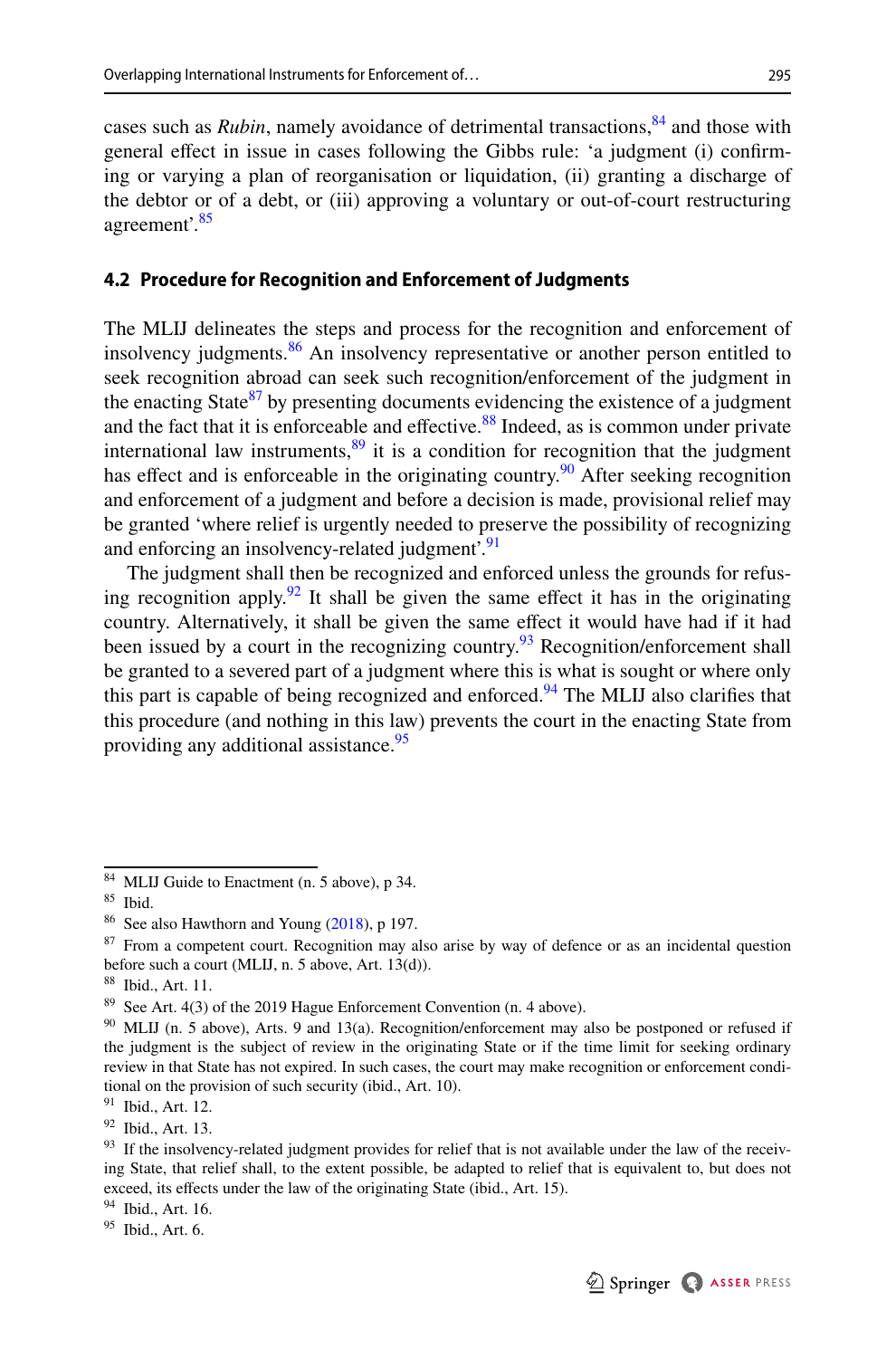#### **4.3 Grounds to Refuse Recognition/Enforcement**

The key feature of the MLIJ, and indeed the longest, is Article 14, which delineates the ground to refuse recognition and enforcement of insolvency-related judgments, complementing Article 7 as well on public policy.

#### **4.3.1 Public Policy, Due Process, and Fraud**

The MLIJ includes the usual public policy safeguard, where actions governed by the law can be refused on the basis that they would be 'manifestly contrary to public policy'.<sup>96</sup> The provision in the MLIJ adds that public policy includes 'the fundamen-tal principles of procedural fairness'.<sup>[97](#page-13-1)</sup>

Article 14 provides additional grounds akin to public policy and procedural fairness, typical in private international law instruments on enforcement.<sup>98</sup> Thus, recognition and enforcement may be refused in cases where a judgment was obtained by fraud; $99$  or where there was no due notification about the institution of the proceeding giving rise to the judgment, or the manner of the notifcation was incompatible with the rules of the enacting country concerning service of documents.<sup>100</sup>

#### **4.3.2 Confict with Other Judgments**

Again, in accordance with private international law instruments on enforcement, $101$ recognition/enforcement may also be refused where the judgment is inconsistent with a judgment issued in the State in a dispute involving the same parties, or with an earlier judgment issued in another State or with a judgment in a dispute between the same parties on the same subject matter. $102$ 

### **4.3.3 Lack of Jurisdictional Basis**

The MLIJ also allows the court in the enacting country to refuse to recognize/ enforce a judgment if the origin of the judgment is in a forum that did not exercise jurisdiction on a proper basis. Proper bases include (i) consent; $\frac{103}{10}$  (ii) submission; $\frac{104}{10}$  $\frac{104}{10}$  $\frac{104}{10}$ (iii) the exercise of jurisdiction 'on a basis on which a court in this State could have exercised jurisdiction'; $\frac{105}{100}$  and (iv) the exercise of jurisdiction on a basis that 'was not incompatible with the law of this State'.<sup>106</sup>

<span id="page-13-0"></span><sup>96</sup> Ibid., Art. 7.

<span id="page-13-1"></span><sup>97</sup> Ibid., Art. 7.

<span id="page-13-2"></span><sup>&</sup>lt;sup>98</sup> See the 2019 Hague Enforcement Convention (n. 4 above), Art. 7(1)(a) and (b).

<span id="page-13-3"></span> $99$  MLIJ (n. 5 above), Art. 14(b).

<span id="page-13-4"></span> $^{100}$  Ibid., Art. 14(a).

<span id="page-13-5"></span>See the 2019 Hague Enforcement Convention (n. 4 above), Art.  $7(1)(e)$  and (f).

<span id="page-13-6"></span> $102$  MLIJ (n. 5 above), Art. 14(c) and (d).

<span id="page-13-7"></span><sup>103</sup> Ibid., Art. 14(g)(i).

<span id="page-13-8"></span><sup>104</sup> Ibid., Art. 14(g)(ii).

<span id="page-13-9"></span><sup>105</sup> Ibid., Art. 14 (g)(iii).

<span id="page-13-10"></span><sup>106</sup> Ibid., Art. 14 (g)(iv).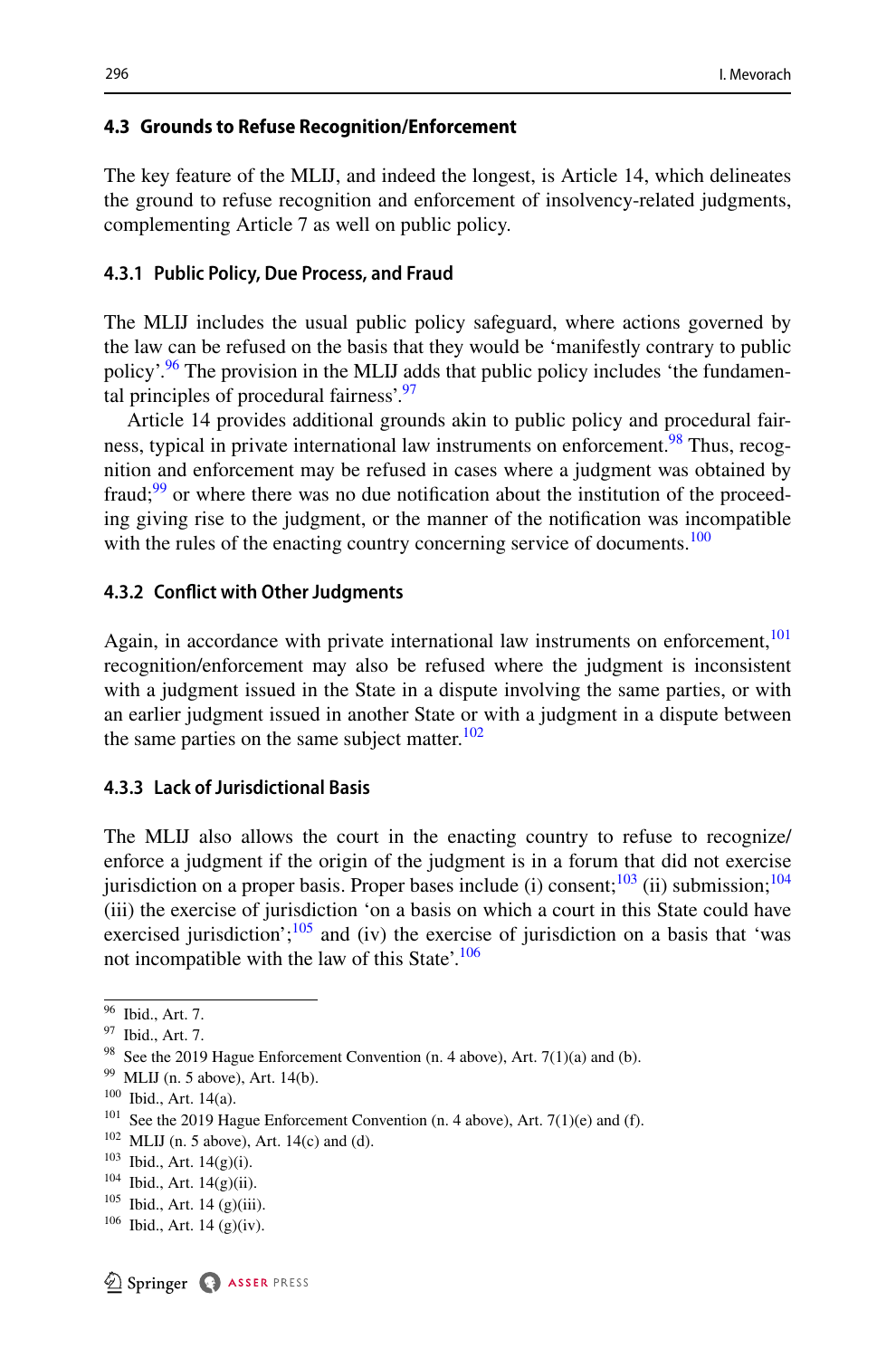The frst and second grounds—consent and submission—are typical jurisdiction bases for the purpose of recognition/enforcement under general private international law,<sup>107</sup> and were the bases to refuse enforcement in *Rubin*.<sup>108</sup> The third and fourth refer to what is recognized as a proper basis domestically, or at least is not incompatible with domestic law. The fourth requires further clarifcation. The MLIJ Guide to Enactment explains that this provision is similar to the third basis (exercise of jurisdiction on a basis on which a court in the enacting State could have exercised jurisdiction), but that it is broader.<sup>109</sup> It is not limited to 'jurisdictional grounds explicitly permitted under the law of the receiving State'.<sup>[110](#page-14-3)</sup> Rather, it applies 'to any additional jurisdictional grounds which, while not explicitly grounds upon which the receiving court could have exercised jurisdiction, are nevertheless not incompatible with the law of the receiving State'. $\frac{111}{111}$  $\frac{111}{111}$  $\frac{111}{111}$ 

#### **4.3.4 Adequate Protection**

Another refusal ground is based on lack of 'adequate protection'.<sup>112</sup> Recognition/ enforcement may be refused if '[t]he interests of creditors and other interested persons, including the debtor, were not adequately protected in the proceeding in which the judgment was issued'. To avoid delay and litigation, and indeed to clarify the type of judgments for which consideration of the efect on the general body of creditors is required, the MLIJ limits this refusal ground to a specifc type of judgment that '[m]aterially affects the rights of creditors generally'.<sup>[113](#page-14-6)</sup> The provision refers as examples to judgments 'determining whether a plan of reorganization or liquidation should be confrmed, a discharge of the debtor or of debts should be granted or a voluntary or out-of-court restructuring agreement should be approved'.<sup>[114](#page-14-7)</sup>

#### **4.3.5 Interference or Mismatch with Recognized Proceedings**

Two additional refusal grounds make certain connections between the MLIJ and the MLCBI and its underlying framework of recognizing collective proceedings. Thus, Article 14(e) allows courts to refuse enforcement if that would interfere 'with the administration of the debtor's insolvency proceedings, including by conficting with a stay or other order that could be recognized or enforced in this State'. Article 14(h) includes an 'optional' provision for MLCBI enacting States to refuse enforcement where the judgment originated in a country whose proceeding was or

<span id="page-14-0"></span> $107$  See the 2019 Hague Enforcement Convention (n. 4 above), Art. 5(1)(e) and (f).

<span id="page-14-1"></span><sup>&</sup>lt;sup>108</sup> See text to n. 51 above.

<span id="page-14-2"></span><sup>&</sup>lt;sup>109</sup> MLIJ Guide to Enactment (n. 5 above), p 61.

<span id="page-14-3"></span><sup>110</sup> Ibid.

<span id="page-14-4"></span><sup>111</sup> Ibid.

<span id="page-14-5"></span> $112$  MLIJ (n. 5 above), Art. 14(f).

<span id="page-14-6"></span><sup>113</sup> See MLIJ Guide to Enactment (n. 5 above), p 25.

<span id="page-14-7"></span> $114$  MLIJ (n. 5 above), Art. 14(f)(i).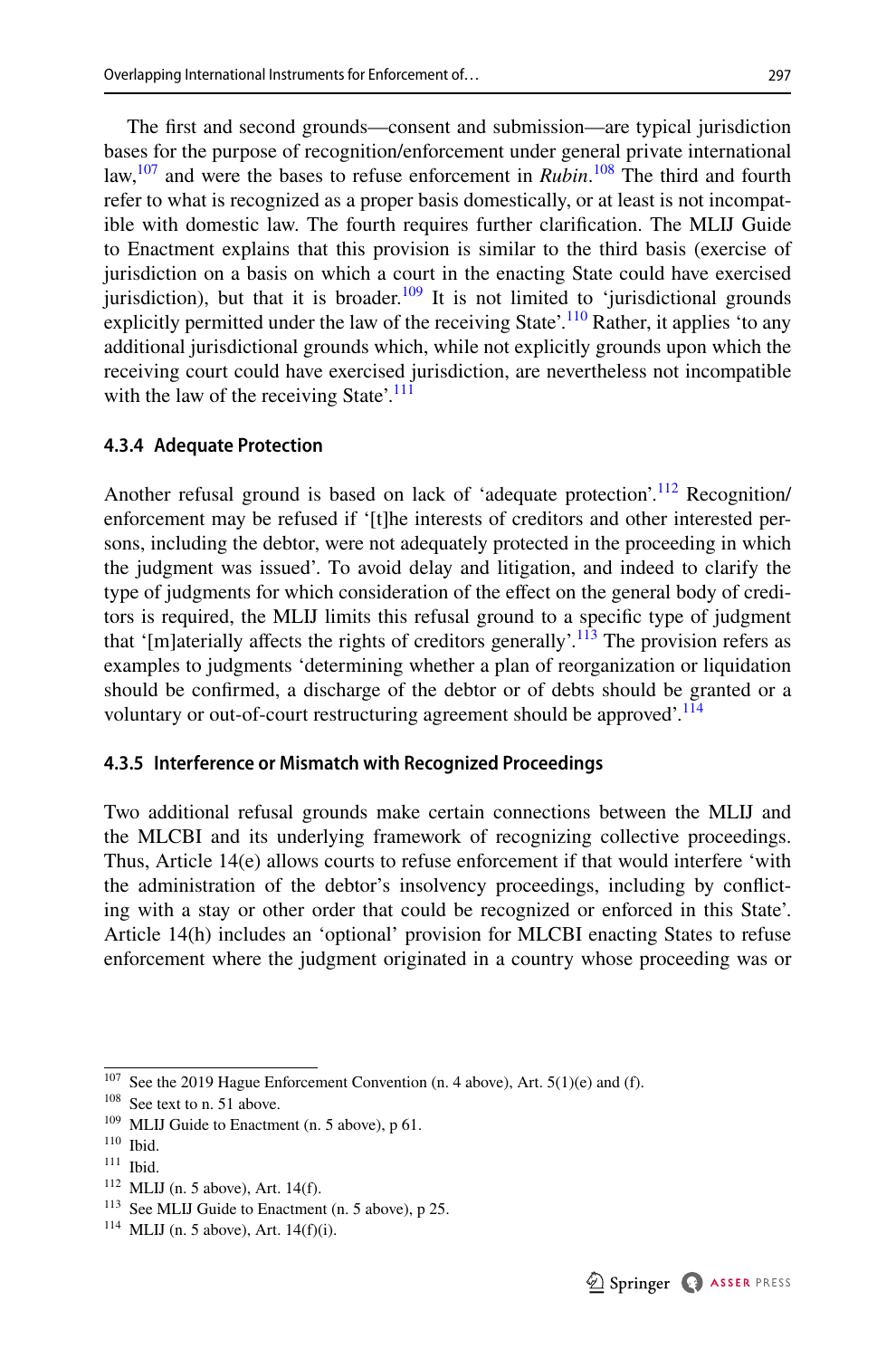would not be recognized by the enacting country under its MLCBI, subject to certain exceptions.<sup>115</sup>

#### **4.4 Article X**

The fnal article in the MLIJ, which does not follow the previous articles' sequence and is thus entitled Article X, clarifes that the intended scope of the MLCBI *was broad*, and inclusive of enforcement of judgments:

Notwithstanding any prior interpretation to the contrary, the relief available under [*insert a cross-reference to the legislation of this State enacting article 21 of the UNCITRAL Model Law on Cross-Border Insolvency*] includes recognition and enforcement of judgments.

Article X thus admits that the MLCBI and MLIJ overlap.

# <span id="page-15-0"></span>**5 Overlaps and Inconsistencies**

The question is whether, notwithstanding overlaps, the MLIJ still strengthens the regime or whether the result is inconsistencies that can undermine the cross-border insolvency system. The answer is mixed. As is argued below, overall the MLIJ adds robustness regarding the availability of the enforcement relief and the manner to seek it, but it entails a risk of weakening the law where it is obscure in relation to jurisdiction.

#### **5.1 Clarity Regarding What and How to Enforce**

The MLIJ focuses on the enforcement of judgments. The MLCBI only refers to proceedings. The defnitions of judgments and insolvency-related judgments in the MLIJ thus add to the regime. The addition is quite trivial though. It was already possible, if enforcing insolvency judgments under the MLCBI, to draw from the body of case law that evolved in the context of the EIR enforcement provisions con-cerning judgments deriving from and linked to insolvency proceedings.<sup>[116](#page-15-2)</sup> Indeed, the MLIJ attempts to prevent overlap where the defnition of an insolvency-related judgment excludes the commencement of the proceeding from the judgments that

<span id="page-15-1"></span><sup>&</sup>lt;sup>115</sup> The receiving court may refuse to recognize/enforce the judgment unless the insolvency representative of a proceeding that is or could have been recognized under the MLCBI (as enacted in the State) participated in the proceeding in the originating State to the extent of engaging in the substantive merits of the cause of action to which that proceeding related, and the judgment relates solely to assets that were located in the originating State at the time the proceeding in the originating State commenced. See also MLIJ Guide to Enactment (n. 5 above), p 23.

<span id="page-15-2"></span><sup>116</sup> See EIR (n. 32), Art 32(1); *Gourdain v. Nadler*, Case C-133/78, ECLI:EU:C:1979:49, [1979] 3 CMLR 180; *Seagon v. Deko Marty Belgium NV*, Case C-339/07, ECLI:EU:C:2009:83, [2009] BCC 347; [2009] 1 WLR 2168; *Polymer Vision R&D Ltd v. Van Dooren* [2011] EWHC 2951.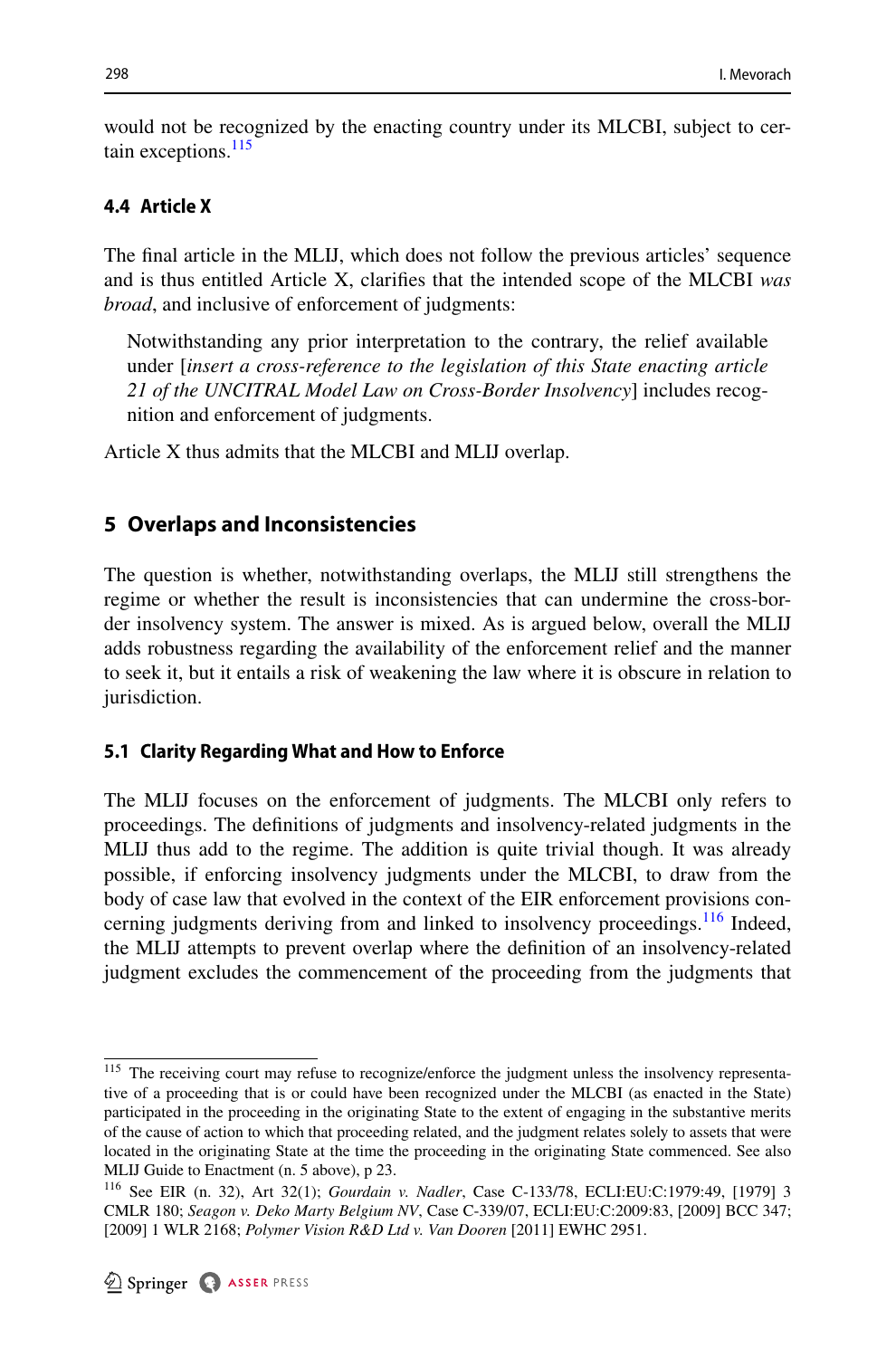can be enforced (as this is clearly covered under the MLCBI).<sup>[117](#page-16-0)</sup> But otherwise, all other judgments and orders are included in both instruments. The MLCBI does not exclude judgments from its scope. Article X of the MLIJ clarifes that such exclusion was not intended. The focus on proceedings in the MLCBI derives from universalism's aim of supporting a collective, centralized process, including the tools employed and judgments granted during (mostly) the main proceeding.

The instruments, therefore, overlap in terms of scope. The MLIJ does not deviate here from the MLCBI and universalism—there is no inconsistency on this point. The clarifcations, although non substantive, are welcome and may reduce litigation and delay. The provisions on the recognition and enforcement of judgments in the MLIJ add further clarifcations regarding process and procedure. Under the MLCBI, to seek enforcement, the insolvency representative would need to invoke the relief provisions following recognition of (usually) main proceedings. The MLIJ specifes what the representative needs to provide in terms of evidence, and the usual requirement that such judgment be enforceable, as explained above. Again, this is not in itself material but adds clarity. However, when considered together with the clear requirement to enforce and in view of biases on decision making (discussed next), the additions become material and can strengthen universalism.

#### **5.2 The Default Is Enforcement**

Unlike the MLCBI, there is no discretion regarding the enforcement of judgments in the MLIJ. Where the procedural conditions are met, the judgment 'shall' be enforced. The approach here is diferent and to some extent is inconsistent with the MLCBI. The diference is not dramatic because whilst enforcement is required, it is also subject to a range of refusal grounds, which go beyond public policy and adequate protection—the applicable safeguards under the MLCBI. Furthermore, the discretion under the MLCBI is not open-ended. It is derived from the idea that an insolvency representative may seek all sorts of relief and that not all relief is adequate in any given circumstances. While a stay is automatic to give an immediate breathing space to the business in distress, other relief, including the enforcement of a judgment, may be given depending on what the representative is requesting. The relief also follows the procedure for seeking recognition, which is based on objective criteria (the existence of main or non-main proceedings). There are also specifc criteria indicating when relief that was requested may be refused and this is where creditors and other stakeholders are not adequately protected.<sup>[118](#page-16-1)</sup>

However, the fact that the default rule under MLIJ is enforcement and indeed that enforcement is the explicit focused relief under this regime, may promote universalist choices. Cognitive biases also likely impact decisions of countries and their implementing institutions. As analysed in detail elsewhere,  $\frac{119}{120}$  biases include loss aversion (overweighting of losses of sovereignty, compared with gains of deference

<span id="page-16-0"></span> $117$  MLIJ (n. 5 above), Art. 2(d)(ii).

<span id="page-16-1"></span><sup>&</sup>lt;sup>118</sup> See text to n. 44 above.

<span id="page-16-2"></span> $119$  See Mevorach ([2018a](#page-31-1)), Ch 2.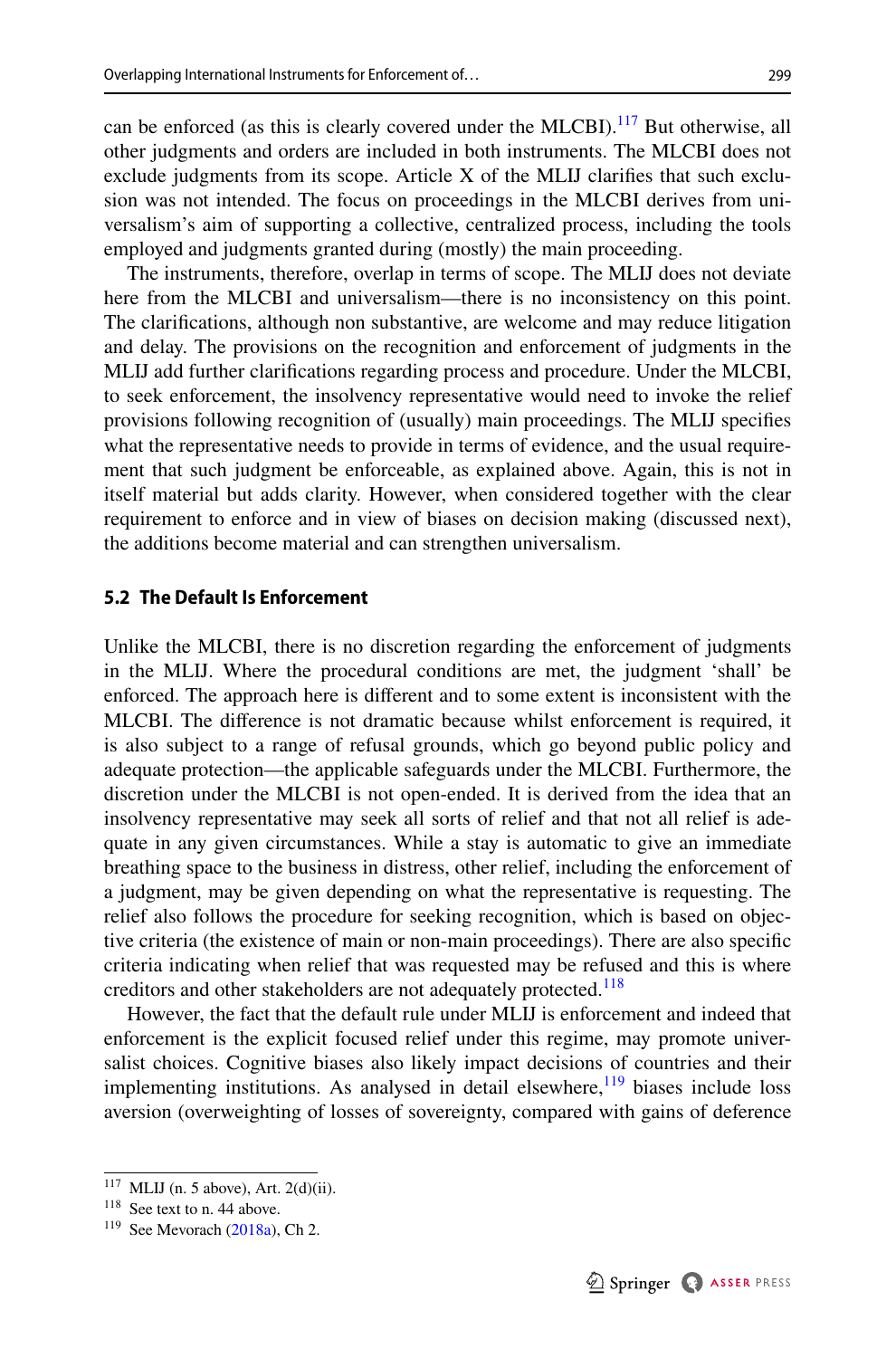and cooperation), a status quo bias (preference for the current state of afairs which may be territorialist and path dependent), the endowment effect (difficulty to depart from existing endowments such as control over local entities and assets) and short termism (tendency to be driven by short-term concerns). These biases infuence choices generally but can also play a role in international law and specifcally in cross-border insolvency.<sup>[120](#page-17-0)</sup> Vagueness in rules can exacerbate these biases and undermine compliance, because of the tendency to focus on information that is prominent and explicit.<sup>121</sup> The rather imprecise legislative framing of the relief provisions in the MLCBI, especially concerning the enforcement of judgments, might have contributed to territorial choices of courts and the inconsistent application of the framework in different jurisdictions.<sup>[122](#page-17-2)</sup> Enforcement is not mentioned explicitly in the MLCBI and is only implied within the opening 'any appropriate relief' language, and the availability of 'any additional relief', in the discretionary relief rule.<sup>123</sup> Being explicit and focused matters. Default rules can also affect compliance as studies show that people tend to follow what is presented as the default. Defaults tend to be perceived as representing the existing state or status quo and change usually involves a trade-of. Adherence to a default option may also be due to perceiv-ing the default rule as representing the recommended, endorsed, option.<sup>[124](#page-17-4)</sup>

Biases may be especially acute when gains from cooperation and universalism are less vivid compared with perceived losses. For example, courts that are asked to turn over assets to a main process abroad, to the frustration of local creditors, may observe a concrete loss today, while longer term benefts of reorganization, increased international trade, certainty, and so forth are more ambiguous and harder to quan-tify.<sup>[125](#page-17-5)</sup> The ability to impose the country's laws regarding local assets, locally incorporated companies and local constituencies may also be perceived as an existing entitlement (endowment) of sovereignty and vested rights. Thus, sovereign actors may be disinclined to defer to foreign laws and judgments. They may naturally prefer imposing the country's laws even where the interests of local stakeholders are not at stake.<sup>[126](#page-17-6)</sup>

The decision of the UK Supreme Court in *Rubin* (and other judgments along such lines) refects such tendencies to focus on local concerns. The court noted that 'the introduction of judge-made law extending the recognition and enforcement of foreign judgments would be only to the detriment of UK businesses without any cor-responding benefit'.<sup>[127](#page-17-7)</sup> Even though modified universalism has greater expected utility, departure from existing entitlements may be perceived as a loss—in this case, to local businesses, or in other cases local assets may be perceived as endowments and be given greater weight compared to the long-term gains.

<span id="page-17-0"></span><sup>120</sup> Ibid., pp 49–79.

<span id="page-17-1"></span><sup>121</sup> Ibid., p 164.

<span id="page-17-2"></span><sup>122</sup> Ibid., p 224.

<span id="page-17-3"></span> $123$  MLCBI (n. 2 above), Art. 21(1) and 21(1)(g).

<span id="page-17-4"></span> $124$  See in more detail Mevorach ([2018a\)](#page-31-1), pp 64, 94–95.

<span id="page-17-5"></span> $125$  Ibid., p 67.

<span id="page-17-6"></span><sup>126</sup> Ibid., pp 69–70. See also Walters ([2019\)](#page-32-7), pp 73–77.

<span id="page-17-7"></span><sup>127</sup> *Rubin* (n. 3 above), para. 130.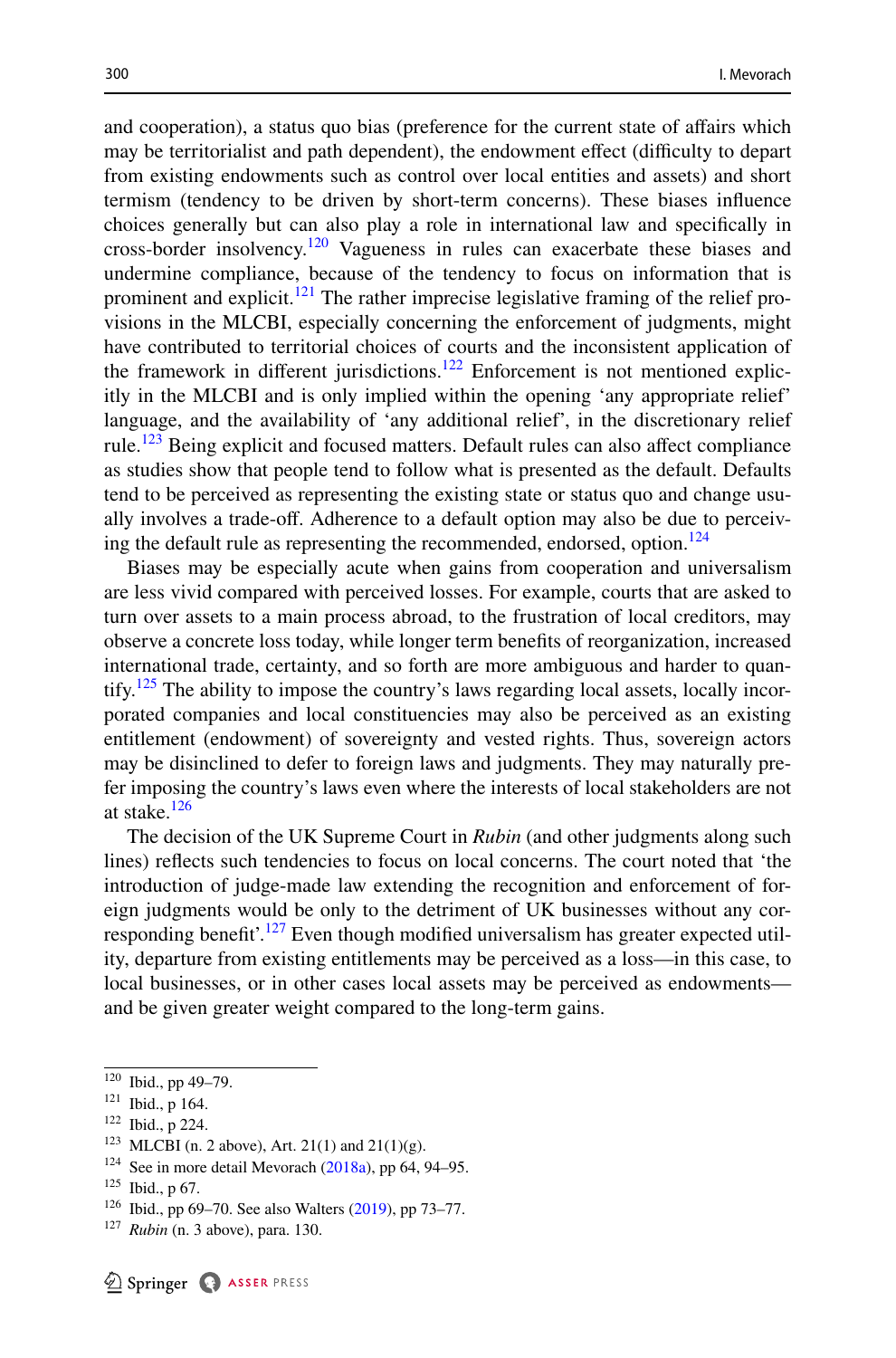### **5.3 Overlapping Refusal Grounds**

The refusal grounds in the MLIJ are elaborated, but many of them actually overlap with the MLCBI. As we have seen, Article 14 of the MLIJ contains additional refusal grounds akin to public policy and procedural fairness. These are refusal grounds usual in the context of enforcement and indeed they track provisions in private international law instruments as noted above, but they are largely overlapping both with the MLCBI and with MLIJ's own public policy provision. The refusal grounds based on inconsistency with other judgments are also quite trivial.

Adequate protection is a safeguard in both instruments. The MLIJ narrows it, though, to judgments which materially afect the rights of creditors and other stakeholders, as noted above. The MLIJ Guide to Enactment notes the overlap where it says that '[a] requirement for protection of the interests of creditors and other interested persons, including the debtor, is included in both the Model Law and the MLCBI'.<sup>[128](#page-18-0)</sup> Yet, it suggests that the safeguards apply in 'different situations'. The MLCBI requires that the court considers if creditors are adequately protected when 'granting, modifying or terminating provisional or discretionary relief under the  $MLCBI'$ <sup>[129](#page-18-1)</sup>. The idea is that 'there should be a balance between relief that might be granted to the foreign representative and the interests of the persons that may be affected by that relief'.<sup>[130](#page-18-2)</sup> The equivalent safeguard under the MLIJ has a more limited scope where it applies as a refusal ground regarding specifc types of judgments. The diference is subtle, and it is only a diference of scope and focus. But the clarifcation of the scope of the safeguard is helpful and can avoid litigation. Indeed, consideration of the interests of the general body of creditors should not be required, under any of the instruments, regarding *in personam* judgments.

The refusal grounds in the MLIJ that seek to support collective proceedings (allowing to refuse enforcement if that would interfere with collective insolvency proceedings or if the judgment originated in non-recognizable proceedings) are important, especially if we envisage that certain countries may only adopt the MLIJ. But as such they largely refect the MLCBI, where recognition and relief are granted to main or non-main proceedings, and where courts are required to be more cautious when granting relief to non-main proceedings. $^{131}$  $^{131}$  $^{131}$ 

# **5.4 Divergence Regarding Jurisdiction**

However, there is one key diference between the MLCBI and the MLIJ that risks undermining the MLCBI regime and universalism, and that is the jurisdictional basis for recognition and relief/enforcement. As we have seen, the MLCBI, in line with modifed universalism, is a framework to mainly support the main proceedings. If recognition is granted to the main proceeding, certain relief is automatic and additional

<span id="page-18-0"></span><sup>&</sup>lt;sup>128</sup> MLIJ Guide to Enactment (n. 5 above), p 25.

<span id="page-18-1"></span><sup>129</sup> Ibid., referring to Art. 22 of the MLCBI.

<span id="page-18-2"></span><sup>130</sup> Ibid., referring to the MLCBI Guide to Enactment.

<span id="page-18-3"></span><sup>131</sup> MLCBI (n. 2 above), Art. 21(3).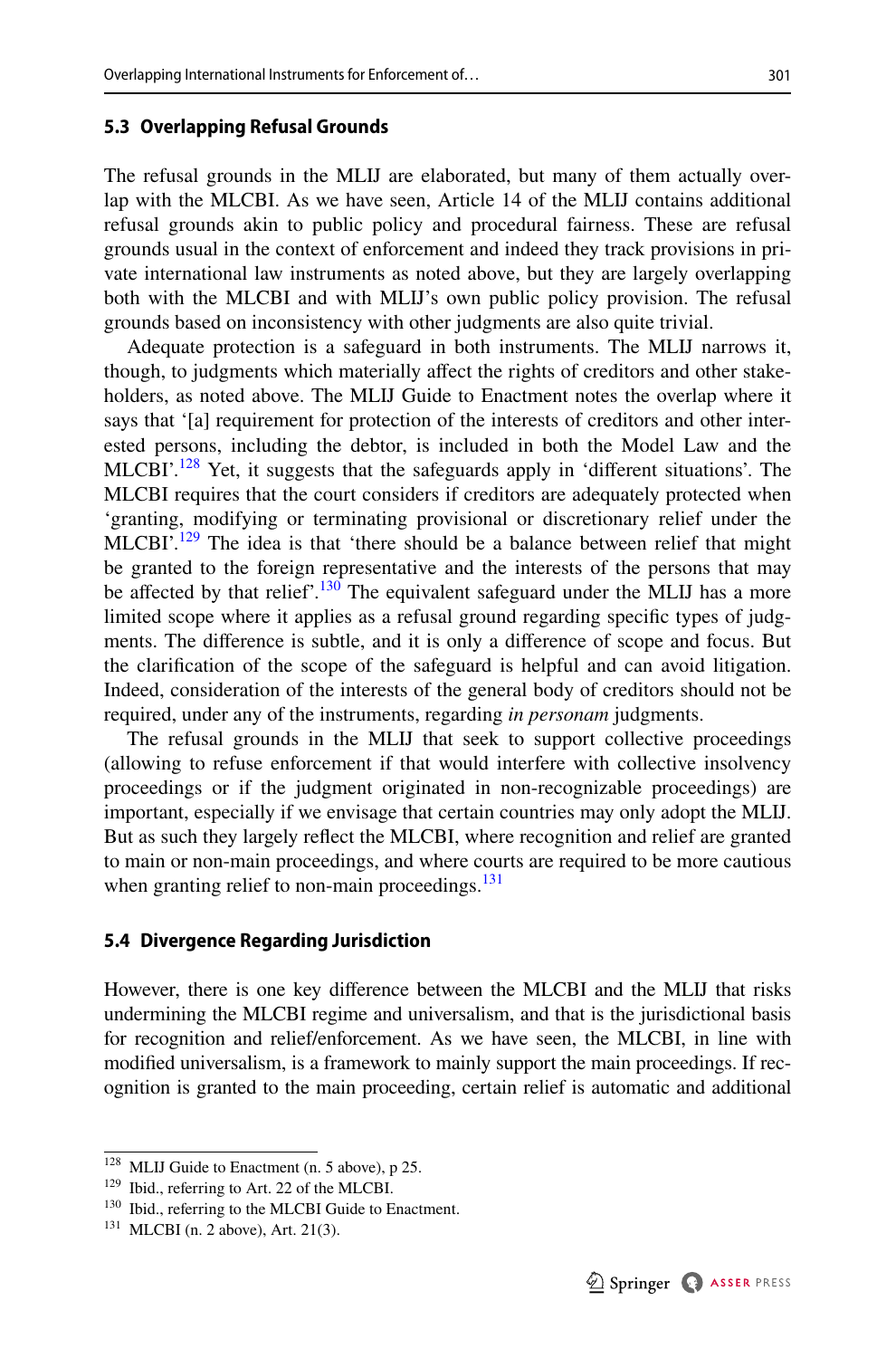relief can be sought. It is not envisaged that relief be rejected based on lack of jurisdiction, as the jurisdictional ground is already dictated by and addressed in the recognition process. The bases to refuse relief are rather the public policy and adequate protection safeguards. Indeed, in *Rubin* the court did exactly the opposite and refused to grant relief because the party did not consent/submit to the foreign jurisdiction, even though the judgment emanated from a recognized main proceeding.<sup>132</sup> The decision in *Rubin* was, therefore, rightly perceived by many as a defection from the cross-border insolvency framework. $133$  In declining to assist in any way, the UK Supreme Court rendered the decision to recognize the US main proceeding on jurisdictional grounds quite moot.

The MLIJ does not clearly reverse the *Rubin* approach by following an explicit framework of support to the main insolvency process. It provides a host of jurisdictional grounds as bases for refusing the recognition/enforcement of judgments. These include consent/submission, which, as noted, are recognized refusal grounds concerning jurisdiction under general private international law. They are not, however, the type of bases that ought to determine whether to enforce or refuse the enforcement of insolvency judgments emanating from a central process under modifed universalism. For example, non-submission of a creditor to the jurisdiction where the company has its COMI and where main proceedings are taking place should not be a reason not to enforce an avoidance judgment of the main court against the creditor, indeed contrary to *Rubin*.

Other jurisdictional grounds in the MLIJ depend on domestic laws or what is not incompatible with the domestic law. The fact that the insolvency proceeding was the main proceeding is not explicitly listed as a proper, independent, jurisdictional basis. Still, reference to domestic laws or what is not incompatible with them could (indirectly) promote the recognition of main proceedings because COMI has become quite a recognized jurisdictional basis in insolvency under domestic laws. Therefore, it can be expected that judgments of courts in forums where main proceedings take place, based on COMI, will be recognized going forward in countries that enact the MLIJ. For example, in EU legal systems, COMI is a recognized jurisdictional basis because of the direct application of the EIR, where main proceedings may only be opened where the COMI is located.<sup>[134](#page-19-2)</sup> COMI is also the basis for recognition of foreign main proceedings under the MLCBI which was enacted by 49 States.

Yet, the MLCBI has not been adopted by all countries and the MLIJ is provided as a standalone instrument—it does not require adoption of the MLCBI, and it does not explicitly endorse the COMI (and establishment) concepts. Still, courts may accept COMI as a proper jurisdictional basis, also where this is not incompatible with their countries' laws. Such an approach is not guaranteed, though, where there is no explicit agreement on COMI as a primary basis for the enforcement of insolvency judgments. Furthermore, in the MLCBI even where it is adopted, COMI is only a basis for recognition/relief. The MLCBI does not unify international

<span id="page-19-0"></span><sup>&</sup>lt;sup>132</sup> See text to n. 49 above.

<span id="page-19-1"></span><sup>133</sup> See n. 53 above.

<span id="page-19-2"></span> $134$  EIR (n. 32 above), Art. 3.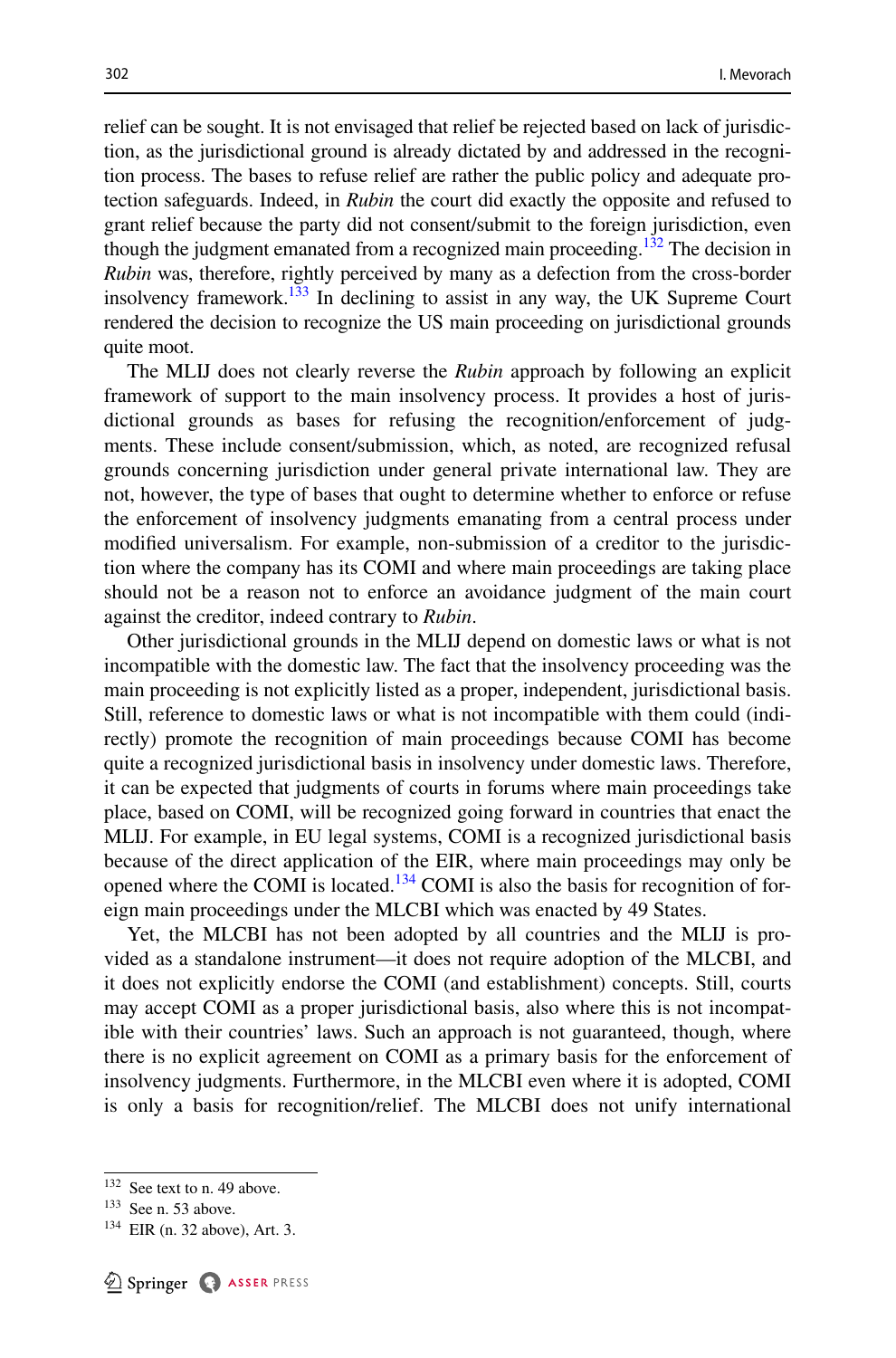jurisdiction rules nor does it unify a choice of law rule based on COMI. Notably, while the norm which centralizes the law and the forum is gradually emerging, COMI is not yet widely recognized as grounds for the application of the forum law to insolvency-related issues. As the UK High Court in *OJSC* observed:

Put another way, our common law does not yield to, adopt or enforce the law of a COMI elsewhere than here, and the law of the COMI cannot be enforced in this jurisdiction, unless and to the extent that by treaty and/or statute that law is absorbed into and becomes in efect part of British law. Such assistance as a British court can provide in accordance with the theory and objectives of modifed universalism is restricted to what by its own common law it has jurisdiction to do, or by what under such an express treaty or statute it is empowered to do  $[\dots]$ .<sup>[135](#page-20-0)</sup>

As noted above, the MLIJ Guide to Enactment explains that the jurisdiction bases are broad and not limited to those explicitly permitted under the domestic law. They also include what is not incompatible with the law of the receiving State. The Guide further explains that the purpose of the provision is:

to discourage courts from refusing recognition and enforcement of a judgment in cases in which the originating court's exercise of jurisdiction was not unreasonable, even if the precise basis of jurisdiction would not be available in the receiving State, provided that exercise was not incompatible with the central tenets of procedural fairness in the receiving State.<sup>[136](#page-20-1)</sup>

A report by INSOL International explains that this provision aims to address the judgment in *Rubin.* In similar circumstances, and pursuant to the MLIJ:

[...] for a UK court to refuse recognition and enforcement of a US judgment, a party must demonstrate that although the US court found jurisdiction under US law to enter the judgment and provided adequate notice of the proceeding to the judgment-debtor, the US court's judgment violates the 'central tenants of procedural fairness' in the UK. $137$ 

The UK court also noted in *Bakhshiyeva v. Sberbank of Russia*, [138](#page-20-3) regarding the tension between the Gibbs rule and modifed universalism, that 'the introduction of a new Model Law concerning the recognition and enforcement of insolvency related judgments as proposed by UNCITRAL may solve the problem if ever adopted'.<sup>139</sup>

Thus, *Rubin* might be fxed by these provisions, but that depends on future interpretations of the MLIJ, which is somewhat obscure on jurisdictional bases and is not

<span id="page-20-0"></span><sup>135</sup> *Re OJSC International Bank of Azerbaijan, Bakhshiyeva v. Sberbank of Russia et al* [2018] EWHC 792 (Ch), [2018] Bus LR 1270 (para. 86).

<span id="page-20-1"></span><sup>136</sup> Ibid.

<span id="page-20-2"></span><sup>&</sup>lt;sup>137</sup> INSOL International ([2019\)](#page-31-11), p 9.

<span id="page-20-3"></span><sup>138</sup> *Re OJSC International Bank of Azerbaijan, Bakhshiyeva v. Sberbank of Russia et al* [2018] EWHC 792 (Ch), [2018] Bus LR 1270*.*

<span id="page-20-4"></span><sup>139</sup> Ibid., para. 160. See also *Re OJSC International Bank of Azerbaijan* [2018] EWCA Civ. 2802, para. 78.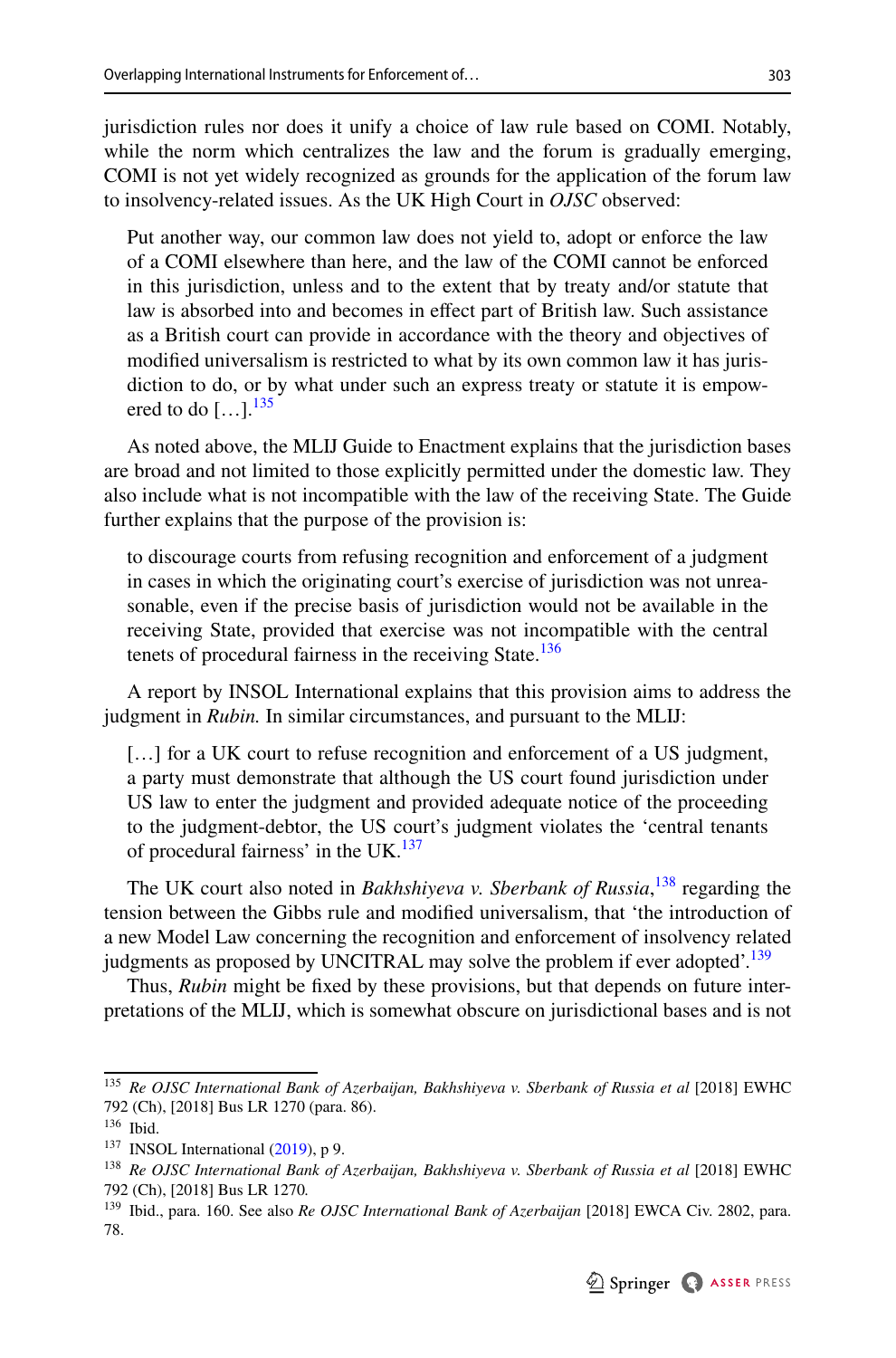fully consistent with the general cross-border regime.<sup>[140](#page-21-0)</sup> The jurisdictional grounds in the MLIJ are broad and, especially a jurisdictional basis which is not incompatible with domestic law, would not require that the basis be identical to what is provided locally. Yet, there is a risk that courts might not see 'incompatible' as the same as fundamental fairness in the public policy/adequate protection sense (per the INSOL interpretation in the quote above) where these grounds are already covered in Articles 7, 14(a), 14(c) and 14(f)) of MLIJ. The fact that the MLIJ refrained from making any reference to the notion of main proceedings/COMI and linking its recognition/enforcement regime primarily to such proceedings, at the least creates ambiguities regarding support to a centralized process. Thus, countries that may enact the MLIJ as a stand-alone instrument (see further below on alternative ways of implementation) without becoming parties to the MLCBI or otherwise recognizing COMI as a jurisdiction basis for insolvency, $141$  may not enforce orders and judgments emanating from main proceedings if there is no submission or consent.

The MLIJ does reject the *Rubin* approach, though, in Article X, which states that the intention *is* to include the enforcement of judgments in the MLCBI relief provisions.<sup>142</sup> This article, however, is quite disconnected from the rest of the MLIJ text technically and in substance. The relief in Article 21 of the MLCBI (to which Article X refers) is discretionary, whilst Article 13 of the MLIJ (the operational article on enforcement) requires that judgments *shall* be recognized and enforced if they meet the requirements. The MLIJ also includes defnitions and procedural requirements that do not exist in the MLCBI. Importantly, Article X refects an international agreement that relief, primarily to main proceedings, includes the enforcement of judgments. The main text of the MLIJ, however, does not clearly and explicitly follow the same approach. The MLIJ Guide to Enactment also confrms that Article X relates to the interpretation of the MLCBI, and therefore 'it is not intended that it be included in legislation enacting this Model Law'.<sup>143</sup> As has been observed by the late Gabriel Moss, '[t]his is an odd suggested provision'.<sup>144</sup> The peculiarity of Article X can be explained by the divergent views and controversy concerning the MLCBI relief provisions and their coverage of enforcement of judgments. Article X does clarify this and resolves that controversy, but in view of the development of the MLIJ alongside this clarifcation, there is also a potential for inconsistency.

<span id="page-21-0"></span><sup>&</sup>lt;sup>140</sup> See also Pottow [\(2019](#page-32-11)), p 500 ('This language from the GTE [Guide to Enactment] is a thinly veiled (if veiled at all) rebuke of *Rubin*').

<span id="page-21-1"></span><sup>&</sup>lt;sup>141</sup> Instead, they may, for example, rely solely on place of incorporation.

<span id="page-21-2"></span><sup>&</sup>lt;sup>142</sup> See also MLIJ Guide to Enactment (n. 5 above), p 25.

<span id="page-21-3"></span><sup>143</sup> Ibid., para. 127.

<span id="page-21-4"></span><sup>144</sup> Moss [\(2019](#page-32-2)), p 21.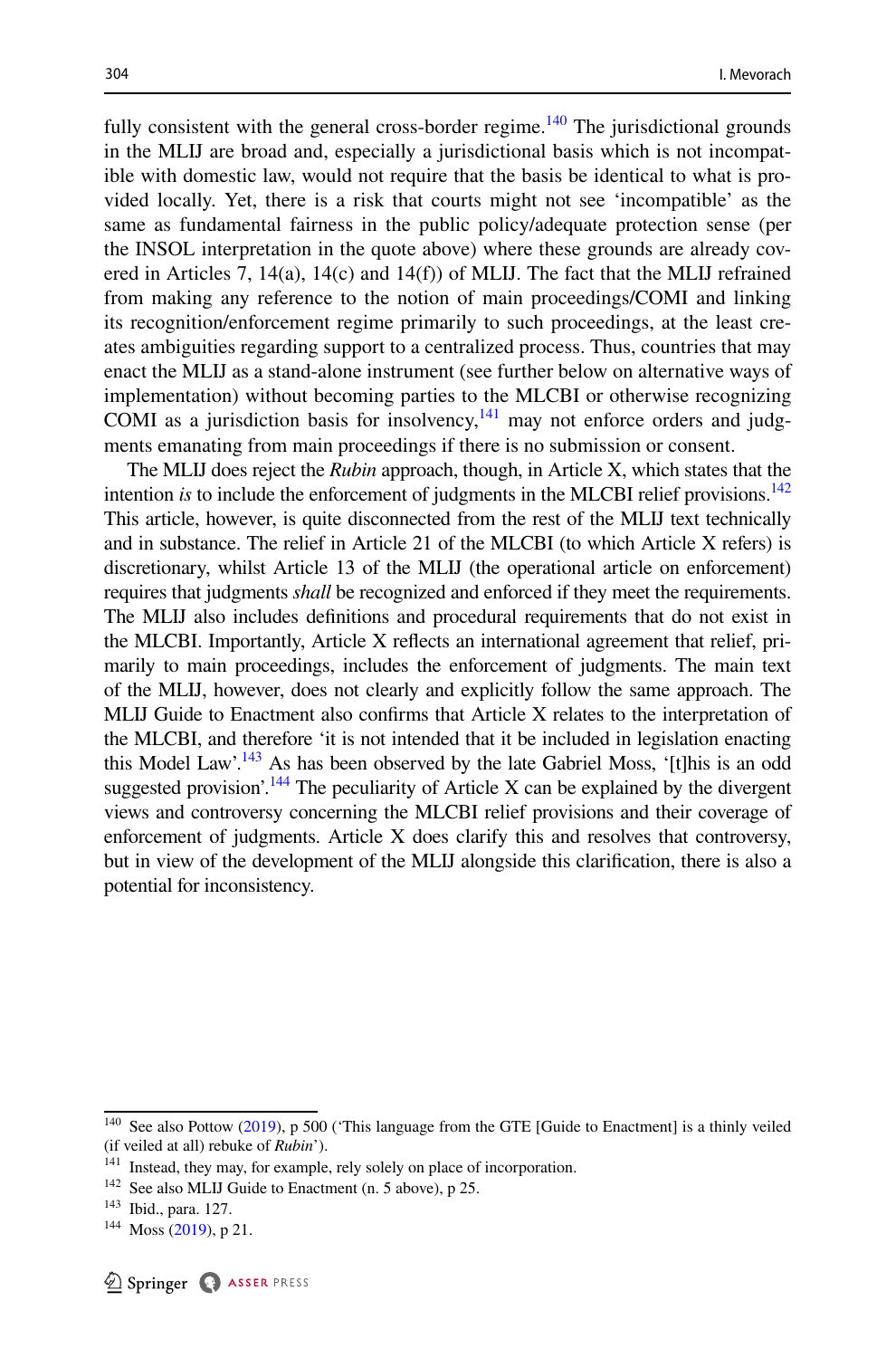## <span id="page-22-0"></span>**6 Implementation**

The practical question is whether in view of overlaps and inconsistencies, countries should (or should not) adopt the MLIJ and if they should adopt it, in what way. The MLIJ is quite obscure concerning the manner of adoption. It is stated in the preamble that the MLIJ's purpose is '[w]here legislation based on the UNCITRAL Model Law on Cross-Border Insolvency has been enacted, to complement that legislation'.<sup>[145](#page-22-1)</sup> This suggests that the MLIJ and MLCBI should be linked and complementary. Yet, enactment of the MLCBI is not stated as an aim or precondition. It is only 'where' the MLCBI was adopted that MLIJ would complement such legislation. It is also not clear if the MLIJ should complement the MLCBI by operating alongside it as a paral-lel system or if it should be interwoven within it.<sup>[146](#page-22-2)</sup> As shown above, the standalone nature of the instrument is not merely technical and the MLIJ is not easily aligned with the MLCBI. Divergences also refect prior approaches, compromises, and mixed aims. It is, therefore, expected that consideration of adoption will instigate legislative discussions. Following implementation, questions may arise concerning the application and interpretation of the law. It is important that legislators and courts will have due regard in this process to the broad context of cross-border insolvency objectives, the existing instruments and additional developments.

### **6.1 All Adopt!**

Countries that have considered that the MLCBI already allows courts to enforce judgments, might take the position that a new instrument on this matter is not needed for their cross-border insolvency system. Article X now clarifes that the enforcement of judgments is included in the MLCBI relief provisions. Therefore, it is arguably enough if countries adopt the MLCBI, or do nothing if they have enacted it already, because then according to Article X they can enforce insolvency-related judgments.<sup>147</sup>

Such an approach would be misconceived. The efectiveness of international instruments for cross-border insolvency relies on their wide adoption. Enactment of the MLIJ by countries generally and especially by major economies with more experience with cross-border insolvency cases and the application of the MLCBI would send a signal about the importance of the regime, serving as a nudge and inducing participation by other countries, which would promote uniformity and con-sistency.<sup>[148](#page-22-4)</sup> In the process of adopting the MLCBI, which was finalized in 1997, the enactment of the regime in 2005–2006 by the USA and the UK gave it a boost and

<span id="page-22-1"></span> $145$  MLIJ (n. 5 above), Preamble 1(f).

<span id="page-22-2"></span><sup>&</sup>lt;sup>146</sup> The MLIJ Guide to Enactment does provide some guidance on the relationship between and the complementary nature of the MLIJ and the MLCBI, noting areas of overlap, similarity, and discrepancy (MLIJ Guide to Enactment, n. 5 above, pp 23–25).

<span id="page-22-3"></span><sup>&</sup>lt;sup>147</sup> See also Hawthorn and Young  $(2018)$  $(2018)$ , p 197.

<span id="page-22-4"></span><sup>&</sup>lt;sup>148</sup> See on the effect of nudges in cross-border insolvency and the peer effect, Mevorach ([2018a](#page-31-1)), pp 59, 65–66, 74–75, 77.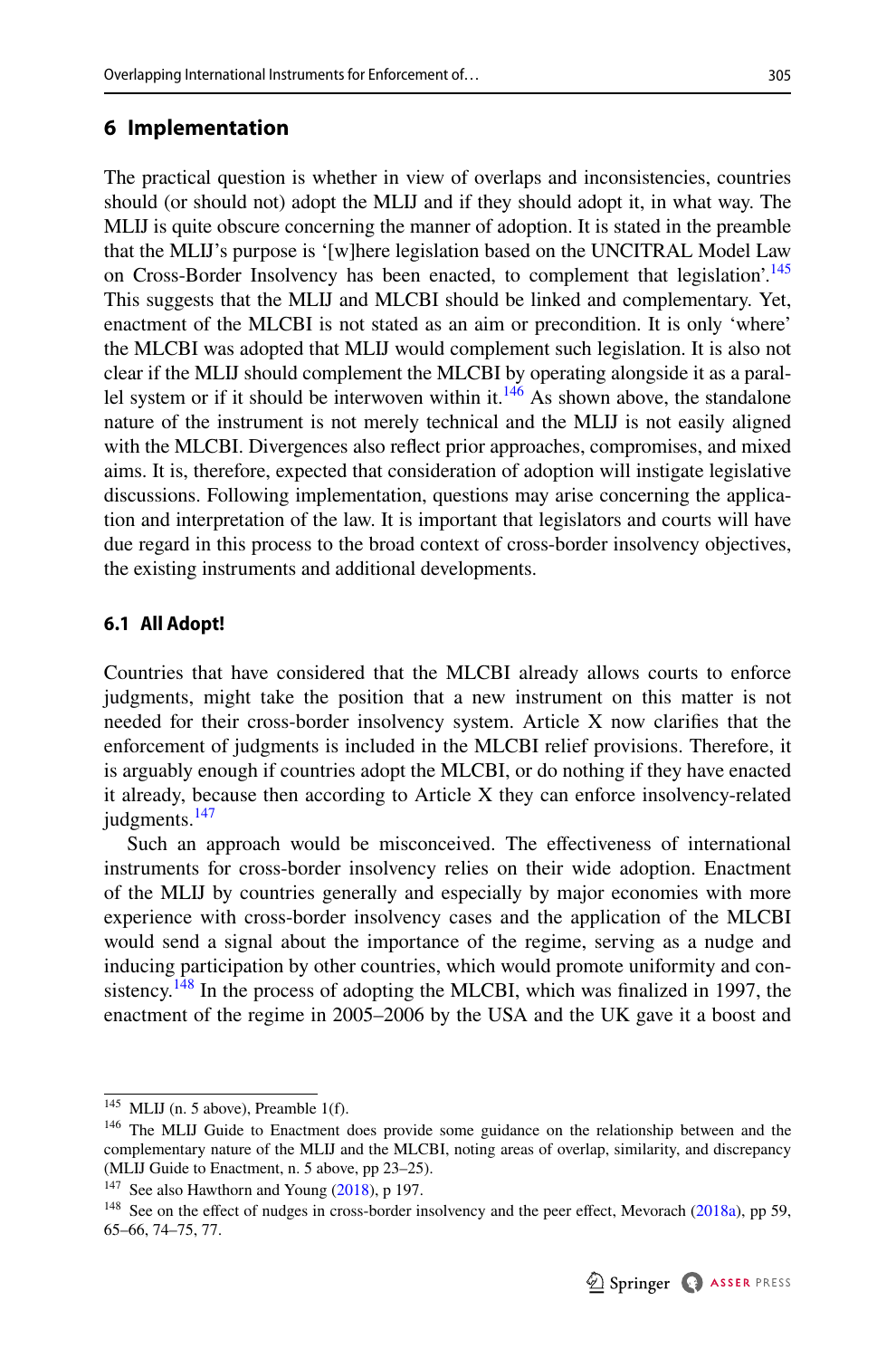seems to have induced other countries to follow.<sup>149</sup> Once a good number of leading economies had adopted the MLCBI, there was also more leverage when international organizations such as the World Bank made eforts to introduce the MLCBI into legal systems, especially in developing countries.<sup>[150](#page-23-1)</sup>

Importantly, the MLCBI is currently vague regarding the enforcement of judgments. The MLCBI speaks of proceedings rather than judgments, and in its relief provisions the enforcement of judgments is not specifed explicitly. As a result, the MLCBI does not include concrete defnitions and procedures for the seeking of recognition and the enforcement of insolvency judgments. It also does not cover non-COMI/establishment judgments. Article X does not fll these gaps. It only clarifes that the relief available under the MLCBI includes recognition and the enforcement of judgments notwithstanding prior interpretation. It does not provide the detailed procedure for seeking enforcement. Additionally, the enforcement regime under the MLIJ is stronger where enforcement is required (subject to refusal grounds), compared with the MLCBI where enforcement is a matter of discretionary relief.

Where the MLIJ is enacted, foreign users would have a clearer guidance on seeking enforcement of judgments. Implementing institutions in the country could also then follow a stronger, more straight-forward procedure when enforcing insolvencyrelated judgments, avoiding conficting judgments and interpretations within the jurisdiction, saving litigation costs. Even in countries such as the United States, which has been generous when applying the MLCBI, decisions regarding recognition, enforcement and effect to foreign orders and judgments have not always been consistent.<sup>151</sup> Furthermore, often generosity has at least partially relied on comity (which indeed is embedded in the MLCBI as it is enacted in the United States).<sup>[152](#page-23-3)</sup> But comity is a precarious and unreliable basis for the recognition and enforcement of judgments.<sup>153</sup>

<span id="page-23-0"></span><sup>&</sup>lt;sup>149</sup> In the decade between 2005–2015, more than thirty additional countries enacted legislation based on the MLCBI.

<span id="page-23-1"></span><sup>150</sup> Mevorach [\(2018a\)](#page-31-1), p 75.

<span id="page-23-2"></span><sup>151</sup> See e.g., *In re Elpida Memory Inc*, No 12-10947 (D Del 16 Nov. 2012) where the court when asked to recognize an asset sale transaction which was already approved by a foreign main reorganization proceedings instead applied the domestic rules concerning assets sales, and *in re Qimonda* (2013) 737 F3d 14 where the court refused to defer to German law which permitted the cancellation of US patent licences, even though the German bankruptcy system was considered in line with fundamental fairness standards. Cf. *In re Avanti Communications Group plc*, 582 BR 603, 614 (Bankr. SDNY 2018) and *In re Energy Coal SPA* (2018) 582 BR 619 where the court gave effect to foreign restructurings.

<span id="page-23-3"></span><sup>152</sup> See e.g., *In re Daebo International Shipping Co, Ltd*, 543 BR 47 (2015); *In re Atlas Shipping A/S*, 404 BR 726, 739 (Bankr. SDNY 2009). These decisions were primarily based on the MLCBI as enacted in the USA, but reaching universalist decisions required reference to comity, enshrined in the US version of the MLCBI. The court in *re Daebo*, referring as well to *re Atlas* noted that: 'Chapter 15 "contemplates that the court should be guided by principles of comity and cooperation with foreign courts in deciding whether to grant the foreign representative additional post recognition relief"' (*In re Daebo International Shipping Co, Ltd*, 543 BR 47 (2015), para. 2).

<span id="page-23-4"></span><sup>&</sup>lt;sup>153</sup> See also Chung ([2014\)](#page-31-12), pp 96, 104 (noting that comity is ambiguous and ill-defined); Beckering ([2008\)](#page-31-13), p 281 (noting that: 'The major historical impediment to achieving sustainable unifcation in cross-border corporate insolvency administration is comity based theoretical analysis in bankruptcy reorganization for dissolution cases' and that: 'By maintaining comity as the focal point in the […] United States judiciary, which is still possible under the construct of Chapter 15, forward-looking reform of antiquated bankruptcy law in foreign countries will be negligible, at best').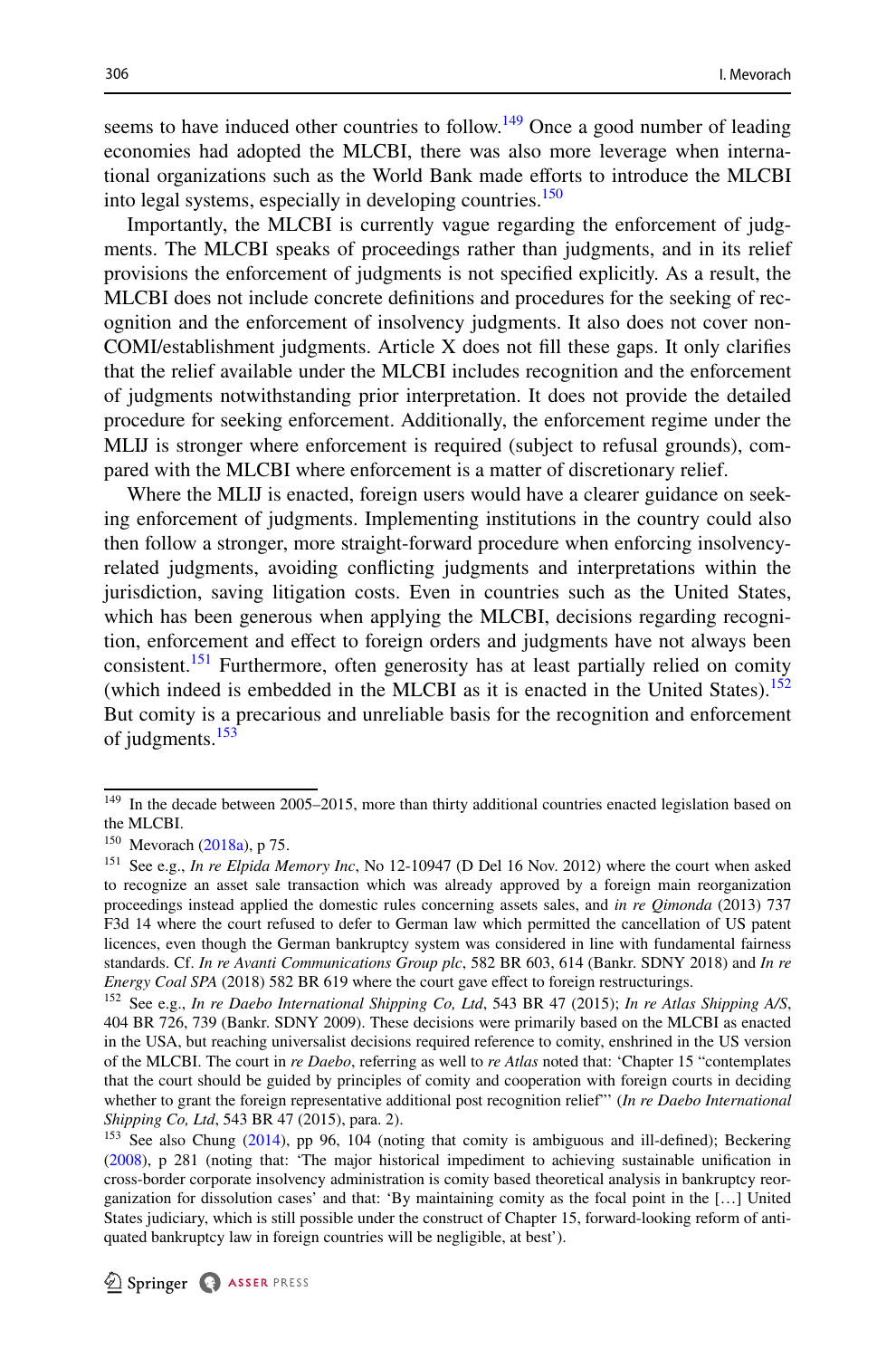#### **6.2 Avoiding Carve‑Outs**

Certainly, the MLIJ should be welcomed by countries that 'called for it', such as the United Kingdom, Japan and South Korea, whose courts have interpreted the MLCBI narrowly. UK courts explicitly sought clear legislation through international negotiations to be able to enforce judgments on bases beyond the general ones under their domestic laws[.154](#page-24-0) The UK Supreme Court in *Rubin*, refusing to enforce the New York judgment based on common law or the provisions in the MLCBI, noted that typically rules on enforcement are a product of negotiations, and that in any event it is an area where a change in the law requires legislation:

In my judgment, the dicta in Cambridge Gas and HIH do not justify the result which the Court of Appeal reached. This would not be an incremental development of existing principles, but a radical departure from substantially settled law. There is a reason for the limited scope of the Dicey Rule and that is that there is no expectation of reciprocity on the part of foreign countries. Typically today the introduction of new rules for enforcement of judgments depends on a degree of reciprocity. The EC Insolvency Regulation and the Model Law were the product of lengthy negotiation and consultation.

A change in the settled law of the recognition and enforcement of judgments, and in particular the formulation of a rule for the identifcation of those courts which are to be regarded as courts of competent jurisdiction (such as the country where the insolvent entity has its centre of interests and the country with which the judgment debtor has a sufficient or substantial connection), has all the hallmarks of legislation  $\left[ \ldots \right]^{155}$  $\left[ \ldots \right]^{155}$  $\left[ \ldots \right]^{155}$ 

Adoption of the MLIJ by countries that have interpreted the MLCBI restrictively can resolve the persisting uncertainty in these systems concerning enforcement of judgments and orders. In the UK, for example, the Supreme Court may, if faced again with circumstances akin to *Rubin* or *Gibbs*, change direction having regard to the international agreement in the MLIJ, even prior to enactment of the instrument. Yet, enactment of the model law can provide the statutory basis for consistent recognition and enforcement of judgments.

There is a risk though that countries that have interpreted the MLCBI narrowly will end up applying the MLIJ restrictively as well, or even explicitly carveout certain types of judgments or scenarios in which the local court may not be obliged to recognize and enforce a foreign judgment. For example, legislators could seek to exempt the enforcement of a foreign discharge where the debt was governed by the local law (following a Gibbs-like rule).<sup>[156](#page-24-2)</sup> The 'trick' is to see the MLIJ and its implementation process as an exercise of international development rather than as a

<span id="page-24-0"></span><sup>&</sup>lt;sup>154</sup> See also Lord Neuberger [\(2017](#page-32-12)), para. 26 (pointing to national inconsistencies that require 'more international legislative action').

<span id="page-24-1"></span><sup>155</sup> *Rubin* (n. 3 above), paras. 128–129.

<span id="page-24-2"></span><sup>156</sup> See Clarke ([2019\)](#page-31-14).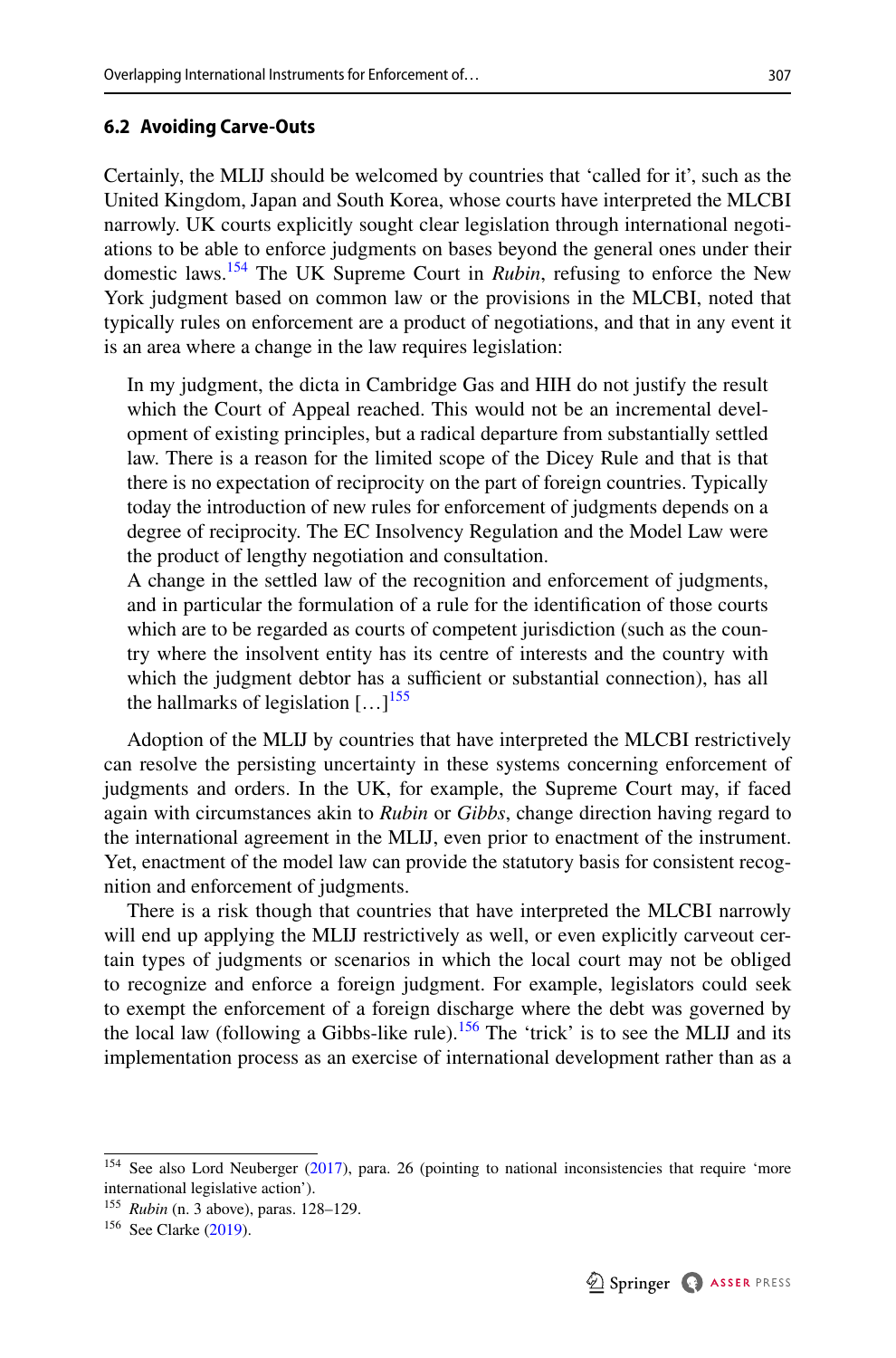process of aligning and modifying instruments to ft with pre-existing domestic rules and practices.

# **6.3 Alterative I: Adoption of the Model Law on Judgments as a Stand‑Alone Instrument**

The MLIJ may be adopted almost verbatim with limited modifcations as a separate instrument like it is designed. The advantage of this approach is that it will ensure uniformity and alignment with the original international instrument, and at least in terms of enactment, it will demonstrate full compliance with the international law. Arguably, promoting the MLIJ as an instrument separate from the MLCBI would also persuade more countries to adopt it, including countries that have been resistant to COMI—the basis for recognition of main proceedings under the MLCBI. Encouraging wide adoption is in line with modifed universalism, which requires a broad practice of the norm as it relies on uniformity of the private international law aspects of insolvency. Indeed, the norm can become customary international law if it is followed consistently by countries based on a belief in the conformity of the practice with international law.<sup>[157](#page-25-0)</sup>

If adoption is by a country that already adopted the MLCBI or that is intending to adopt it, then, implementation may also include an amendment pursuant to Article X of the MLIJ. Depending on prior interpretations of Article 21 of the MLCBI in the country, the equivalent of Article 21 may be clarifed to say that any other relief includes the enforcement of judgments as well. The result is that there will be two laws pursuant to which enforcement of insolvency judgments can be sought.

In a future case, if enforcement is sought concerning a judgment or order granted by a court in a main proceeding, it may be simplest to invoke the MLCBI. A representative may seek recognition of the proceeding anyway, and following this ask for various relief, which may include the enforcement of orders/judgments. The representative should foresee that enforcement will be granted if there are no anticipated concerns regarding public policy/adequate protection. The MLIJ procedural requirements can further provide guidance regarding the need for such a judgment to be enforceable and not inconsistent with another. If enforcement is requested concerning a judgment emanating from another forum, then it may be sought under the MLCBI (if from non-main proceedings) or the MLIJ, but there will be hurdles to overcome including showing that such enforcement will not interrupt the main proceeding.

If a representative invokes the MLIJ where the judgment/order was granted by a main forum, because she so chooses or because the MLCBI is not available in the foreign country, then as a matter of principle, enforcement should be granted (if there are no problems concerning public policy/adequate protection). The jurisdiction bases within the refusal grounds in the MLIJ should be applied in line with the clarifcations in the MLIJ Guide to Enactment and modifed universalism

<span id="page-25-0"></span><sup>&</sup>lt;sup>157</sup> See generally, Mevorach ([2018b\)](#page-32-5).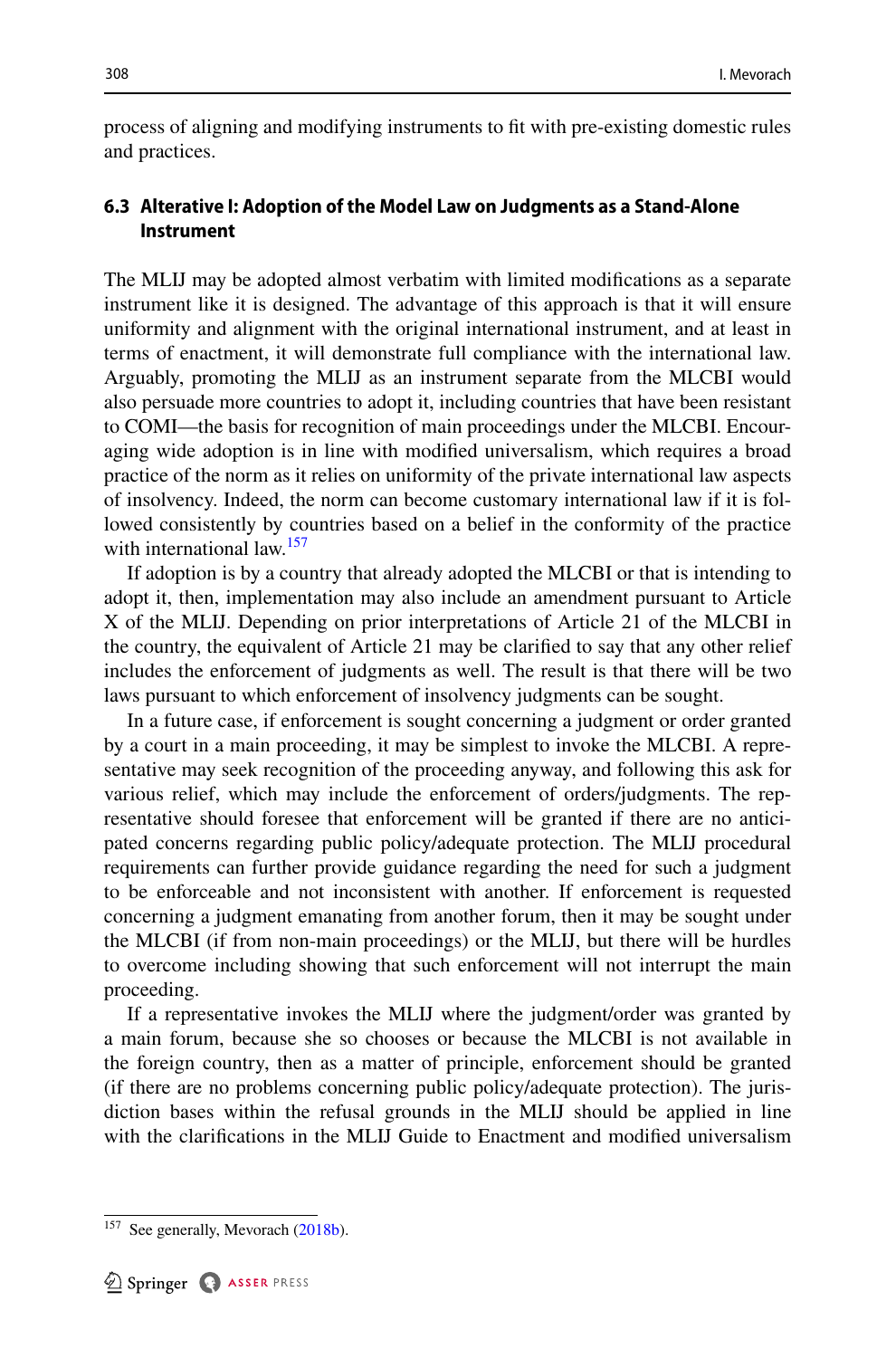(increasingly becoming an international norm) to view COMI as an acceptable jurisdictional ground.

Indeed, if countries adopt the MLIJ driven by a reluctance to join the MLCBI, they may also be reluctant to interpret the MLIJ broadly in this way. Article X may also have no efect as it will not be enacted or be of assistance in the interpretation of the MLCBI (as this instrument will not be available in the domestic system). Thus, while the standalone document might encourage buy-in, the trade-of is an inconsistency problem. At the same time, it is frankly difficult to see why countries will fnd the MLIJ attractive only for the purpose of allowing representatives from other countries to enforce and recover assets in their jurisdictions, without participating more generally in the uniform cross-border border insolvency system which supports collective proceedings.

# **6.4 Alternative II: Integration of the Model Law on Judgments in the Cross‑Border Insolvency Framework**

A more arduous task for legislators, but one which can ultimately promote a coherent system, would be to merge the MLIJ and the MLCBI into one instrument, whether the MLCBI is already law in the country or will be enacted at the time of enactment of the MLIJ. Especially if done in consultation with UNCITRAL, uniformity can be promoted and supported. An integrated approach promoted worldwide can also encourage more countries to adopt the MLCBI when they consider adoption of the MLIJ, thus advancing the cross-border insolvency system generally.<sup>[158](#page-26-0)</sup> It can also reassure countries that already adhere to a regime where recognition and relief is primarily to main proceedings, such as EU Member States, that the MLIJ will not deviate from that framework, urging more such countries to adopt the existing and new UNCITRAL model laws.<sup>[159](#page-26-1)</sup>

Whilst it is possible just to slightly amend Article 21 of the MLCBI (to which the MLIJ refers in Article X) and note that additional discretionary relief that may be granted includes enforcement of judgments, a fuller amalgamation of the regimes could strengthen the framework. The MLIJ defnitions where they do not already overlap with those in the MLCBI—importantly, the defnition of insolvencyrelated judgments—could be added as an elaboration of the defnitions provided in the MLCBI (Article 2). The relief section in the MLCBI (Articles  $19-21$ )<sup>[160](#page-26-2)</sup> as enacted in the country could be clarifed to explicitly refer to the recognition and enforcement of insolvency-related judgments. In this context, the law could provide the detail of the procedure and conditions for the recognition and enforcement

<span id="page-26-0"></span><sup>&</sup>lt;sup>158</sup> There is some indication of support to such approach in the INSOL Report which notes that '[n]early 70% of the INSOL survey respondents support the incorporation of the [MLIJ] Model Law into existing cross-border insolvency regimes' (INSOL International [2019](#page-31-11), p 10).

<span id="page-26-1"></span><sup>&</sup>lt;sup>159</sup> See also McCormack and Anderson ([2017\)](#page-31-15), p 553 (noting that adoption of the MLCBI either by the EU or unilaterally by Member States, which have not already adopted it, would be 'a welcome development' and that the EU and Member States should be assured by the fact that mandatory relief is only required regarding main proceeding under the MLCBI).

<span id="page-26-2"></span><sup>&</sup>lt;sup>160</sup> Relief in both the MLCBI and the MLIJ also includes provisional relief.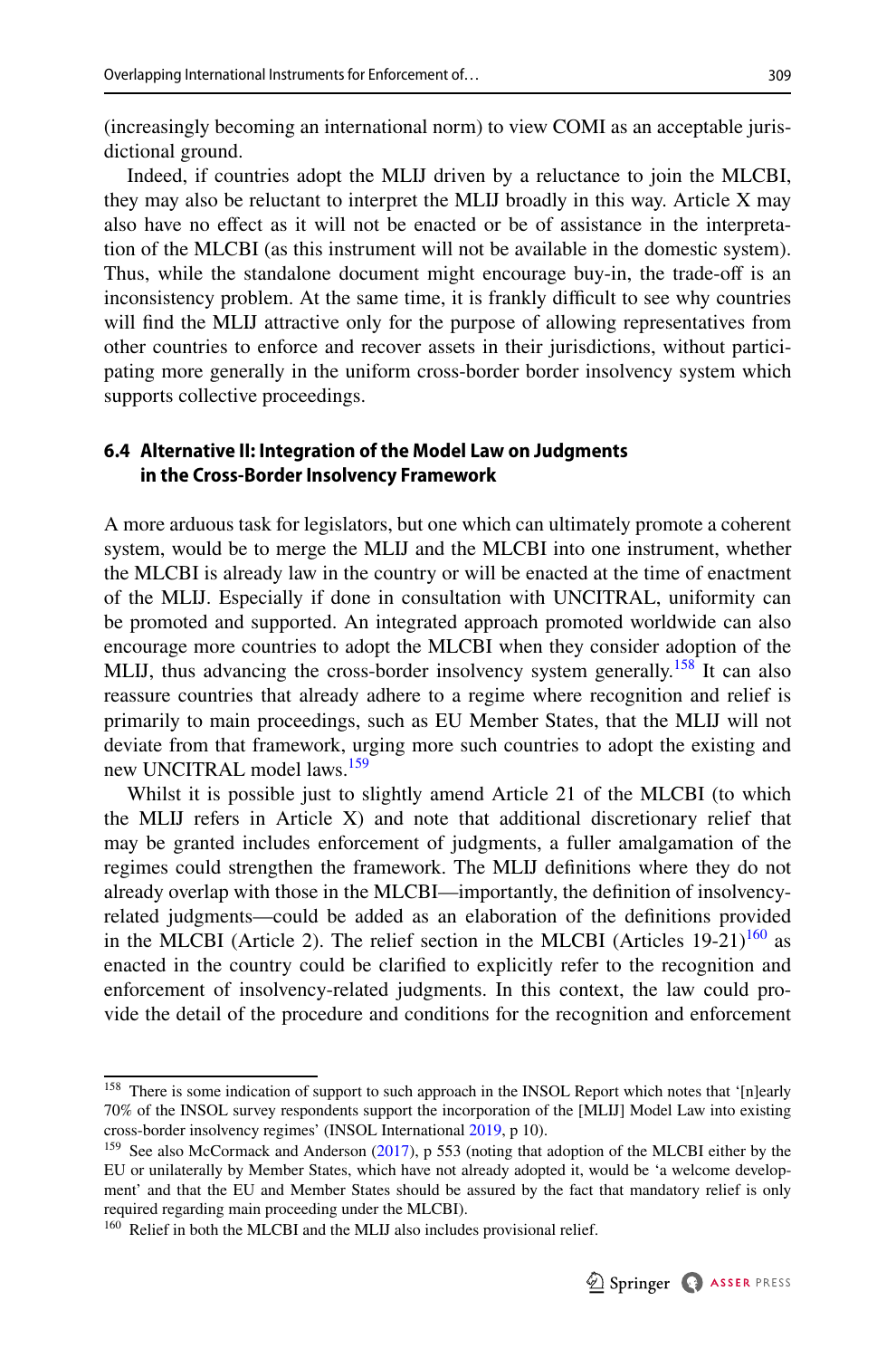of judgments as specifed in the MLIJ. It could also simultaneously solidify the MLCBI as enacted (or when enacting it) by requiring, rather than just allowing, that following recognition as main proceeding, foreign judgments from this proceeding be recognized and enforced. In other words, Article X may not be enacted verbatim but inspire a more robust change in the law based on the main text of the MLIJ. It should also be clarifed, in any event, that the judgment shall be given the same efect it has in the originating country or the same efect it would have had if it had been issued by a court in the recognizing country.

The MLIJ grounds to refuse recognition and enforcement akin to public policy (fraud, lack of notice, etc.) may be added and specifed, or could be consumed by the general public policy safeguard already provided in Article 6 of the MLCBI. In any event, the consequences in practice are unlikely to be material. The adequate protection safeguard (Article 22 of the MLCBI) can be construed narrowly regarding the enforcement of judgments, to apply only to judgments which materially afect the rights of creditors generally, in line with the MLIJ. It should also be clarifed that judgments would be enforced only where they are not inconsistent with other judgments as provided in the MLIJ and when they are enforceable in the original jurisdiction.

The additional grounds in Article  $14(g)$  of the MLIJ that speak of consent/submission or other referrals to domestic laws may not be required when the insolvency proceeding is recognized as the main proceeding under the MLCBI. Proceedings recognized as foreign main proceedings would ideally receive the most support, including concerning orders and judgments, subject to public policy and adequate protection and unless there is inconsistency with another judgment. A distinction could be made explicitly in the law to clarify that recognition of the underlying proceedings as main proceedings suffices as a basis for recognition/enforcement of the judgments emanating from that jurisdiction (in line with Article X). No further analysis of 'compatibility' with domestic law may be required in such circumstances. In any event, application of the law and the enforcement process including the grounds to refuse enforcement in this way could fx *Rubin* and the rule in *Gibbs*.

Relief is also available to non-main proceedings (where the debtor has an establishment) under the MLCBI's discretionary relief provision. However, as noted earlier, the MLCBI states that before granting relief to such proceedings, the court should be satisfed that the relief relates to assets that should be administered in the foreign non-main proceeding or concerns information required in that proceeding.<sup>[161](#page-27-0)</sup> If the distinction between forms of proceedings is kept, a similar restriction should apply to the enforcement of judgments emanating from non-main proceedings.

Separate provisions can be added regarding the recognition/enforcement of insolvency-related judgments, which do not emanate from main or non-main proceedings. In any event, regarding such judgments that do not emanate from proceedings recognized under the MLCBI, the full range of rejection grounds should apply, including where enforcement might interfere with the administration of the debtor's insolvency process or because the foreign court did not have jurisdiction under

<span id="page-27-0"></span><sup>&</sup>lt;sup>161</sup> See text to n. 47 above.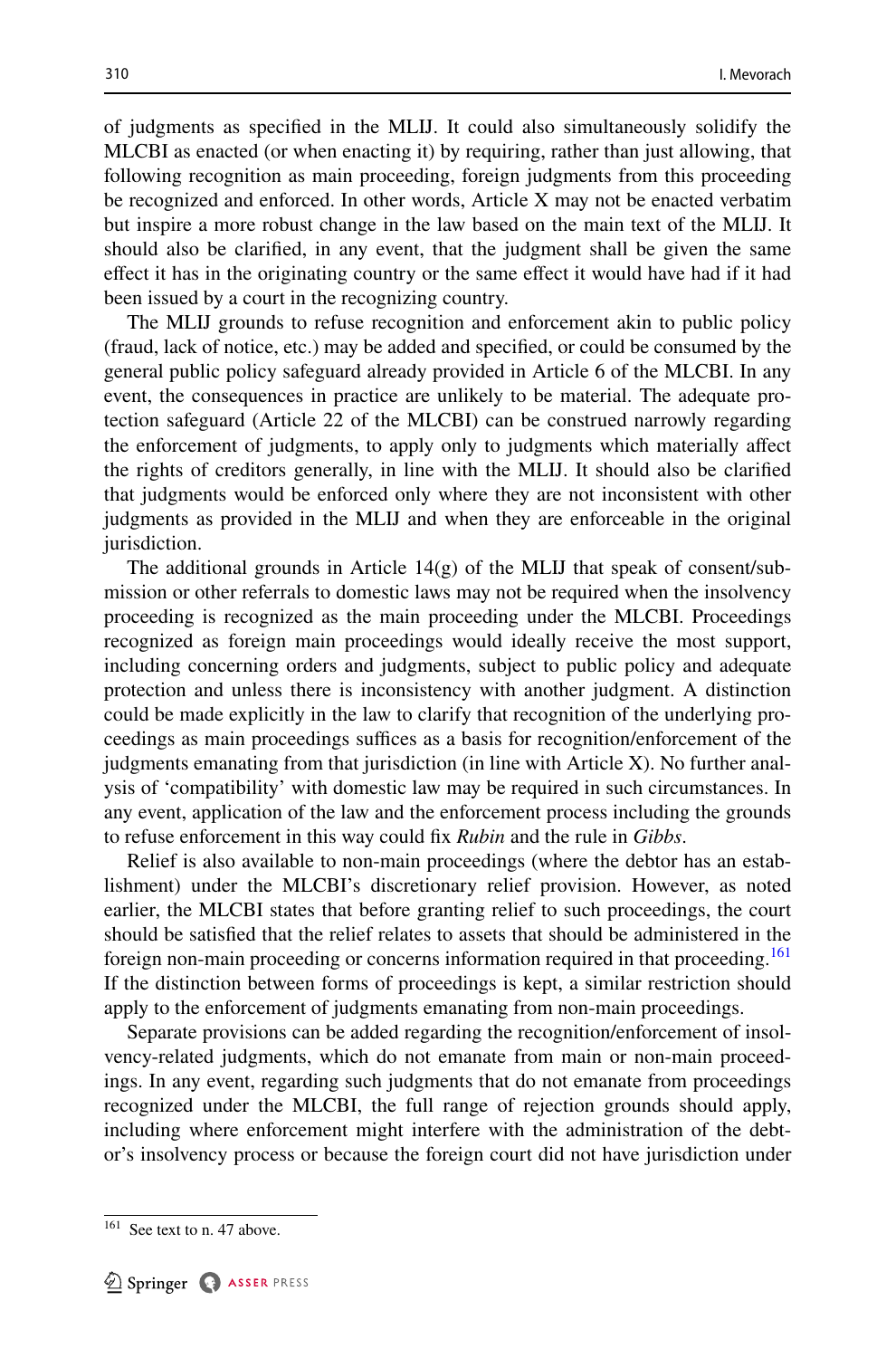recognized general private international law (submission, consent, etc.). Support might be restricted concerning such foreign judgments in view of existing or forthcoming main proceedings or because there is no jurisdictional basis under the special cross-border insolvency system for enforcing such judgments. Judgments may be enforced, however, in the circumstances specifed in Article 14(h) of the MLIJ, namely when the insolvency representative of a recognized proceeding participated and engaged in the proceeding concerning the foreign judgment which relates solely to assets that were located in the originating State at the time of the proceeding.<sup>162</sup>

# **6.5 The Model Law on Judgments, and Groups**

The MLCBI does not provide specifc rules for groups—a gap that was addressed in 2019 as UNCITRAL introduced a new model law on enterprise group insolvency (MLEGI).<sup>[163](#page-28-1)</sup> This model law complements the MLCBI and provides specific mechanisms to achieve group solutions. The MLEGI tracks the MLCBI's concepts of cooperation, coordination, recognition, relief, main and non-main proceedings and extends them to groups. $164$  It also adds new features unique to groups, importantly the concepts of 'group insolvency solution' which may be developed in a 'planning proceeding' thus supporting a concentrated process for the group as a whole (or a relevant part).<sup>165</sup> The MLEGI provides mechanisms for deferring to that central group process, avoiding opening local proceedings,  $166$  and providing a range of relief to support that process.

Thus, MLEGI is an important addition to the global framework for international insolvency. When enacting MLIJ, consideration should be given to enacting MLEGI as well (or vice versa) and to ensuring consistency between the instruments. The interaction of MLEGI and MLIJ has not been considered and there is no equivalent of Article X to tell us how to read MLEGI in that regard. The MLEGI does work well as a separate instrument as it is in line and is fully consistent with the MLCBI, or it could be quite easily merged with the MLCBI. Importantly, the regime would be improved and become coherent if in the process it is clarifed (in the law or in practice when the law is applied) that relief under the MLEGI includes the enforcement of judgments and orders of the planning process, subject to public policy and adequate protection of the interests of creditors of each enterprise group member.<sup>167</sup>

<span id="page-28-0"></span> $\overline{^{162}$  MLIJ (n. 5 above), Art. 14(h)(ii).

<span id="page-28-1"></span><sup>&</sup>lt;sup>163</sup> UNCITRAL Model Law on Enterprise Groups Insolvency (2019) (advanced copy), [https://uncitral.](https://uncitral.un.org/sites/uncitral.un.org/files/media-documents/uncitral/en/mlegi_-_advance_pre-published_version_-_e.pdf) [un.org/sites/uncitral.un.org/fles/media-documents/uncitral/en/mlegi\\_-\\_advance\\_pre-published\\_version\\_-](https://uncitral.un.org/sites/uncitral.un.org/files/media-documents/uncitral/en/mlegi_-_advance_pre-published_version_-_e.pdf) [\\_e.pdf](https://uncitral.un.org/sites/uncitral.un.org/files/media-documents/uncitral/en/mlegi_-_advance_pre-published_version_-_e.pdf).

<span id="page-28-2"></span><sup>164</sup> Ibid., Chapter 2.

<span id="page-28-3"></span><sup>165</sup> Ibid., Art. 2.

<span id="page-28-4"></span><sup>166</sup> Ibid., Arts. 30–32.

<span id="page-28-5"></span><sup>&</sup>lt;sup>167</sup> Art. 27 of the MLEGI (n. 163 above) provides that '[i]n granting, denying, modifying or terminating relief under this Law, the court must be satisfed that the interests of the creditors of each enterprise group member subject to or participating in a planning proceeding and other interested persons, including the enterprise group member subject to the relief to be granted, are adequately protected'.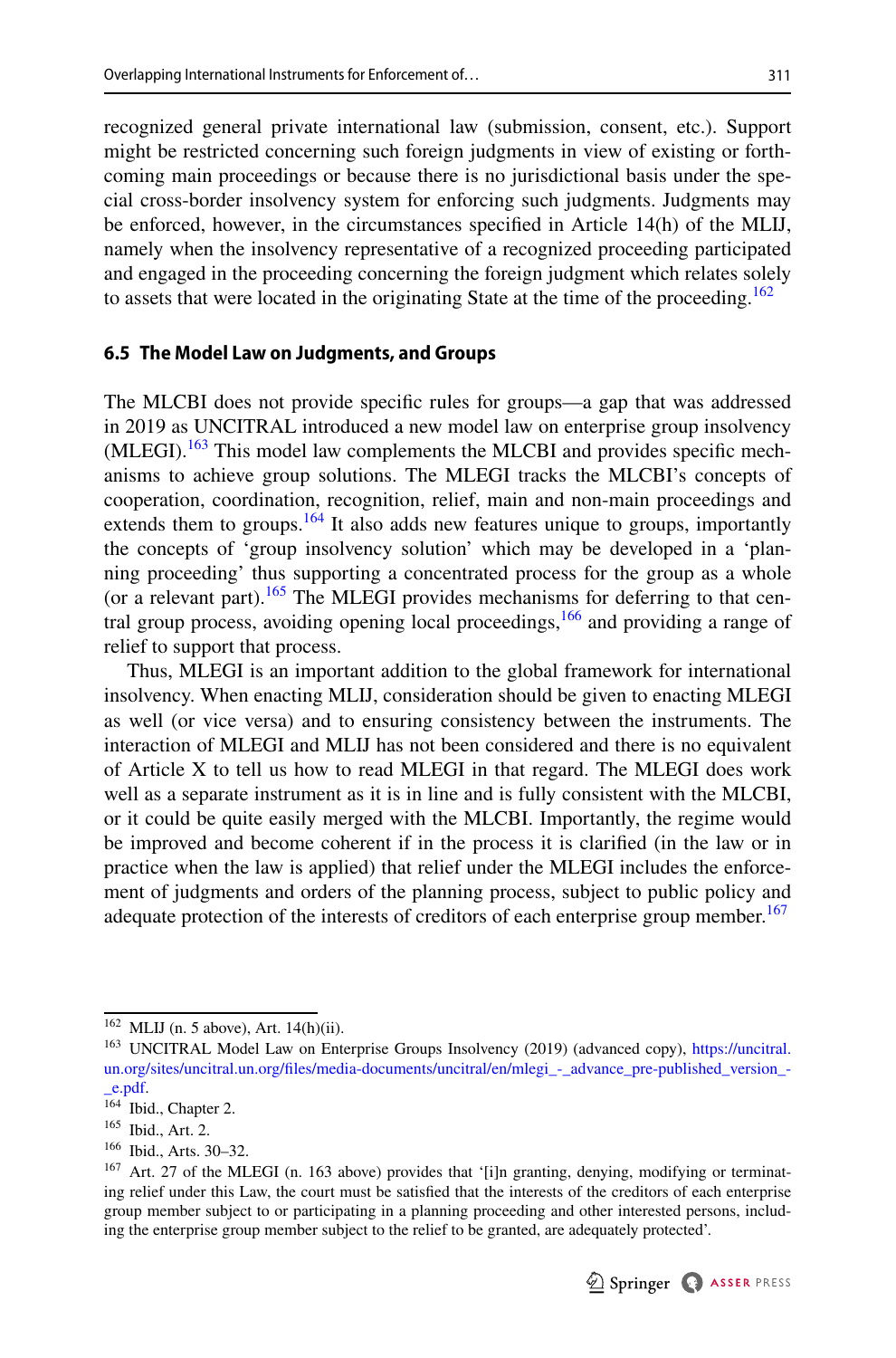#### **6.6 Uniform Choice of Law Rules**

With the adoption of the MLIJ and the MLEGI in 2018–2019, the cross-border insolvency system has become more complete (assuming the instruments will be enacted by a signifcant number of countries) but it is still missing an important piece—uniform rules on choice of law. The absence of choice of law rules can also impact the implementation and application of MLIJ. It was noted above how choice of (insolvency) law is intricately linked to the enforcement of (insolvency) judg-ments (see the discussion above of the Gibbs rule<sup>[168](#page-29-0)</sup>). When a local court is required to enforce a judgment or an order of a foreign court, it may indirectly also need to defer to the foreign law. If enforcement is based on cross-border insolvency-specifc grounds like the fact that the foreign proceeding is the main proceeding, rather than the general domestic private international law rules, deference may not be readily accepted. Indeed, in *Rubin*, the court did not consider the issue of choice of law. It refused to enforce the avoidance judgment in the absence of submission or consent. It can be presumed that if the foreign court had exercised jurisdiction based on ordinary (English) private international law, the English court would have enforced the judgment.<sup>169</sup> It could also be the case that the judgment would have been enforced if the foreign court had applied English (avoidance) law.

To compare, in the EU, the position on enforcement is clear as judgments emanating from the automatically recognized proceedings opened in a Member State must be enforced, and there are no additional refusal grounds beyond the public policy safeguard.<sup>170</sup> But the EIR provides uniform rules concerning choice of law. Under this regime, the law of the main forum (*lex fori concursus*) applies, <sup>[171](#page-29-3)</sup> subject to a set of exceptions (and the possibility that secondary proceedings are opened).<sup>[172](#page-29-4)</sup>

The MLCBI does not *prohibit* deference to the forum laws but does not explicitly provide which law applies in main or secondary proceedings. The original drafters of the MLCBI proceeded with caution when they, for the frst time, designed an international framework for cross-border insolvency in 1997. They seemingly preferred to leave out an explicit relief concerning the application of foreign  $\text{law}$ ,  $^{173}$  $^{173}$  $^{173}$ allowing the practice to develop through the application of the MLCBI fexible provisions.[174](#page-29-6) But we have seen the consequences of vagueness in the cross-border insolvency instrument. Thus, while the enforcement of judgments in line with universalism is achievable, especially if the MLIJ is taken on board in the manner

<span id="page-29-0"></span><sup>168</sup> See text to nn. 56–58 above.

<span id="page-29-1"></span><sup>169</sup> See *Rubin and another v. Eurofnance SA and others* and *New Cap Reinsurance Corporation (in Liquidation) and another v. AE Grant and others* [2012] UKSC 46 where regarding New Cap, the court found that because the appellant had in fact submitted to the Australian Court's jurisdiction, the normal common law test for enforcement was satisfed.

<span id="page-29-2"></span><sup>170</sup> EIR (n. 32 above), Art. 32.

<span id="page-29-3"></span><sup>171</sup> Ibid., Art. 7.

<span id="page-29-4"></span><sup>172</sup> Ibid., Arts. 8–18.

<span id="page-29-5"></span><sup>&</sup>lt;sup>173</sup> See generally, Gropper [\(2014](#page-31-16)).

<span id="page-29-6"></span><sup>&</sup>lt;sup>174</sup> See generally, Gopalan and Guihot  $(2015)$  $(2015)$  (arguing that the MLCBI was intentionally vague in various areas).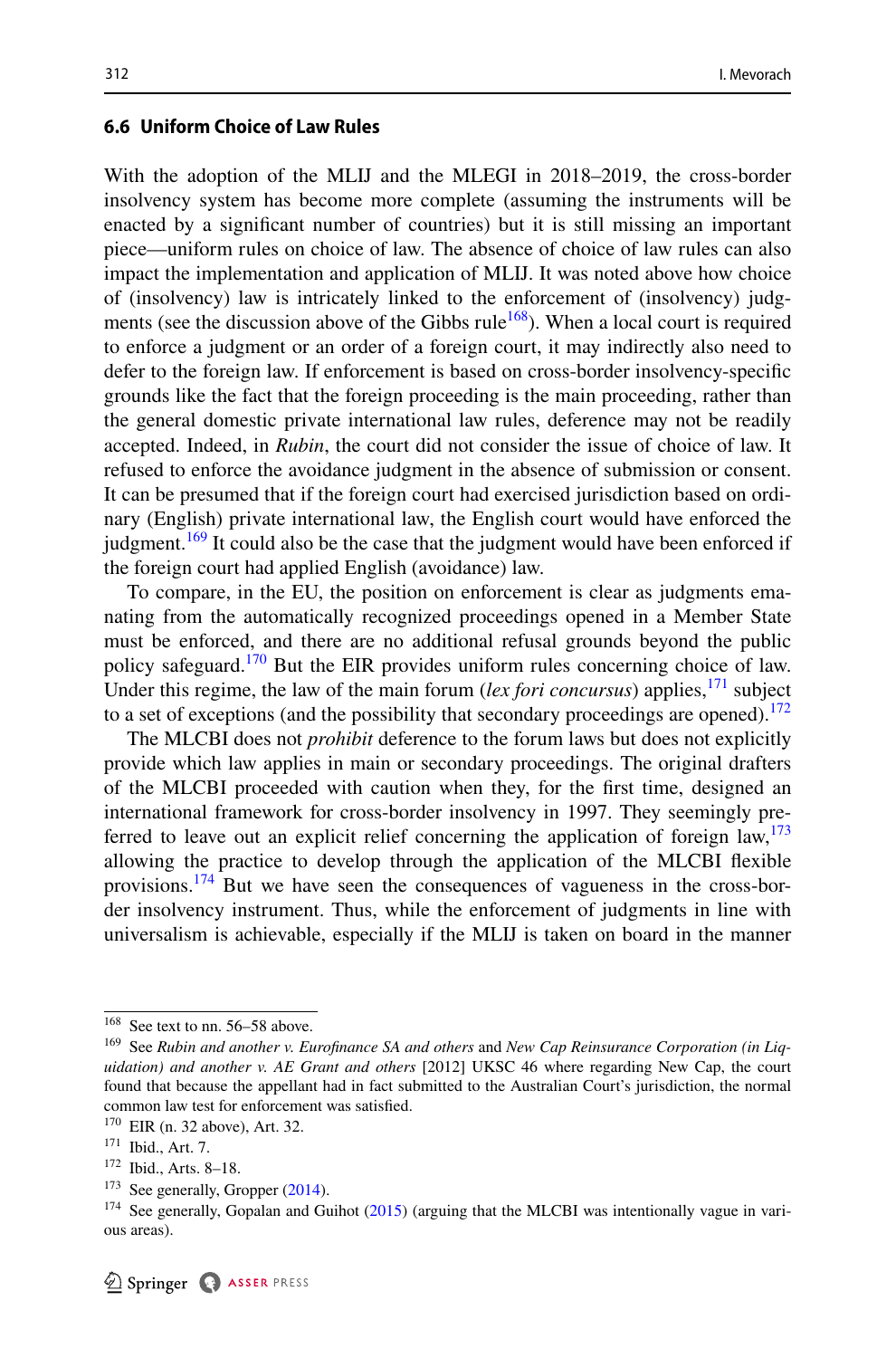suggested above, it requires completion of the framework by implementing uniform, globally accepted rules on choice of law.<sup>[175](#page-30-1)</sup>

# <span id="page-30-0"></span>**7 Conclusion**

The international community has clearly signalled its dissatisfaction about defections from modifed universalism where the MLCBI regime was interpreted narrowly regarding the enforcement of insolvency judgments. It was also concerned about gaps in private international law instruments, which exclude insolvency from their scope, including regarding the enforcement of judgments. The process of closing the gap by UNCITRAL through the development of the MLIJ has been arduous, however, in view of divergences of interpretation of the existing framework (in particular the MLCBI) and what is, in this light, the aim of the new instrument.

This article highlighted overlaps between the cross-border insolvency instruments and the risks of inconsistencies, which should inform the implementation process by countries as well as future application of the law following its adoption in legal systems. It was shown that the MLIJ does add vigour to the cross-border insolvency system where the requirement to enforce and manner for seeking enforcement of insolvency judgments is explicit and clear. The MLIJ should, therefore, be adopted widely. At the same time, ambiguities in this instrument concerning refusal grounds based on proper jurisdiction and inconsistencies with the MLCBI could undermine the system. Against this backdrop, the article considered diferent ways of implementing the MLIJ and using it in future cases, with a view of maximizing its potential, including in view of further developments concerning enterprise groups and choice of law.

Apart from addressing an important weakness in the existing cross-border insolvency regime where the conditions for enforcing insolvency judgments have not been clear, the MLIJ serves as a prompt to countries to consider if their cross-border insolvency laws need improvement. In particular, as UNCITRAL notes in its decision to adopt the MLIJ, countries should '[…] continue to consider implementation of the UNCITRAL Model Law on Cross-Border Insolvency (1997)'.<sup>[176](#page-30-2)</sup> Such wide adoption of the MLCBI as well as the newer additions can increase preparedness for future international insolvencies.

**Acknowledgements** The author would like to thank Adrian Walters and Allan Gropper for helpful comments, and to the participants at the Insolvency Lawyers' Association (ILA) Academic Forum, Allen

<span id="page-30-1"></span><sup>&</sup>lt;sup>175</sup> The choice of law problem has been considered a 'candidate' for possible future work since 2013 (United Nations Commission on International Trade Law, A/CN.9/798, Report of Working Group V (Insolvency Law) on the work of its forty-fourth session (Vienna, 16–20 December 2013), para. 30, [https](https://undocs.org/en/A/CN.9/798) [://undocs.org/en/A/CN.9/798](https://undocs.org/en/A/CN.9/798)). It may be due for further deliberations by UNCITRAL Working Group V following the UNCITRAL/HCCH Virtual Colloquium on Applicable Law in Insolvency Proceedings, which took place on 11 December 2020 [\(https://uncitral.un.org/en/applicablelawcolloquium\)](https://uncitral.un.org/en/applicablelawcolloquium).

<span id="page-30-2"></span><sup>&</sup>lt;sup>176</sup> Report of the United Nations Commission on International Trade Law Fifty-first session (25 June–13 July 2018, [https://undocs.org/en/A/73/17%20,](https://undocs.org/en/A/73/17%20) p 21).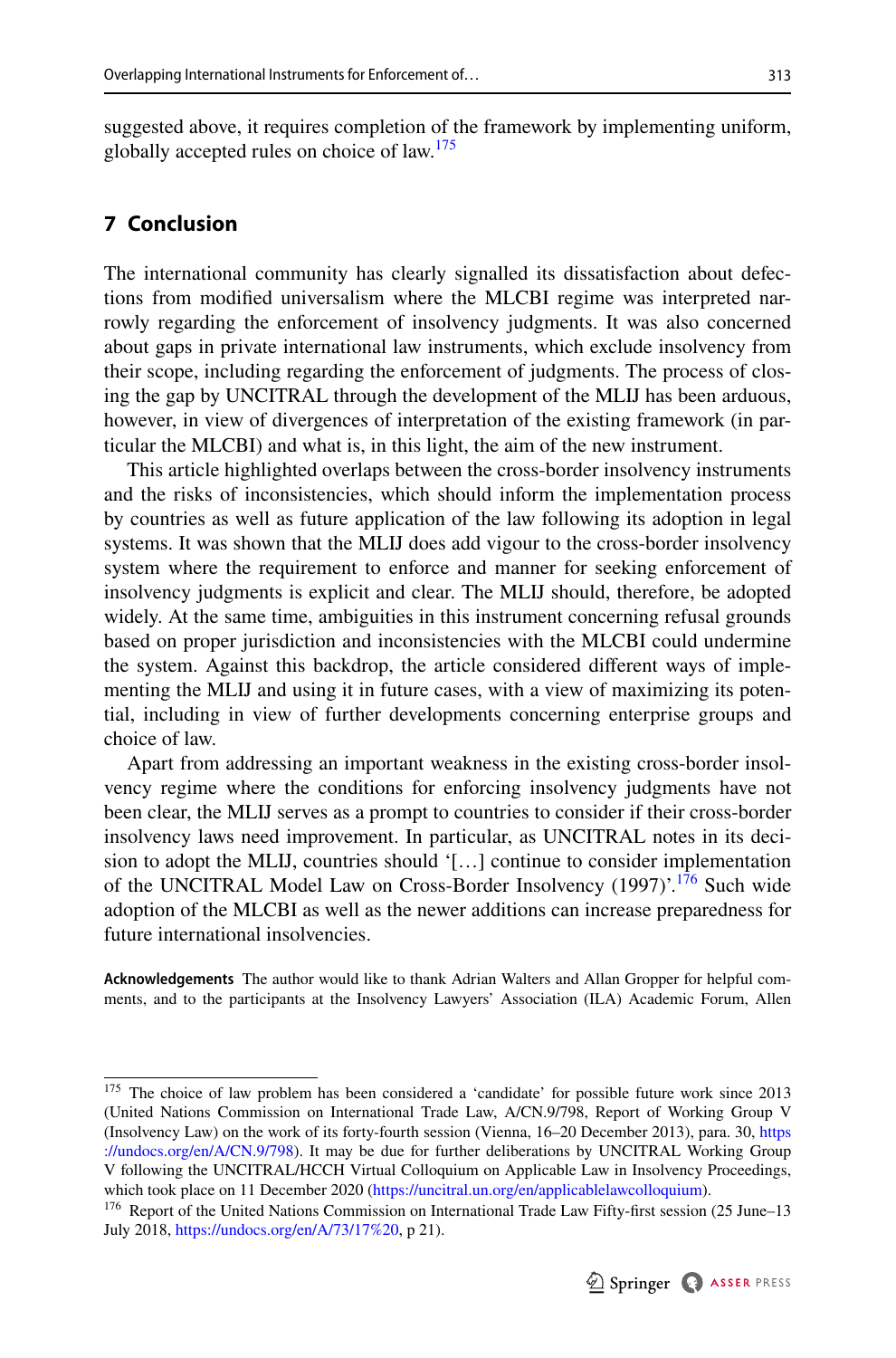& Overy, 29 March 2019 where preliminary ideas concerning this article were presented. All mistakes made are solely the author's.

**Open Access** This article is licensed under a Creative Commons Attribution 4.0 International License, which permits use, sharing, adaptation, distribution and reproduction in any medium or format, as long as you give appropriate credit to the original author(s) and the source, provide a link to the Creative Commons licence, and indicate if changes were made. The images or other third party material in this article are included in the article's Creative Commons licence, unless indicated otherwise in a credit line to the material. If material is not included in the article's Creative Commons licence and your intended use is not permitted by statutory regulation or exceeds the permitted use, you will need to obtain permission directly from the copyright holder. To view a copy of this licence, visit [http://creativecommons.org/licen](http://creativecommons.org/licenses/by/4.0/) [ses/by/4.0/](http://creativecommons.org/licenses/by/4.0/).

# **References**

- <span id="page-31-7"></span>Aconley L, Marshall J, Allen & Overy (2019) What impact might a no-deal Brexit have on cross-border insolvencies and restructurings. [https://www.allenovery.com/en-gb/global/news-and-insights/](https://www.allenovery.com/en-gb/global/news-and-insights/publications/what-impact-might-a-no-deal-brexit-have-on-cross-border-insolvencies-and-restructurings) [publications/what-impact-might-a-no-deal-brexit-have-on-cross-border-insolvencies-and-restr](https://www.allenovery.com/en-gb/global/news-and-insights/publications/what-impact-might-a-no-deal-brexit-have-on-cross-border-insolvencies-and-restructurings) [ucturings.](https://www.allenovery.com/en-gb/global/news-and-insights/publications/what-impact-might-a-no-deal-brexit-have-on-cross-border-insolvencies-and-restructurings) Accessed 12 Jan 2021
- <span id="page-31-13"></span>Beckering KJ (2008) United States cross-border corporate insolvency: the impact of Chapter 15 on comity and the new legal environment. Law Bus Rev Am 14:281–312
- <span id="page-31-6"></span>Bork R (2018) Principles of cross-border insolvency law. Intersentia, Cambridge
- <span id="page-31-12"></span>Chung JJ (2014) In re Qimonda AG: the confict between comity and the public policy exception in Chapter 15 of the Bankruptcy Code. Boston Univ Int Law J 32:91–121
- <span id="page-31-14"></span>Clarke S (2019) The new model law: goodbye to Gibbs. [https://hardwicke.co.uk/the-new-model-law](https://hardwicke.co.uk/the-new-model-law-goodbye-to-gibbs/)[goodbye-to-gibbs/](https://hardwicke.co.uk/the-new-model-law-goodbye-to-gibbs/). Accessed 23 Oct 2020
- <span id="page-31-4"></span>Fletcher IF (2005) Insolvency in private international law. Oxford University Press, Oxford
- <span id="page-31-17"></span>Gopalan S, Guihot M (2015) Recognition and enforcement in cross-border insolvency law: a proposal for judicial gap-flling. Vanderbilt J Transnatl Law 48:1225–1284
- <span id="page-31-16"></span>Gropper AL (2014) The curious disappearance of choice of law as an issue in Chapter 15 cases. Brook J Corp Financ Commer Law 9(1):151–179
- <span id="page-31-10"></span>Han M (2015) Recognition of insolvency efects of a foreign insolvency proceeding: focusing on the efect of discharge. In: Ramaswamay MP, Ribeiro J (eds) Trade development through harmonization of commercial law. New Zealand Association for Comparative Law, Wellington, pp 345–364
- <span id="page-31-0"></span>Hawthorn D, Young M (2018) Remodelling the model law: the model law on recognition and enforcement of insolvency-related judgments. Corp Rescue Insolv 195–197
- <span id="page-31-8"></span>Ho LC (2017) Cross-border insolvency, a commentary on the UNCITRAL Model Law. Global Law and Business, 4th edn. Globe Law and Business, London
- <span id="page-31-11"></span>INSOL International (2019) UNCITRAL's model law on recognition and enforcement of insolvencyrelated judgments—a universalist approach to cross-border insolvency. March 2019. [https://](https://www.blankrome.com/sites/default/files/2019-03/uncitralmodellaw-antonoffzucker2019.pdf) [www.blankrome.com/sites/default/files/2019-03/uncitralmodellaw-antonoffzucker2019.pdf](https://www.blankrome.com/sites/default/files/2019-03/uncitralmodellaw-antonoffzucker2019.pdf). Accessed 21 Jan 2021
- <span id="page-31-5"></span>Kannan R (2017) The Gibbs principle: a tether on the feet of good forum shopping. Singap Acad Law J 29:43–74
- <span id="page-31-3"></span>LoPucki LM (1999) Cooperation in international bankruptcy: a post-universalist approach. Cornell Law Rev 84:696–762
- <span id="page-31-2"></span>LoPucki LM (2000) The case for cooperative territoriality in international bankruptcy. Mich Law Rev 98:2216–2251
- <span id="page-31-15"></span>McCormack G, Anderson H (2017) Brexit and its implication for restructuring and corporate insolvency in the UK. J Bus Law 7:533–556
- <span id="page-31-9"></span>Mevorach I (2011) On the road to universalism: a comparative and empirical study of UNCITRAL Model Law on Cross-Border Insolvency. EBOR 12:517–557
- <span id="page-31-1"></span>Mevorach I (2018a) The future of cross-border insolvency: overcoming biases and closing gaps. Oxford University Press, Oxford